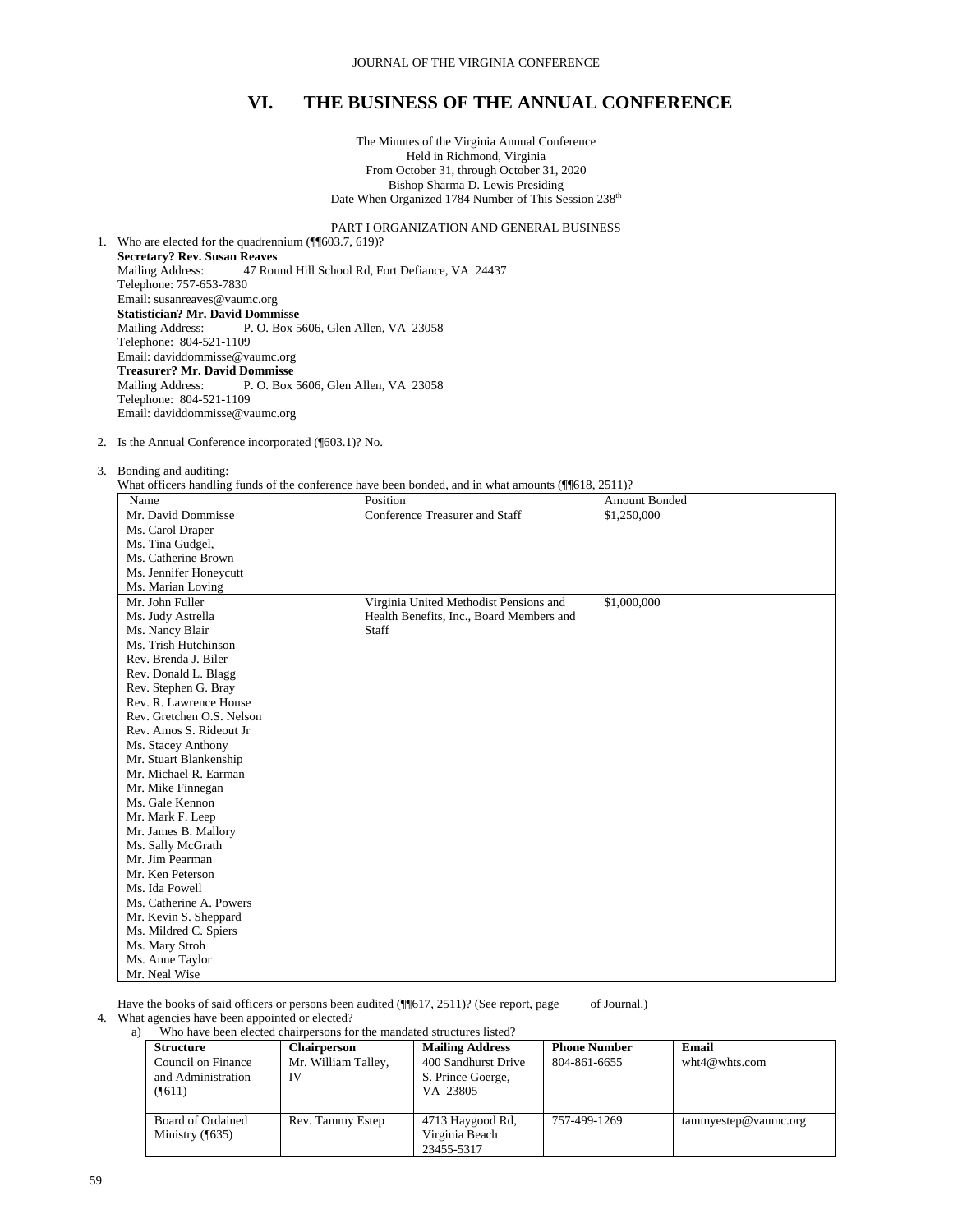| Board of Pensions<br>$($ <sup>639</sup> $)$   | Mr. Ken Peterson  | 805 Merchant Lee Ct.,<br>Manakin-Sabot, VA<br>23103 | 804-784-2665 | Kenp78@comcast.net   |
|-----------------------------------------------|-------------------|-----------------------------------------------------|--------------|----------------------|
| Board of Trustees of<br>the Annual Conference | Mr. Carl Moravitz | 8921 Garden Stone<br>Ln., Fairfax, VA               | 202-622-8614 | carleem@cov.net      |
| (92512)                                       |                   | 22031                                               |              |                      |
| Committee on                                  | Rev. Tom Berlin   | 13600 Frying Pan Rd,                                | 757-428-7727 | tomberlin@vaumc.org  |
| Episcopacy (¶637)                             |                   | Herndon, VA 20171                                   |              |                      |
| <b>Administrative Review</b>                  | Rev. Mark Miller  | 212 19th St, Virginia                               | 757-428-7727 | markmiller@vaumc.org |
| Committee (¶636)                              |                   | Beach, VA 23451-                                    |              |                      |
|                                               |                   | 3302                                                |              |                      |

| <b>General Agency</b>                               | <b>Conference</b><br>Agency    | Chairperson                 | <b>Mailing Address</b>                    | <b>Phone</b><br><b>Number</b> | Email                      |
|-----------------------------------------------------|--------------------------------|-----------------------------|-------------------------------------------|-------------------------------|----------------------------|
| General Board of Church                             | $\overline{\text{Conference}}$ | Rev. James Page             | 306 Annandale Rd, Falls                   | 703-297-0355                  | JamesPage@vaum             |
| and Society                                         | Board of                       |                             | Church, VA 22042-2434                     |                               | c.org                      |
|                                                     | Church and<br>Society          |                             |                                           |                               |                            |
| General Board of                                    | Conference                     | Rev. Kathy                  | 800 Coan Harbour Dr,                      | $(703) 529 -$                 | kathygochenour@            |
| Discipleship                                        | Board of<br>Discipleship       | Gochenour                   | Lottsbug, VA 22511-<br>2644               | 6344                          | vaumc.org                  |
| General Board of Global                             | Conference                     | Rev. Nancy                  | 2413 Jewett Dr, Henrico                   | 804-282-3906                  | nancyrobinson@va           |
| <b>Ministries</b>                                   | Missional<br><b>Ministries</b> | Robinson                    | 23228-3101                                |                               | umc.org                    |
|                                                     | Board                          |                             |                                           |                               |                            |
| Higher Education and<br><b>Campus Ministry</b>      | Conference<br>Board of         | Mr. John                    | 200 Cobia Dr.,<br>Yorktown, VA 23692      | 757-898-4960                  | johndunning@cox.<br>net    |
|                                                     | Higher                         | Dunning                     |                                           |                               |                            |
|                                                     | Education and                  |                             |                                           |                               |                            |
|                                                     | Campus<br>Ministry             |                             |                                           |                               |                            |
| General Commission on                               | Virginia                       | Rev. Michael                | 11030 Merganser Ter,                      | 804-458-5557                  | m.browder@hotma            |
| Archives and History                                | United<br>Methodist            | <b>Browder</b>              | Chesterfield 23838-5269                   |                               | il.com                     |
|                                                     | Historical                     |                             |                                           |                               |                            |
|                                                     | Society                        |                             |                                           |                               |                            |
| General Commission on<br>Christian Unity and Inter- |                                | <b>TBS</b>                  |                                           |                               |                            |
| religious Concerns                                  |                                |                             |                                           |                               |                            |
|                                                     |                                |                             |                                           |                               |                            |
| General Commission on                               | Conference                     | Co-chair                    | 85 Bells Hill Rd, Stafford                | 540-659-2642                  | Lylemorton@vau             |
| Religion and Race                                   | Commission                     | Rev. Lyle                   | 22554-5015                                |                               | mc.org                     |
|                                                     | on Ethnic<br>Minority          | Morton                      |                                           |                               |                            |
|                                                     | Concerns and                   |                             |                                           |                               |                            |
|                                                     | Advocacy                       | Co-chair                    | 3403 Gough St.,                           | 540-392-3514                  | Segovia.five@gma           |
|                                                     |                                | Ms. Lori                    | Baltimore, MD 21224                       |                               | il.com                     |
|                                                     |                                | Valentine de                |                                           |                               |                            |
| Board of Pension Officer                            | Board of                       | Segovia<br>Mr. Ken Peterson | 805 Merchant Lee Ct.,                     | 804-784-2665                  | Kenp78@comcast.            |
|                                                     | Pensions                       |                             | Manakin-Sabot, VA                         |                               | net                        |
|                                                     | Officer                        |                             | 23103                                     |                               |                            |
| General Commission on<br>the Status and Role of     | Conference<br>Commission       | Rev. Mary<br>Dadisman       | 19910 Halifax Rd<br>Carson, VA 23830-8941 | 434-246-6969                  | marydadisman@va<br>umc.org |
| Women                                               | on the Status                  |                             |                                           |                               |                            |
|                                                     | and Role of                    |                             |                                           |                               |                            |
| <b>United Methodist</b>                             | Women<br>Virginia              | Ms. Jill Gaynor             | 2813 Dover Hunt Pl,                       | 804-273-9810                  | jwgaynor@gmail.c           |
| Communications                                      | Conference                     |                             | Henrico, VA 23233                         |                               | om                         |
|                                                     | Board of<br>Communicatio       |                             |                                           |                               |                            |
|                                                     | ns                             |                             |                                           |                               |                            |

 $\mathbf I$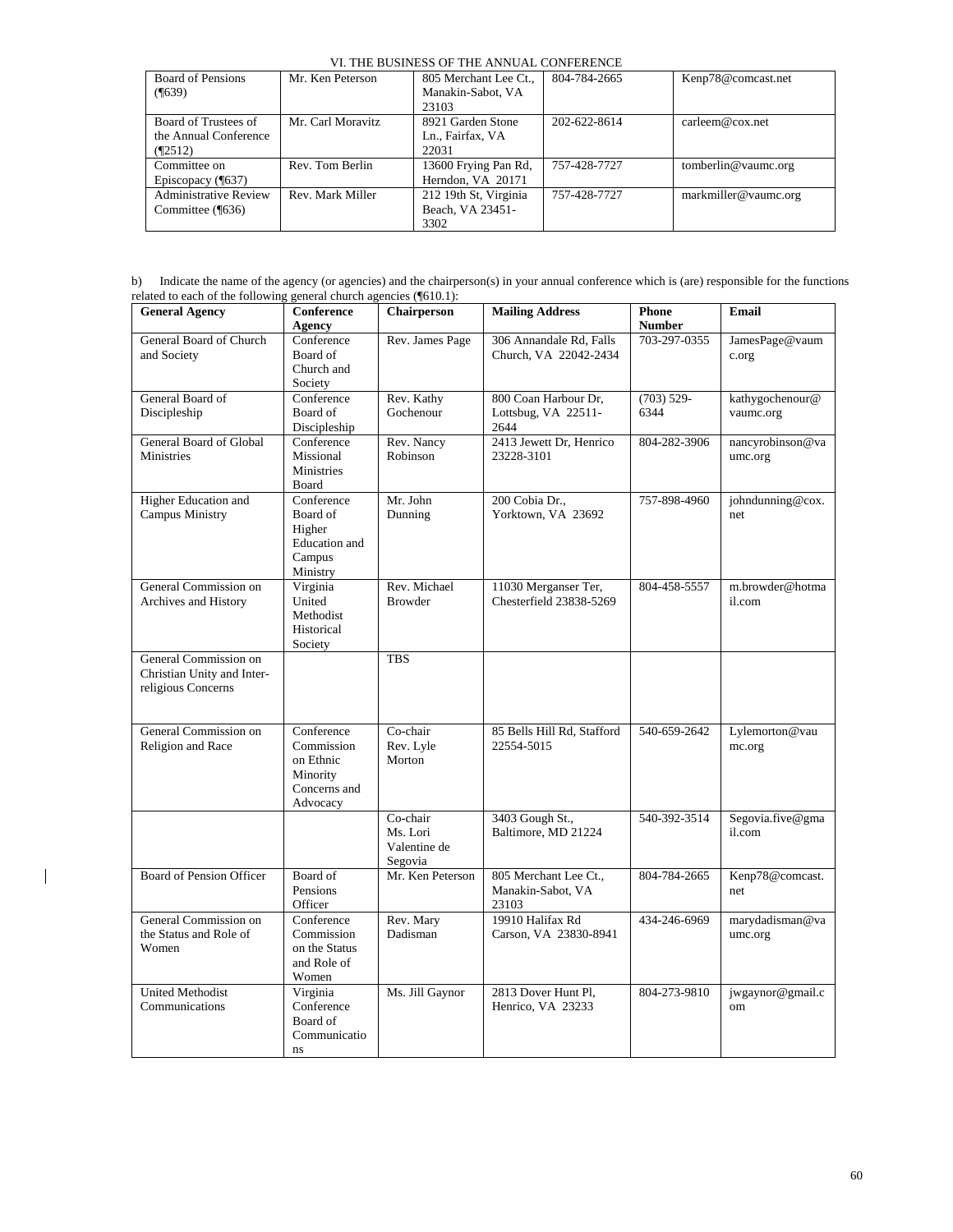|  | c) Indicate the conference agencies and chairpersons which have responsibilities for the following functions: |  |  |  |  |  |  |  |
|--|---------------------------------------------------------------------------------------------------------------|--|--|--|--|--|--|--|
|--|---------------------------------------------------------------------------------------------------------------|--|--|--|--|--|--|--|

| <b>General Agency</b>                             | Name of<br>Agency                                     | <b>Chairperson</b>          | <b>Mailing Address</b>                                    | <b>Phone</b><br><b>Number</b> | Email                        |
|---------------------------------------------------|-------------------------------------------------------|-----------------------------|-----------------------------------------------------------|-------------------------------|------------------------------|
| Criminal Justice and<br>Mercy Ministries (¶657)?  | Conference<br>Board of Church<br>and Society          | Rev. James<br>Page          | 306 Annandale Rd, Falls<br>Church, VA 22042-2434          | 703-297-0355                  | JamesPage@vaum<br>c.org      |
| <b>Disability Concerns</b><br>$(\frac{1}{653})$ ? | Conference<br>Commission on<br><b>Disabilities</b>    | Rev. Neil<br>W.McLaughlin   | 112 Covered Bridge Rd.,<br>Kents Store, VA 23084-<br>2452 | 434-589-2142                  | NeilMcLaughlin@<br>vaumc.org |
| <b>Equitable Compensation</b><br>$(\sqrt{625})$ ? | Conference<br>Equitable<br>Compensation<br>Commission | Rev. Joe T.<br>Carson, III  | 125 E Westover Ave.<br>Colonial Heights, VA<br>23834-3135 | 804-526-3870                  | JoeTCarson@vau<br>mc.org     |
| Laity (¶631)?                                     | Conference<br><b>Board of Laity</b>                   | Ms. Martha<br><b>Stokes</b> | 16158 Grove View Road,<br>Montpelier, VA 23192            | 804-474-8718                  | marthaestokes@g<br>mailcom   |
| Native American Ministry<br>$(\frac{1}{654})$ ?   | Conference<br>Native<br>American<br>Ministry          | Rev. Larry Jent             | 13056 Elk Ridge Rd,<br>Fredericksburg 22406-<br>4073      | 540-752-5462                  | LarryJent@vaumc.<br>org      |
| Small Membership Church<br>$($ [645)?             | Small Church<br>Leadership<br>Team                    | Rev June<br>Carpenter       | 4144 W. Lynchburg<br>Salem Tpke, Thaxton,<br>VA 24174     | 434-944-0234                  | JuneCarpenter@va<br>umc.org  |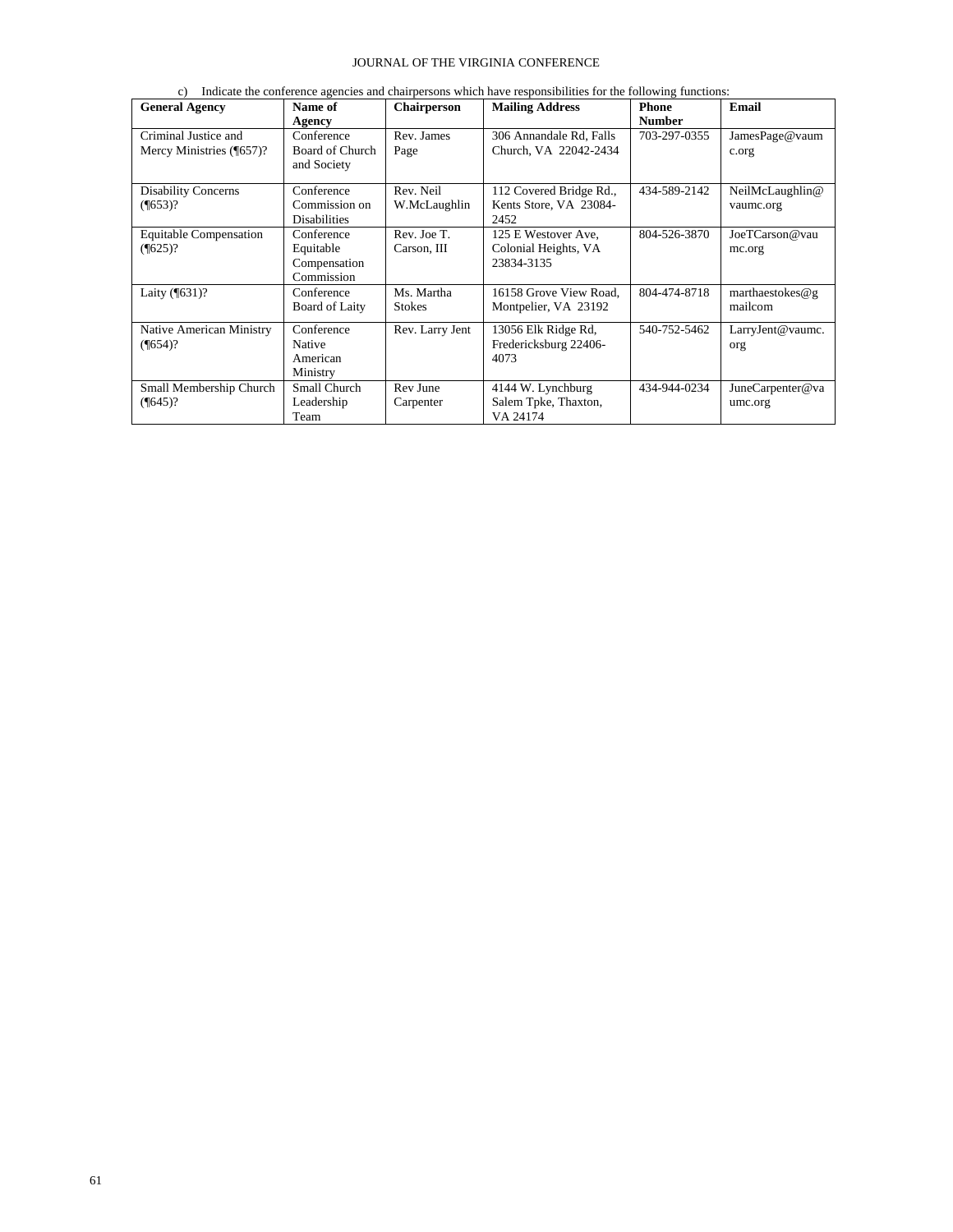|                                                                             |                   |                    | VI. THE BUSINESS OF THE ANNUAL CONFERENCE |               |                          |
|-----------------------------------------------------------------------------|-------------------|--------------------|-------------------------------------------|---------------|--------------------------|
| Indicate the president or equivalent for the following organizations.<br>d) |                   |                    |                                           |               |                          |
| Organization                                                                | Name of           | <b>Chairperson</b> | <b>Mailing Address</b>                    | <b>Phone</b>  | Email                    |
|                                                                             | Agency            |                    |                                           | <b>Number</b> |                          |
| Conference United                                                           | Conference        | Ms. Nancy          | 112 Country Club Circle,                  | 540-662-5055  | Nancy. Walsh 2019        |
| Methodist Women (¶647)                                                      | United            | Walsh              | Winchester, VA 22602;                     |               | @outlook.com             |
|                                                                             | Methodist         |                    |                                           |               |                          |
|                                                                             | Women             |                    |                                           |               |                          |
| Conference United                                                           | Conference        | Mr. Albert Weal.   | 407 Knells Ridge Dr                       | 757-677-6096  | mastercook3@cox.         |
| Methodist Men (¶648)                                                        | United            | Jr.                | Chesapeake, VA 23320                      |               | net                      |
|                                                                             | Methodist Men     |                    |                                           |               |                          |
|                                                                             |                   |                    |                                           |               |                          |
| Conference Council on                                                       | Conference        | <b>TBS</b>         |                                           |               |                          |
| Youth Ministry (¶649)                                                       | Council on        |                    |                                           |               |                          |
|                                                                             | Youth Ministry    |                    |                                           |               |                          |
| Conference Council on                                                       | <b>Next</b>       | Rev. Nickie        |                                           | $804 - 521 -$ | NickieMorenoHow          |
|                                                                             |                   |                    | P.O. Box 5606, Glen                       |               |                          |
| Young Adult Ministry                                                        | Generation        | Moreno Howard      | Allen, VA 23058-5606                      | 1136          | $\text{and} @$ vaume.org |
| $($ ¶650)?                                                                  | <b>Ministries</b> |                    |                                           |               |                          |

e) Have persons been elected for the following district boards and committees? Answer yes or no.

- (1) District Boards of Church Location & Building (¶2518.2)? Yes.
- (2) Committees on District Superintendency (¶669)? Yes.
- (3) District Committees on Ordained Ministry (¶666)? Yes.

f) What other councils, boards, commissions, or committees have been appointed or elected in the annual conference?

| <b>Structure</b>           | <b>Chairperson</b>         | <b>Mailing Address</b> | <b>Phone Number</b> | Email                  |
|----------------------------|----------------------------|------------------------|---------------------|------------------------|
| Virginia United            | Ms. Christine              | 10066 Field Ct.        | 703-761-4848        | chwdew@comcast.net     |
| Methodist                  | Williamson                 | Manassas, VA           |                     |                        |
| Foundation                 |                            | 20110-6065             |                     |                        |
| Committee on Rules         | Mr. Scott Diamond          | 3122 Woods Cove        | $(804)$ 333-3964    | SEDiamond1@verizon.net |
| and Plan of                |                            | Ln, Woodbridge, VA     |                     |                        |
| Organization               |                            | 22192-1137             |                     |                        |
|                            |                            |                        |                     |                        |
| <b>Retired Clergy</b>      | Rev. D. Michael            | 616 Lou Ann St.        | 540-580-0687        | imdmh@yahoo.com        |
| <b>Housing Corporation</b> | Houff                      | Salem 24153-3415       |                     |                        |
| Preacher's Relief          | Rev. Robert T. Casey       | 721 Richmond Rd.       | 757-258-5042        | rtemte@cov.net         |
| Society                    |                            | Williamsburg, VA       |                     |                        |
|                            |                            | 23185-354              |                     |                        |
| The Common Table           | <b>Rev. Steven Summers</b> | P.O. Box 5606, Glen    | $(804) 521 - 1133$  | stevesummers@vaumc.org |
| for Church Vitality        |                            | Allen, VA 23058-       |                     |                        |
|                            |                            | 5606                   |                     |                        |
|                            |                            |                        |                     |                        |
|                            |                            |                        |                     |                        |

5. Have the secretaries, treasurers, and statisticians kept and reported their respective data in accordance to the prescribed formats? (¶606.8)? Yes.

| 6. What is the report of the statistician? |                                                                                                              | (See report, page ____ of Journal.)   |  |
|--------------------------------------------|--------------------------------------------------------------------------------------------------------------|---------------------------------------|--|
| 7. What is the report of the treasurer?    |                                                                                                              | (See report, page <u>or</u> Journal.) |  |
|                                            | 8. What are the reports of the district superintendents as to the status of the work within their districts? | (See report, page <u>or</u> Journal.) |  |
|                                            | 9. What is the schedule of minimum base compensation for clergy for the ensuing year $(\P$ 342, 625.3)?      |                                       |  |
| <b>Full Connection Pastors</b>             | \$42,000                                                                                                     |                                       |  |
| Provisional & Associate Members            | \$38,500                                                                                                     |                                       |  |

10. What amount has been apportioned to the pastoral charges within the conference to be raised for the support of the district superintendents for the ensuing year (¶614.1a)? \$1,820,00

11. a) What amount has been apportioned to the pastoral charges within the conference to be raised for the support of the pension and benefit programs of the conference for the ensuing year (¶¶614.1d, 1507)?

b) What are the apportionments to this conference for the ensuing year?

Local Pastors  $$36,000$ 

|     | (1) For the World Service Fund?               | \$2,510,000 |
|-----|-----------------------------------------------|-------------|
| (2) | For the Ministerial Education Fund?           | \$420,000   |
| (3) | For the Black College Fund?                   | \$315,000   |
| (4) | For the Africa University Fund?               | \$70,000    |
| (5) | For the Episcopal Fund?                       | \$865,000   |
| (6) | For the General Administration Fund?          | \$315,000   |
| (7) | For the Interdenominational Cooperation Fund? | \$10,000    |
|     |                                               |             |

12. What are the findings of the annual audit of the conference treasuries? (See report, page\_\_\_\_\_ of Journal)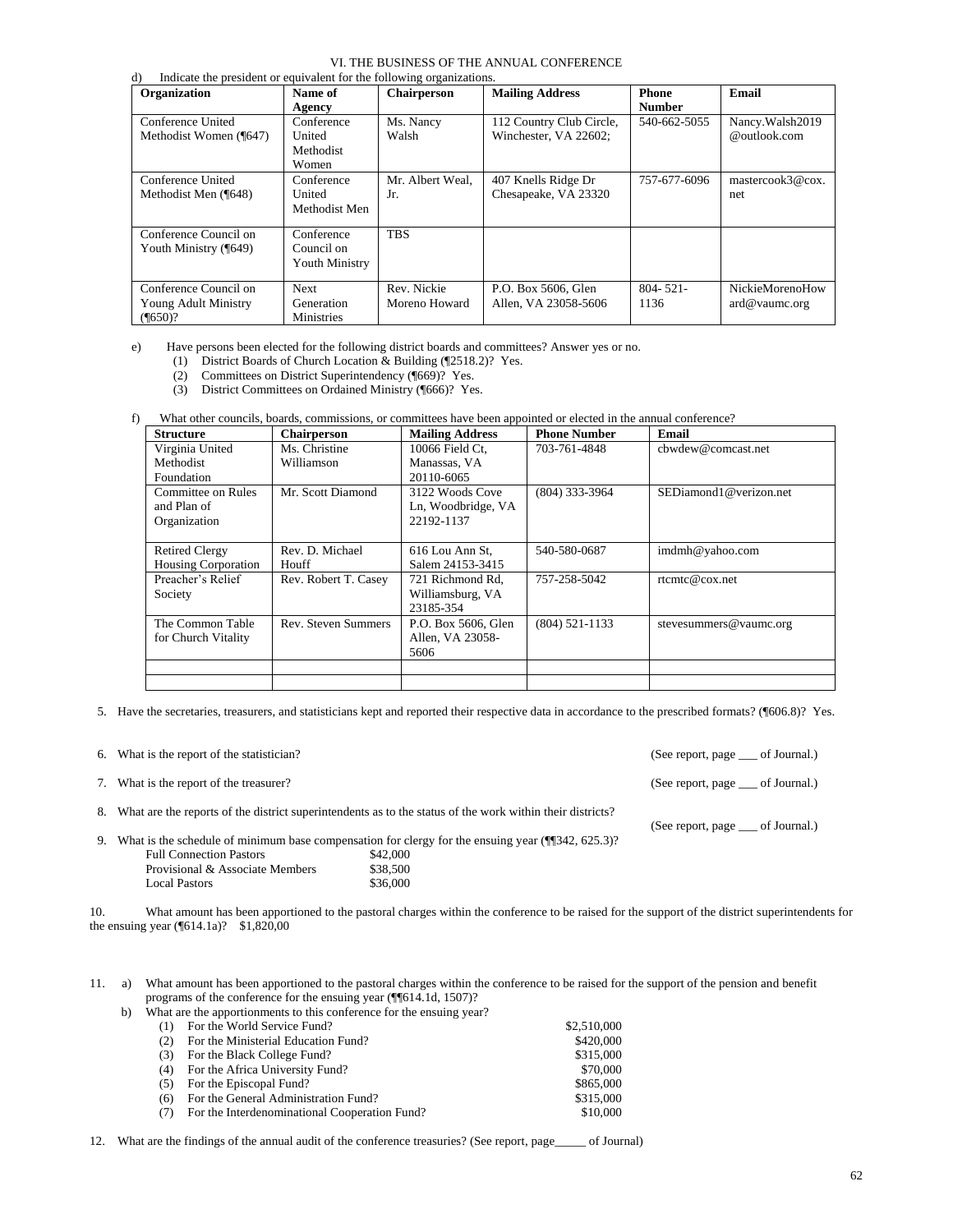#### 13. Conference and district lay leaders (¶¶603.9, 660):

- a) Conference lay leader: Name: Ms. Martha Stokes
- Mailing Address: 16158 Grove View Road, Montpelier, VA 23192
- b) Associate conference lay leaders: John Meeuwissen,
- c) District and associate district lay leaders: ( See report, page\_\_\_\_\_ of Journal)

#### 14. List local churches which have been:

a) Organized or continued as New Church Starts (¶259,1-4, continue to list congregations here until listed in questions 14.c, d, or e)

| <b>GCFA</b> Number | Church Name                                                            | District             | <b>Mailing Address</b>                                  | <b>Phone Number</b> | Date Founded |
|--------------------|------------------------------------------------------------------------|----------------------|---------------------------------------------------------|---------------------|--------------|
| 096278             | Restoration                                                            | Charlottesville      | 5145 Dickerson<br>Road.<br>Charlottesville, VA<br>22911 | 434-973-8505        | Continued    |
| 41196              | Commonwealth                                                           | Alexandria           | 7803 Well St.,<br>Manassas, VA<br>20111                 | 703-994-8259        | 7/1/18       |
| 304136             | New Life International                                                 | Alexandria           | 845 N. Howard St.,<br>Alexandria VA<br>22304            | 703-751-1696        | 7/1/17       |
| 412167             | Spirit and Life                                                        | Alexandria           | 3890-B Cameron<br>St., Dumfries, VA<br>22026            | 571-402-4437        | Continues    |
| 411846             | <b>Bloxom Mission</b>                                                  | <b>Eastern Shore</b> | PO Box 311<br>Bloxom, VA 23308                          | 757-665-4747        | 07/01/09     |
| 295964             | Ashburn Korean<br>(NCS)                                                | Arlington            | 45454 Crossroads<br>Drive,<br>Ashburn, VA 20147         | 703-336-3679        | Continued    |
| 410842             | <b>First Vietnamese-</b><br>American of Greater<br>Washington<br>(NCS) | Arlington            | 4701 Arlington<br>Blvd. Arlington, VA<br>22203          | 703-465-8505        | Continued    |
| 475051             | Journey                                                                | Farmville            | P.O. Box 100,<br>Jetersville, VA<br>23083               | 804-307-0369        | 2011         |
| 412087             | <b>RISE</b>                                                            | Harrisonburg         | 60 W. Market St.,<br>Harrisonburg, VA<br>22801          | 540-434-3940        | 2010         |

| Organized or continued as Mission Congregations (¶259,1-4, continue to list congregations here until listed in questions 14.c, d, or e)<br>b) |                                                                        |            |                                                         |              |                                                                    |  |  |
|-----------------------------------------------------------------------------------------------------------------------------------------------|------------------------------------------------------------------------|------------|---------------------------------------------------------|--------------|--------------------------------------------------------------------|--|--|
| <b>GCFA</b> Number                                                                                                                            | Church Name                                                            | District   | <b>Mailing Address</b>                                  | Phone Number | Date Founded                                                       |  |  |
| 411254                                                                                                                                        | Accotink-Cana<br>(Mission)                                             | Alexandria | 9043 Backlick Rd.,<br>Fort Belvoir, VA<br>22060         | 703-339-8899 | Continued                                                          |  |  |
| 411788                                                                                                                                        | Ghana Wesley<br>(Mission)                                              | Alexandria | 1400 G St.,<br>Woodbridge, VA<br>22191                  | 703-494-1588 | Continued                                                          |  |  |
| 470311                                                                                                                                        | <b>Rising Hope</b>                                                     | Alexandria | 8220 Russell Rd.,<br>Alexandria, VA<br>22309            | 703-360-1976 | Continued (with<br>designation as<br>mission<br>congregation 2016) |  |  |
| 410842                                                                                                                                        | <b>First Vietnamese-</b><br>American of<br>Greater Washington<br>(NCS) | Arlington  | 4701 Arlington<br>Blvd. Arlington,<br>VA 22203          | 703-465-8505 | Continued                                                          |  |  |
| 484226                                                                                                                                        | <b>Basic</b>                                                           | Staunton   | P.O. Box 2447,<br>Waynesboro, VA<br>22980               | 540-949-8947 | 7/1/17                                                             |  |  |
| 410317                                                                                                                                        | People United in<br>Christ                                             | Staunton   | P.O. Box 606.<br>Buena Vista, VA<br>24416               | 540-319-4009 | 7/1/14                                                             |  |  |
| 480742                                                                                                                                        | <b>Belmont</b>                                                         | Richmond   | 3510 Broad Rock<br><b>B</b> lvd<br>Richmond VA<br>23224 | 804-275-6336 | 2016                                                               |  |  |

# c) Organized or continued Satellite congregations (¶247.22, continue to list here until listed in questions 14.a, c, d, or e)

| <b>GCFA</b> Number | Church Name          | Parent Church | <b>District</b> | <b>Mailing Address</b>                    | Date Launched |
|--------------------|----------------------|---------------|-----------------|-------------------------------------------|---------------|
| 470218             | Kingstowne           | Aldersgate    | Alexandria      | 1301 Collingwood                          | 7/1/13        |
|                    | Communion            |               |                 | Rd., Alexandria, VA<br>22308              |               |
| 471532             | <b>Online Campus</b> | Christ        | Alexandria      | 7600 Ox Rd., Fairfax<br>Station, VA 22039 | 7/1/17        |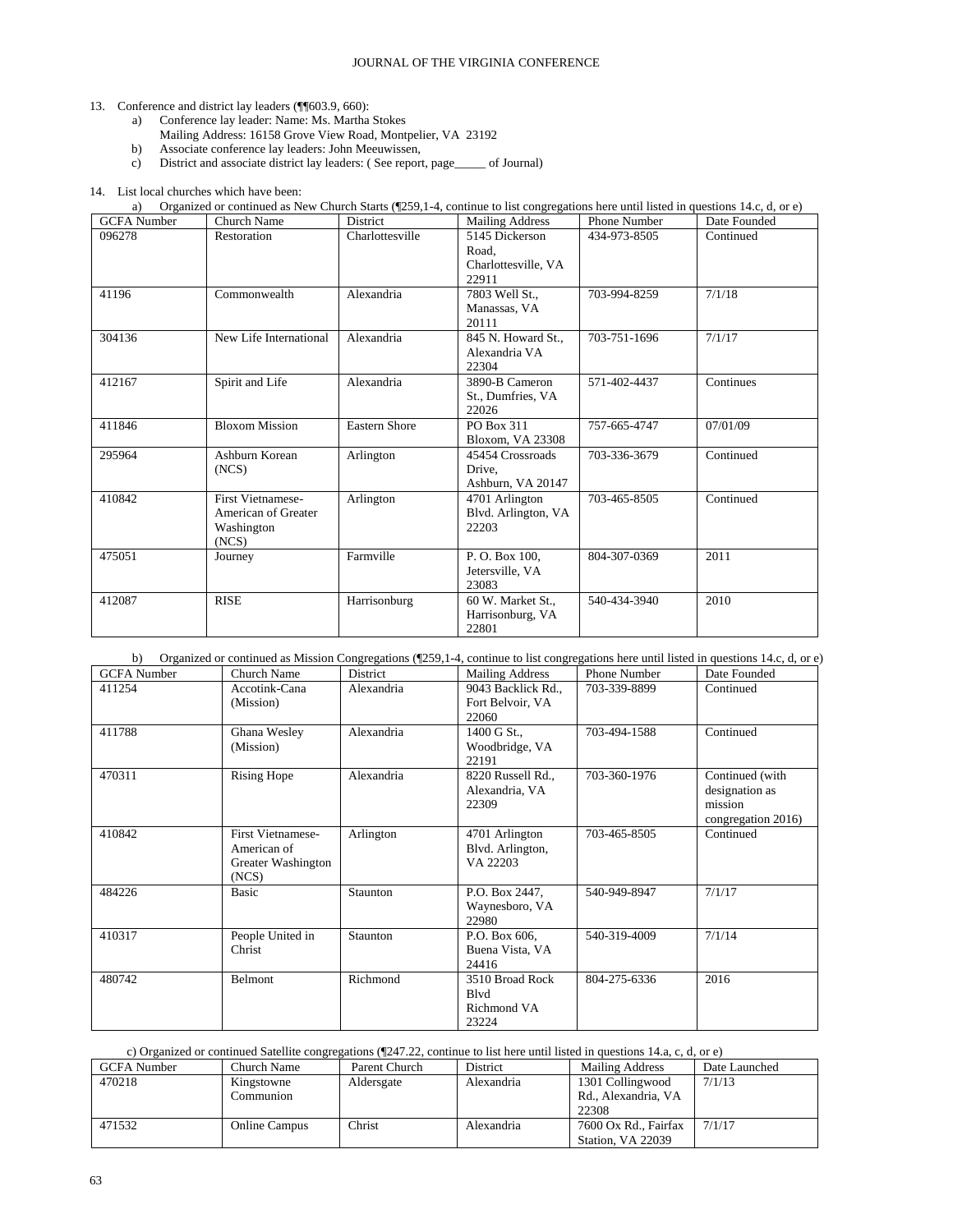|        |                           | ч. ніе возімвэ ог тін лічусле сом екеме |            |                      |           |
|--------|---------------------------|-----------------------------------------|------------|----------------------|-----------|
| 471452 | <b>Bristow Revive</b>     | Gainesville                             | Alexandria | 13710 Milestone Ct., | 7/1/17    |
|        | House Church              |                                         |            | Gainesville, VA      |           |
|        |                           |                                         |            | 20155                |           |
| 411904 | Haymarket                 | St. Thomas                              | Alexandria | P. O.Box 1024,       | Continued |
|        |                           |                                         |            | Haymarket, VA        |           |
|        |                           |                                         |            | 20168                |           |
|        | Beyond the Walls          | Woodlawn-Faith                          | Alexandria | 7010 Harrison Lane,  | 9/1/19    |
|        |                           |                                         |            | Alexandria, VA       |           |
|        |                           |                                         |            | 22306                |           |
|        | New Life                  | New Life                                | Alexandria | 845 N. Howard St.,   | 9/1/19    |
|        | International at          | International                           |            | Alexandria, VA       |           |
|        | Alexandria                |                                         |            | 22304                |           |
| 411937 | <b>Restoration Church</b> | Floris UMC                              | Arlington  | 1612 Washington      | Continued |
|        | Reston                    |                                         |            | Plaza N.             |           |
|        |                           |                                         |            | Reston, VA 20190     |           |
| 470435 | Restoration               | Floris UMC                              | Arlington  | 13600 Frying Pan     | Continued |
|        | Loudoun                   |                                         |            | Road                 |           |
|        |                           |                                         |            | Herndon, VA 20171    |           |
| 470435 | Restoration               | Floris UMC                              | Arlington  | 13600 Frying Pan     | Continued |
|        | Worldwide                 |                                         |            | Road                 |           |
|        |                           |                                         |            | Herndon, VA 20171    |           |
| 095651 | The Chapel at             | Galilee UMC                             | Arlington  | 45425 Winding        | Continued |
|        | Landsdowne                |                                         |            | Road,                |           |
|        | Woods                     |                                         |            | Sterling, VA 20165   |           |

d) Organized as Chartered (¶259.5-10, continue to list here until listed in questions 14.d or e)

| GCFA Number | Church Name   | <b>District</b> | Mailing Address  | Phone Number | Date Chartered |
|-------------|---------------|-----------------|------------------|--------------|----------------|
| 004771      | Korean UMC of | Arlington       | 6400 Old         | 703-850-9447 | 7/1/18         |
|             | Koinonia      |                 | Centreville Road |              |                |
|             |               |                 | Centreville, VA  |              |                |
|             |               |                 | 20121            |              |                |

#### e) Merged (¶¶2546, 2547)

(1) United Methodist with United Methodist

| District   | <b>GCFA</b> | Name of First                              | <b>GCFA</b> | Name of       | <b>GCFA</b> | Name of                     | Date Merged |
|------------|-------------|--------------------------------------------|-------------|---------------|-------------|-----------------------------|-------------|
|            | Number      | Church                                     | Number      | Second Church | Number      | Merged Church               |             |
| Alexandria |             | New Life<br>International at<br>Alexandria | 470322      | St. Andrew's  | 470322      | New Life at St.<br>Andrew's | 1/1/20      |
|            |             |                                            |             |               |             |                             |             |
|            |             |                                            |             |               |             |                             |             |

# (2) Other mergers (indicate denomination)

| <b>District</b> | GCFA<br>Number | Name of First<br><b>Church</b> | <b>GCFA</b><br>Number | Name of<br>Second Church | <b>GCFA</b><br>Number | Name of<br>Merged Church | Date Merged |
|-----------------|----------------|--------------------------------|-----------------------|--------------------------|-----------------------|--------------------------|-------------|
|                 |                |                                |                       |                          |                       |                          |             |
|                 |                |                                |                       |                          |                       |                          |             |

# f) Discontinued or abandoned (¶¶229, 341.2, 2549) (State which for each church listed.)

(1) New Church Start (¶259.2,3)

| <b>GCFA</b> Number | Church Name                        | District  | Location                                           | Date Closed   | <b>Reason for Closure</b> |
|--------------------|------------------------------------|-----------|----------------------------------------------------|---------------|---------------------------|
| 095616             | Arlington Commons (NCS)            | Arlington | 1719 N. Glebe<br>Road                              | 1/1/90        | Loss of planting pastor   |
|                    |                                    |           | Arlington, VA<br>22207                             |               |                           |
|                    | <b>Restoration South</b><br>Reston | Arlington | 1612 Washington<br>Plaza N.<br>Reston, VA<br>20190 | Never Started | <b>Never Started</b>      |
|                    |                                    |           |                                                    |               |                           |

# (2)Mission Congregation (¶259.1a)

| GCFA Number | Church Name | District | Location | Date Closed | <b>Reason for Closure</b> |
|-------------|-------------|----------|----------|-------------|---------------------------|
|             |             |          |          |             |                           |
|             |             |          |          |             |                           |
|             |             |          |          |             |                           |

# (3) Satellite Congregation

| GCFA<br>Number | Name<br>hurch!   | District  | Location    | Date Closed | <b>Reason for Closure</b> |
|----------------|------------------|-----------|-------------|-------------|---------------------------|
| 470275         | Vine-Graham Road | Arlington | 2929 Graham | 9/12/2020   | Vote of the Church        |
|                |                  |           | Road        |             |                           |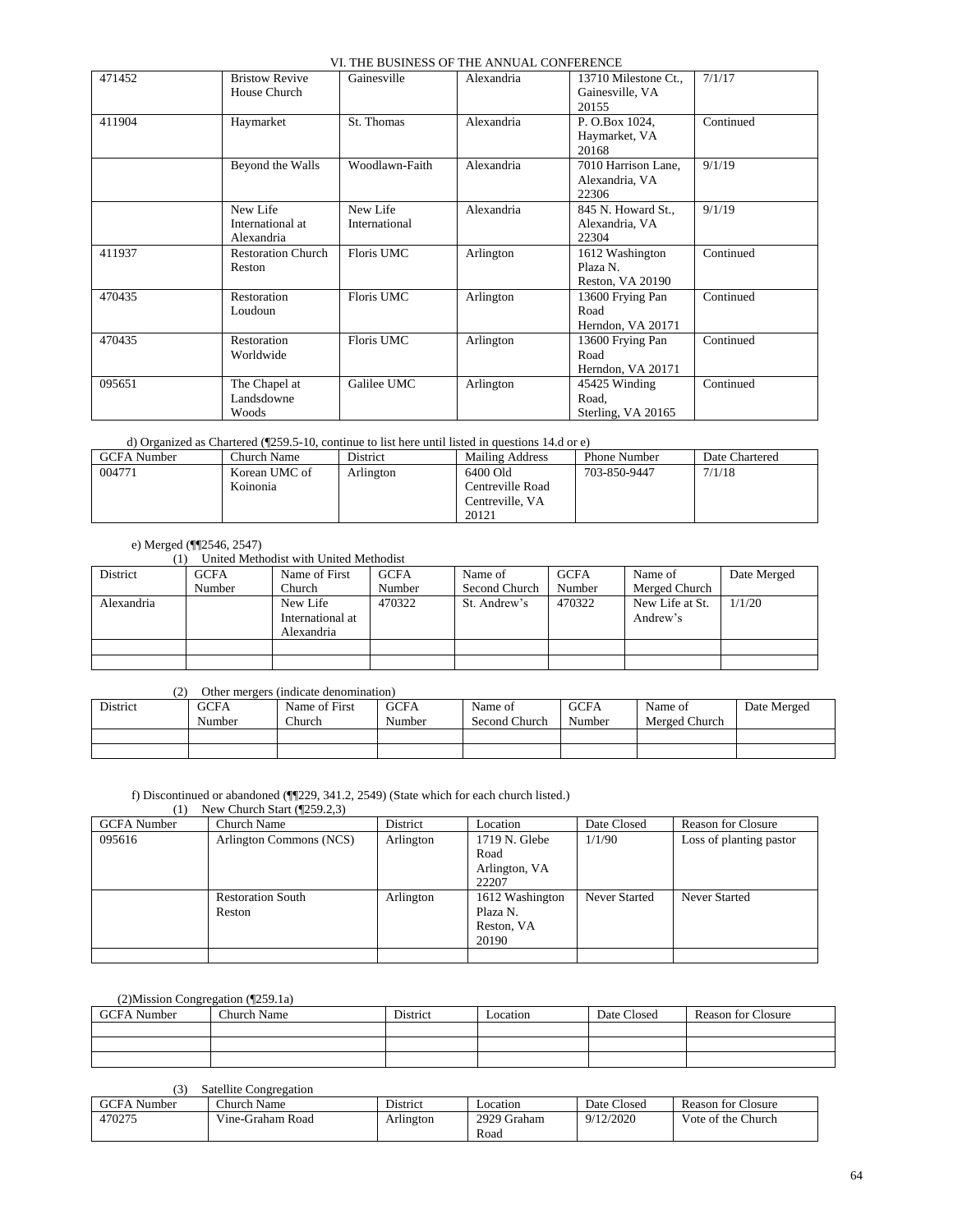|        |         |             | Falls Church, VA                                      |            |                                                                                     |
|--------|---------|-------------|-------------------------------------------------------|------------|-------------------------------------------------------------------------------------|
|        |         |             | 22042                                                 |            |                                                                                     |
| 478442 | Ettrick | James River | 21302<br>Chesterfield<br>Avenue, Ettrick,<br>VA 23803 | 06/30/2018 | The FLOW from<br>Virginia State University<br>became a campus<br>ministrythe church |
|        |         |             |                                                       |            | still is open                                                                       |
|        |         |             |                                                       |            |                                                                                     |

#### (4) Chartered Local Church (¶259.5)

| <b>GCFA</b> Number | Church Name           | District             | Location            | Date Closed | <b>Reason for Closure</b> |
|--------------------|-----------------------|----------------------|---------------------|-------------|---------------------------|
| 485471             | <b>Howard Chapel</b>  | Winchester           | Frederick Co.       | 10/31/2020  | No longer desired         |
|                    |                       |                      |                     |             | pastoral leadership       |
| 473974             | <b>Travis Chapel</b>  | <b>Eastern Shore</b> | Ovster              | 10/31/2020  | Discontinued              |
| 470721             | <b>Graham Road</b>    | Arlington            | <b>Falls Church</b> | 10/31/2020  | Vote of the church        |
| 478316             | Dinwiddie             | James River          | Dinwiddie           | 10/31/2020  | Dwindling attendance      |
| 471111             | <b>Charles Wesley</b> | Arlington            | McLean              | 10/31/2020  | Vote of the church        |
| 473666             | Pleasant Hill         | Danville             | Rocky Mount,        | 10/31/2020  | exit                      |
|                    |                       |                      | VA                  |             |                           |

#### g) Relocated and to what address

| <b>GCFA</b> Number | Church Name | District | <b>Mailing Address</b> | <b>Physical Location</b>                          | Date Relocated |
|--------------------|-------------|----------|------------------------|---------------------------------------------------|----------------|
| 484693             | Fieldstone  | Roanoke  |                        | 500 Stuart Street,<br>Christiansburg, VA<br>24073 | March 1, 2020  |
|                    |             |          |                        |                                                   |                |
|                    |             |          |                        |                                                   |                |

#### h) Changed name of church? (Example: "First" to "Trinity")

| <b>GCEA</b><br>$\sim$ $\sim$<br>Number | $\blacksquare$<br>Former Name | <b>New</b><br>Name | . .<br>ddress<br>Audress | $\mathbf{r}$<br>District |
|----------------------------------------|-------------------------------|--------------------|--------------------------|--------------------------|
|                                        |                               |                    |                          |                          |
|                                        |                               |                    |                          |                          |

i) Transferred this year into this conference from other United Methodist conference(s) and with what membership (¶[41, 260)?

| $\mathbf{r}$<br>GCI<br>∤umber | Name | Membershin<br> | conference<br>$Sendin^{\circ}$ |
|-------------------------------|------|----------------|--------------------------------|
|                               |      |                |                                |
|                               |      |                |                                |
|                               |      |                |                                |

j) What cooperative parishes in structured forms have been established? (¶206)

| <b>GCFA Number</b> | Parish Name | ~<br>Charge Name | <b>Church Name</b> | District |
|--------------------|-------------|------------------|--------------------|----------|
|                    |             |                  |                    |          |
|                    |             |                  |                    |          |

k) What other changes have taken place in the list of churches?

#### Alexandria:

Annandale: Discontinue part-time associate position 50% Dumfries: Discontinue part-time associate position 25% Rising Hope: Add one full-time associate position Saint Thomas: Add one full-time associate position Spirit and Life: Move from full time to part-time (75%) Discontinue two part-time lay supply positions

#### Arlington:

Floris: Discontinue full time associate position Herndon: Add part time associate position, 50% Vale: Add a part time deacon position Vine: Discontinue full time associate position Friendship: Add part time associate position, (12.5%)

#### Charlottesville:

Southern Albemarle Charge: Moves from full-time to part-time, 50% and adds a co-pastor at 25% Wesley Memorial: Moves from full-time to part-time, 75% Rock Spring: Moves from full-time to part-time, 25% Bethel-Mt. View Charge: Moves from 50% to 25% Rodes: Moves from full-time to part-time 25%

Farmville:

Prospect (Ebony): Add part-time associate position, 25%

James River: Philadelphia Charge: Moves from full-time to part-time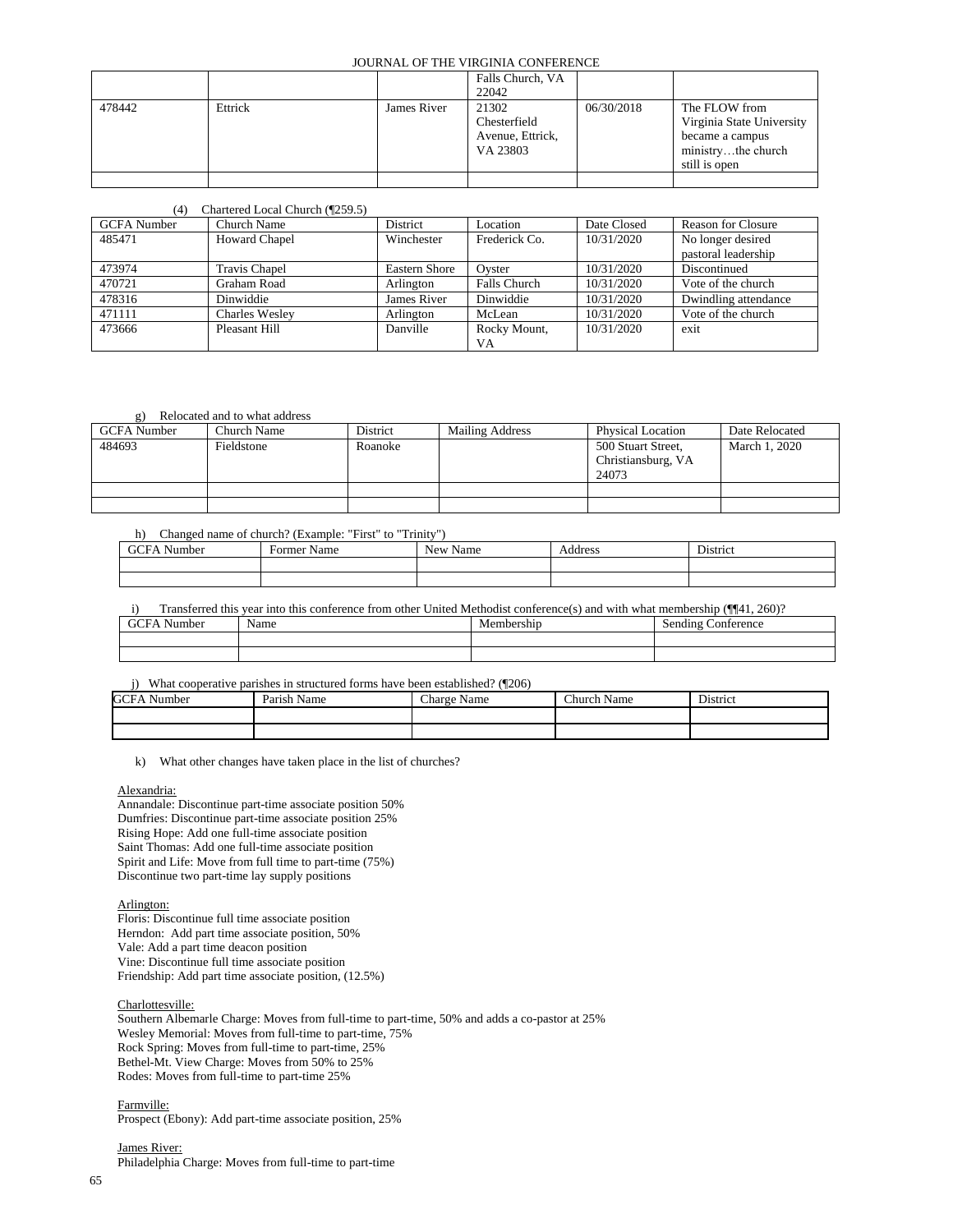Monumental: Moves from full-time to part-time Capron-Drewryville Charge: Discontinued the associate position who served just Drewryville Highland: Associate position moves from full-time to part-time Trinity: Moved from full-time to part-time effective January 1, 2020

Lynchburg:

Providence/Whites: Moves from full-time to part-time, 50%

Roanoke:

Cave Spring: Discontinue part-time associate Fairview: Moves from full-time to part-time 75% Greene Memorial: Moves from full-time to part-time 75% Locust Grove: Moves from part-time 75% to part-time 50% St. Paul, Roanoke: Moves from part-time 50% to full-time West End: Moves from part-time 50% to part-time 75%

Winchester:

Short Hill Charge: Moves from 75% to 50%

15. Are there Ecumenical Shared Ministries in the conference? (¶207, 208)

a) Federated church

| <b>GCFA</b> Number | Name               | <b>District</b> | Other Denomination(s) |
|--------------------|--------------------|-----------------|-----------------------|
| 481108             | <b>Brandermill</b> | Richmond        | Presbyterian          |
|                    |                    |                 |                       |
|                    |                    |                 |                       |

#### b) Union Church

| <b>GCFA</b> Number | Name                     | <b>District</b> | Other Denomination(s)  |
|--------------------|--------------------------|-----------------|------------------------|
| 492694             | Stonewall (Floyd Parish) | Roanoke         | Church of the Brethren |
| 304171             | Fellowship               | Danville        | Presbyterian (PCUSA)   |
|                    |                          |                 |                        |

#### c) Merged Church

| <b>GCFA</b> Number | Name | District | Other Denomination(s) |
|--------------------|------|----------|-----------------------|
|                    |      |          |                       |
|                    |      |          |                       |
|                    |      |          |                       |

d) Yoked Parish

| <b>GCFA</b> Number | Name | <b>District</b> | Other Denomination(s) |
|--------------------|------|-----------------|-----------------------|
|                    |      |                 |                       |
|                    |      |                 |                       |
|                    |      |                 |                       |

16. What changes have been made in district and charge lines (please list the GCFA Number beside church name)?

#### Eastern Shore:

Cheriton Cooperative Parish [474928 Cheriton & 473974 Travis Chapel] discontinued due to discontinuance of Travis Chapel New charge: Cheriton Charge [Cheriton]

Winchester:

485130 Redland (FT) and 484818 Gainesboro (25%) become the Redland-Gainesboro Cooperative Parrish (FT)

#### **PART II PERTAINING TO ORDAINED AND LICENSED CLERGY**

(Note: A (**v**) notation following a question in this section signifies that the action or election requires a majority vote of the clergy session of the annual conference. If an action requires more than a simple majority, the notation  $(v 2/3)$  or  $(v 3/4)$  signifies that a two-thirds or three-fourths majority vote is required.)

17. Are all the clergy members of the conference blameless in their life and official administration (¶¶604.4, 605.7)?

*District Superintendent Kathleen Overby Webster, Dean of the Cabinet:* Recognizing that "all have sinned and fallen short of the glory of God" (Romans 3:23), and that throughout the year areas of concern have been identified and complaints or charges filed, we the appointive cabinet do believe that the licensed, commissioned, and ordained clergy are earnestly striving after perfection and are blameless in their life and in their official administration.

18. Who constitute:

a) The Administrative Review Committee (¶636)? **(v)** Miller, Mark A., Chair Han, Grace S. Washington, Alton M.

Reserve: Glass, Elizabeth S. Tuck, Reginald D.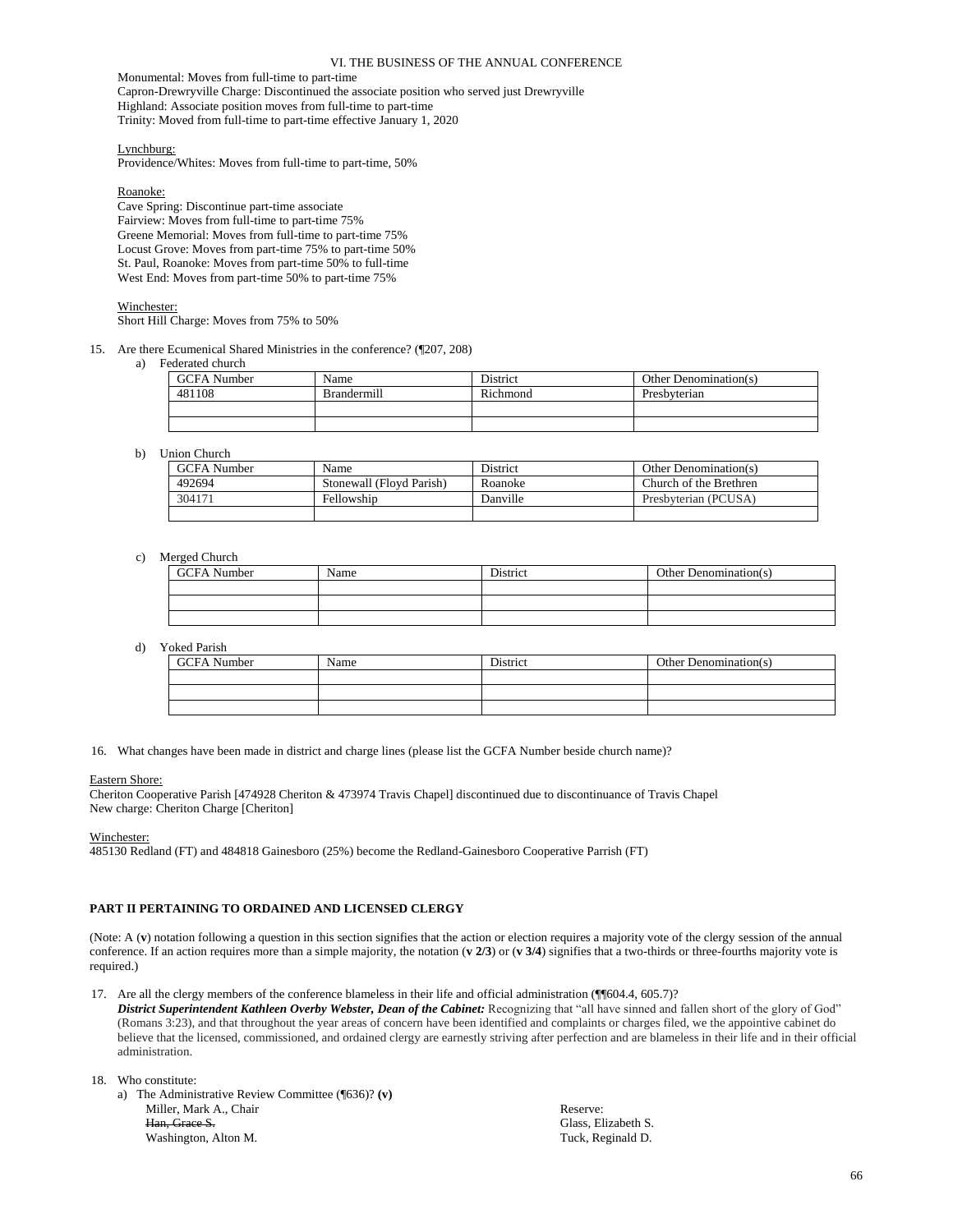JOURNAL OF THE VIRGINIA CONFERENCE b) The Conference Relations Committee of the Board of Ordained Ministry (¶635.1d)? Baker, Paul, Chair Herndon, Chad Howard, Janine Kim, Mikang Mrini, Mark Nixon, Hannah (lay, Ax) Parson, Derrick Robinson, Nancy c) The Committee on Investigation (¶2703)? Clergy: Barrell, Verónica G. Frost, Thomas E. Jones, Steven R. Taylor, Elizabeth Wright Alternates: Haugh, Jeffrey J. Shipley, Patricia L. Yoo, Sung Il Lay: Lutman, Kathy (W) White, Ronald (Rd) Williams, Clark (Rd) Alternates: Bracey, Janet (ER) Duncan, Joyce (L) Tubbs, Larry (RR)

19. Who are the certified candidates (¶ ¶ 310, 313, 314)

a) Who are currently certified as candidates for ordained or licensed ministry?

| Name                                       | District    | Date Certified | Note                      |
|--------------------------------------------|-------------|----------------|---------------------------|
| Altobello-Deschanel, Jennifer Catherine    | Ax          | 2020           |                           |
| Anderson, Pamela June                      | Rd          | 2020           | Recommended for Licensing |
| Archer, Evelyn                             | YR          | 2020           |                           |
| Ballard, Shelly Lynn                       | W           | 2019           |                           |
| Barbour, Lynn M.                           | RR          | 2020           |                           |
| Batteiger, JoAnn Florence                  | Rd          | 2017           |                           |
| Beck, Talina Sarmiento                     | S           | 2018           |                           |
| Beckwith, Amy Lynn                         | W           | 2017           |                           |
| Berghuis, Benton F.                        | H           | 2014           |                           |
| Blakely, Joshua Kendell                    | F           | 2018           |                           |
| <b>Burnett</b> , Michael                   | YR          | 2020           |                           |
| Carver, Bradley John "Ralph"               | W           | 2020           | Recommended for Licensing |
|                                            | YR          | 2017           |                           |
| Collins, Megan Noel<br>Cook, Shawn Matthew | H           | 2017           |                           |
|                                            |             |                |                           |
| Duty, Bradley Dean                         | Ax          | 2020           |                           |
| Fanizza, Laura Rose                        | Rd          | 2018           |                           |
| Finegan, Michael Christopher               | Ax          | 2020           | See MQ 20                 |
| FitzHugh, Phil Wallace                     | RR          | 2020           |                           |
| Forti, Sarah Mary                          | Rd          | 2017           |                           |
| Foster, Diana Lynne                        | Rd          | 2019           |                           |
| Gibson, Ronald Lee                         | D           | 2020           | Recommended for Licensing |
| Gilliam, Nilse Furtado                     | Ar          | 2018           | Transfer from MS          |
| Grasse, Erin Elizabeth                     | YR          | 2019           |                           |
| Greer, Jennifer Suzanne                    | $\mathbf F$ | 2019           |                           |
| Harris, Hikisha                            | Rd          | 2020           | Recommended for Licensing |
| Heinrich, Russell Lee                      | H           | 2002           |                           |
| Hettmann, Michelle                         | Ax          | 2016           |                           |
| Hoen, Angeline Meadows                     | YR          | 2016           |                           |
| Hollenbeck, Logan Thomas                   | Rn          | 2020           | Recommended for Licensing |
| Holmes, Amanda Lynn                        | Ar          | 2020           |                           |
| Howell, Laura Beth Gillepsie               | Rn          | 2020           | Recommended for Licensing |
| Hughes, Lacey                              | Ax          | 2020           |                           |
| Jennings, Ahnna Lise Stevens               | W           | 2020           | Recommended for Licensing |
| Johnston, Emma                             | L           | 2014           |                           |
| Kim, Dan Janghyun                          | Ar          | 2015           |                           |
| Koke, Abbie E.                             | ER          | 2020           | Recommended for Licensing |
| Lamb, Brian Charles                        | $\mathbf C$ | 2017           | See MQ 22                 |
| Lauer, Keith Andrew                        | Rd          | 2008           |                           |
| Lewis, Michael Wayne                       | D           | 2020           |                           |
| Long, Daniel Albright, Jr.                 | Rd          | 2017           |                           |
| Long, Madison H.                           | Rn          | 2019           |                           |
| Lyons, Thomas                              | Ar          | 2017           |                           |
| Martin, James Wimpy                        | L           | 2000           |                           |
| Maslanka, Joseph                           | Rd          | 2017           |                           |
| McDonald, Sean Andrew                      | W           | 2019           |                           |
| McGlynn, Leah Michelle                     | YR          | 2019           |                           |
| McHenry, Darius Jon                        | Ar          | 2019           | See MO <sub>20</sub>      |
| Mohr, Philipp                              | Ar          | 2019           |                           |
| Morgan, Dennis Carter                      | $\rm ER$    | 2019           |                           |
| Morse, Chelsea Ann                         | RR          | 2017           | Recommended for Licensing |
| Moseley, Robert Allen                      | JR          | 2020           | Recommended for Licensing |
| Nightingale, Rachel Renee                  | YR          | 2019           |                           |
| Oliver, Ashley Nicole                      | $\mathbf C$ | 2018           |                           |
|                                            |             |                |                           |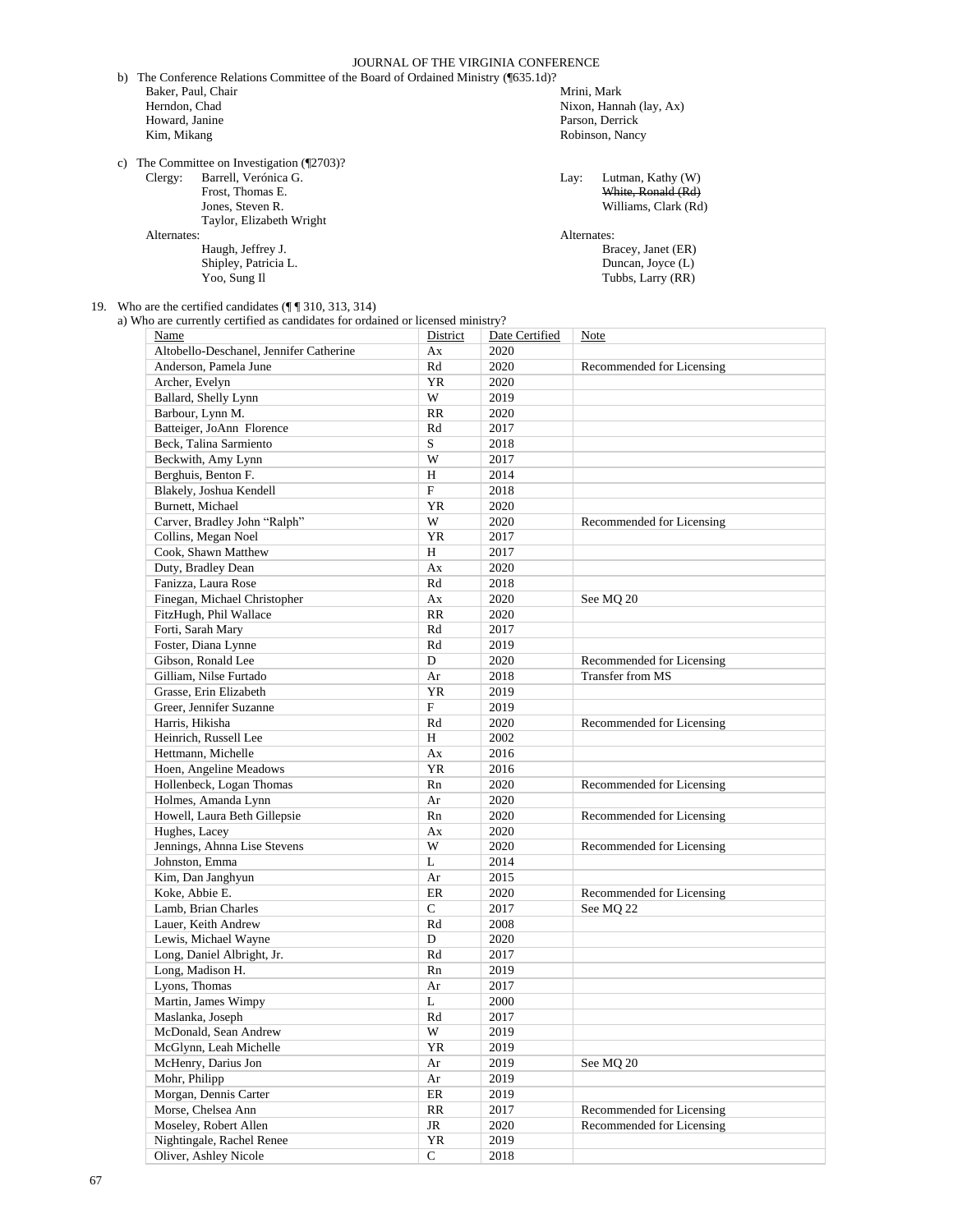|                             |           | VI. THE BUSINESS OF THE ANNUAL CONFERENCE |                                       |
|-----------------------------|-----------|-------------------------------------------|---------------------------------------|
| Park, Isaiah                | Ar        | 2020                                      |                                       |
| Phillips, Kevin Patrick     | Ax        | 2018                                      |                                       |
| Plemmons, Joseph Henry      | JR        | 2016                                      |                                       |
| Richmond, Ja'Alycia         | ER        | 2017                                      |                                       |
| Ryder, Miracle Jean         | <b>RR</b> | 2014                                      |                                       |
| Samuel, Archana             | Rd        | 2020                                      | Recommended for Licensing             |
| Snader, Elizabeth Jackson   | <b>RR</b> | 2017                                      |                                       |
| Sortore, Marion Ruth        | S         | 1998                                      | Transfer from FL; Rec. for Licensing  |
| Stabler, Brian Kaminer      | H         | 2019                                      | Recommended for Licensing             |
| <b>Stevens, Tom Matthew</b> | YR        | 2017                                      | Transfer from IGR; Rec. for Licensing |
| Storm, Jamie A.             | Rd        | 2019                                      |                                       |
| Tolbert, Emily Susanna      | JR        | 2019                                      |                                       |
| Tucker, Johnny Ray          | Ax        | 2013                                      | Transfer from IA; Rec. for Licensing  |
| Turner, Emily               | Rn        | 2019                                      | Recommended for Licensing             |
| Ware, Ryan Scott            | D         | 2018                                      | Transfer from LA; Rec. for Licensing  |
| Warnock, Carla              | ER        | 2020                                      |                                       |
| Wax, Katie                  | ER        | 2020                                      |                                       |
| West, Caryl Michelle        | Rn        | 2013                                      |                                       |
| West, Michael Charles       | F         | 2020                                      | Recommended for Licensing             |
| White, Ronald Olswyn        | Rd        | 2020                                      | Recommended for Licensing             |
| Whitehurst, Bonnie J        | ER        | 2018                                      |                                       |

b) Who have had their candidacy for ordained or licensed ministry accepted by a District Committee on Ordained Ministry in another annual conference?

|                     |                        |                      | Date Accepted by Other |
|---------------------|------------------------|----------------------|------------------------|
| <b>Name</b>         | Receiving Conference   | Originally Certified | Conference             |
| Woten, Andrew Glenn | Western North Carolina | 5/5/2016             | 12/17/2019             |
| Aikens, Lorrie Jean | New England            | 9/26/2007            | 5/12/2020              |
| Buse, Darin Marc    | <b>Mountain Sky</b>    | 3/26/2015            | 5/28/2020              |
|                     |                        |                      |                        |

c) Who have been discontinued as certified candidates for licensed or ordained ministry?

| Name                            | District  | Originally Certified | Date Discontinued | Note                  |
|---------------------------------|-----------|----------------------|-------------------|-----------------------|
| Banks, Marshall L.              | D         | 5/1/2006             | 10/17/2019        | From MO <sub>20</sub> |
| Chapman, Kathleen Marie Smittey | W         | 4/14/2015            | 5/26/2020         |                       |
| Gayle, Ellis Harmon             | RR        | 4/26/2017            | 2/11/2020         | See MQ 22             |
| Jagoe, Marcellus H., IV         | W         | 4/14/2015            | 1/14/2020         | See MO 22             |
| Johnson, Heather F.             | Rd        | 4/30/2015            | 4/16/2020         |                       |
| Johnson, Daniel McCoy           | Rd        | 2/7/2013             | 5/12/2020         | From MO <sub>20</sub> |
| Kang, Hang Sun "Aimee"          | Ar        | 6/5/2014             | 2/6/2020          |                       |
| King, George F., Jr             | <b>ES</b> | 3/8/2018             | 1/16/2020         |                       |
| Hoffmann, Charlotte             | Ar        | 6/2/2016             | 5/14/2020         |                       |
| Rivetti, Anthony Todd           | Ar        | 4/5/2018             | 5/14/2020         | From MO <sub>20</sub> |
| Young, Linda S.                 | ER        | 12/16/2010           | 4/30/2020         | From MO <sub>20</sub> |
|                                 |           |                      |                   |                       |

(Note: Once a candidate is appointed as FL or PL, They are no longer listed as a certified candidate (except the first year they are appointed when they would need to be listed in 19 and in 20 or 21). Students appointed as Local Pastors (par.318.3) are the only people who are allowed to be listed as a candidate in one conference while being listed as an LP in a different conference. Par.318.3 stipulates that students appointed as local pastors can serve in either a full or part-time capacity.)

20. Who have completed the studies for the license as a local pastor, are approved, but are not now appointed? (¶315):

\* Has completed the five year course of study or the M.Div.

| Name                         | District | Year Last Licensed | Seminary/COS |
|------------------------------|----------|--------------------|--------------|
| Chen, Rachel Rebecca         | C        | 2018               |              |
| Clavez, Jannette V. *        | ER       | 2013               | M.Div.       |
| Collins, Mark                | D        | 2017               | 4.75         |
| dos Santos, Haley E.*        | W        | 2017               | M.Div.       |
| Drake, Herbert E.            | W        | 2016               |              |
| Duncan, Valerie V.           | Ar       | 2015               |              |
| Finegan, Michael Christopher | Ax       | n/a                |              |
| Fretwell, Melissa Irene *    | Н        | 2014               | M.Div.       |
| Harrison, James Herbert, Jr. | JR       | 2015               |              |
| Heatwole, Ellen S. *         | ER       | 2015               | 5            |
| McHenry, Darius Jon          | Ar       | n/a                |              |
| Morgan, Dennis Carter        | ER       | n/a                |              |
| Mulembe, Kelvin Kings*       | Ar       | n/a                | M.Div.       |
| Shushok, Kelly A.            | Rn       | 2020               | 4.25         |
| Trickey, Joe D., Jr.         | F        | 2020               | 1.25         |
| Zuleta, Luz *                | Ar       | 2017               | M.Div.       |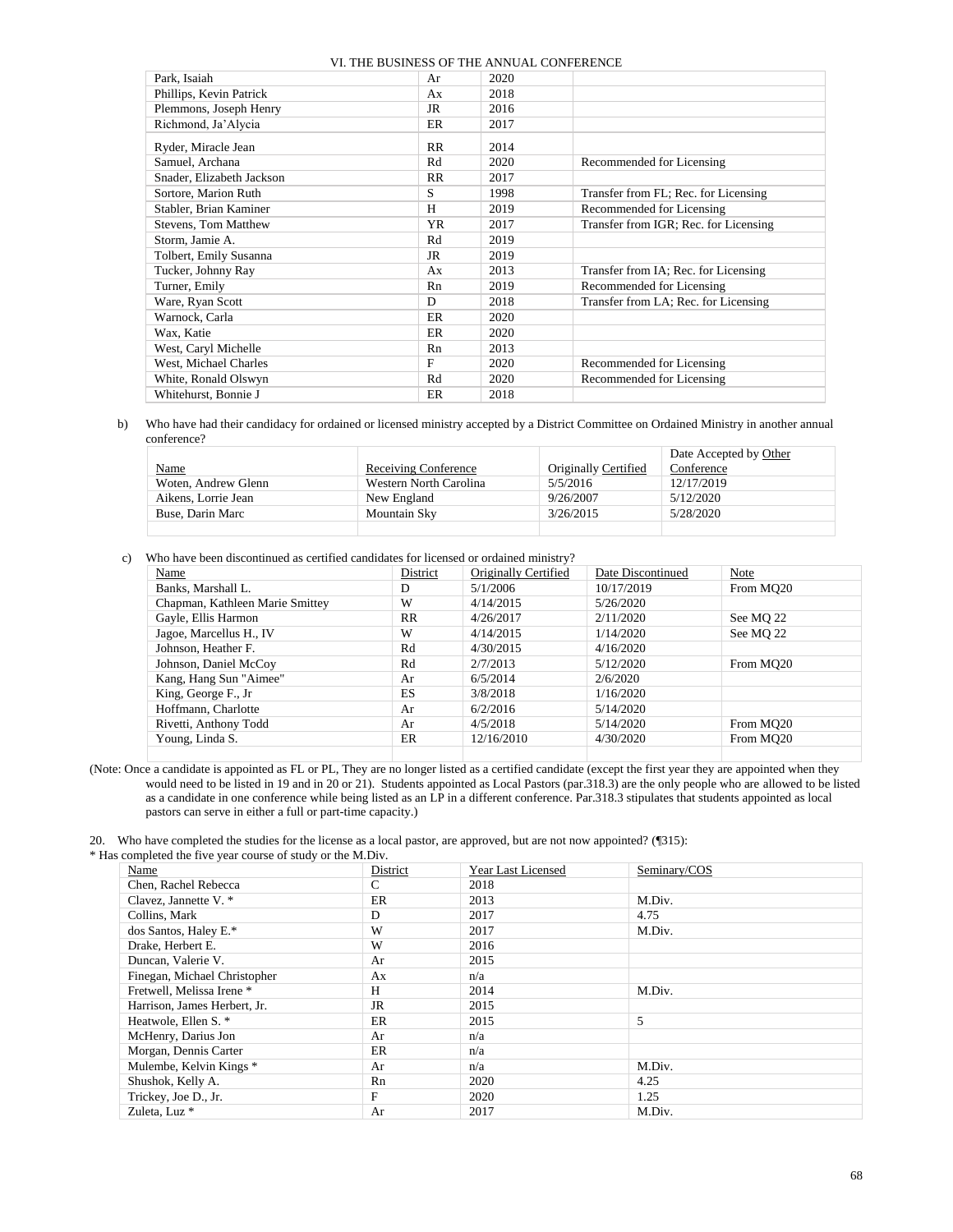#### 21. Who are approved and appointed as: (¶319.4)?

a) **Full-time local pastors?** (¶318.1)

PLEASE NOTE: Persons on this list must receive an episcopal appointment. (**3/4 v**)

\* Has completed the five year course of study or the M.Div. Those names in bold have completed the five year course of study since the last Clergy Session.

# Exception to educational requirements

|                                                     |              | First Year                | Years                    |                              |                  |
|-----------------------------------------------------|--------------|---------------------------|--------------------------|------------------------------|------------------|
| Name                                                | District     | License<br><b>Awarded</b> | Completed with<br>$\cos$ | Advanced<br>$\overline{COS}$ | School/ Seminary |
| Ailstock, Jennifer L. *                             | Ar           | 2005                      | 5                        |                              |                  |
| Albrant, Daniel H. *                                | $\mathsf{C}$ | 2017                      |                          |                              | M.Div.           |
| Allen, Nona Rust Floyd *                            | ES           | 2006                      | 5                        |                              |                  |
| Archie, Donovan Hector                              |              | 2019                      |                          |                              |                  |
|                                                     | Ar           |                           |                          |                              | Wesley           |
| Bailey, Jack T.                                     | RR           | 2014                      | 3.25                     |                              |                  |
| Bailey, Sarah Christine*                            | $\, {\rm H}$ | 2015                      |                          |                              | M.Div.           |
| Baisey, Randal L. *                                 | $\mathbf{F}$ | 2001                      | 5                        |                              |                  |
| Baugham, Michael E. *                               | <b>JR</b>    | 2006                      | 5                        |                              | M.Div.           |
| Bearden, William Duane*                             | S            | 2003                      | 5                        |                              |                  |
| Beck, Chad Thomas *                                 | S            | 2014                      |                          |                              | M.Div.           |
| Bennett, Donald Chris <sup>*</sup>                  | D            | 2004                      | 5                        |                              |                  |
| Black, Spencer Taylor                               | $\rm ER$     | 2019                      |                          |                              |                  |
| Blair, Devon Michelle Killian *                     | $\rm ER$     | 2018                      |                          |                              | M.Div.           |
| Bollinger, James Arthur *                           | S            | 2007                      | 5                        |                              |                  |
| Brockhausen, Frederick C., III <sup>*</sup>         | JR           | 2004                      | 5                        | 11.5                         | M.Div.           |
| Brown, Booker Derrias, Jr.                          | YR           | 2016                      | $\overline{c}$           |                              |                  |
| Brown, David C. *                                   | S            | 2002                      | 5                        |                              |                  |
| Bryant, Jason Lee *                                 | Rn           | 1999                      |                          |                              | M.Div.           |
| Budzik, Anthony C. *                                | D            | 2015                      |                          |                              | M.Div.           |
| Budzik, Kathryn F. *                                | D            | 2014                      |                          |                              | M.Div.           |
| Burleigh, William Turner *                          | L            | 2004                      | 5                        |                              |                  |
| Butts, Saundra L.                                   | ER           | 2017                      | 4.5                      |                              |                  |
| Buxton, Elizabeth A. *                              | $\mathbf C$  | 2002                      |                          |                              | M.Div.           |
| Catlett, Susan Gum                                  | W            | 2016                      | 4.5                      |                              |                  |
| Chandler, Reason Austin, Sr. *                      | L            | 2000                      | 5                        |                              |                  |
| Childress, Edwin M. *                               | $\mathbf C$  | 1987                      |                          |                              | M.Div.           |
| Clark, Deborah S. *                                 | YR           | 2007                      | 5                        |                              | Non Equiv        |
| Cleveland, Kenneth Edward *                         | <b>YR</b>    | 2008                      | 5                        |                              |                  |
| Coleman, Stephen August *                           | Rd           | 2010                      |                          |                              | M.Div.           |
| Colwell, Nathan R.                                  | Rn           | 2015                      |                          |                              |                  |
| Compton, Dawn M. (FD)                               | L            | 2015                      | 4.5                      | 13                           |                  |
| Crosby, Lee Jepson *                                | ER           | 2000                      | 5                        |                              |                  |
| Crummett, William Andre*                            | S            | 2003                      | 5                        |                              |                  |
| Culpepper, Robert Kirk *                            | ER           | 2002                      | 5                        |                              |                  |
| Dalton, Joshua Erik *                               | W            | 2016                      |                          |                              | M.Div.           |
| Davis, George Jackson Jr. *                         | L            | 2006                      | 5                        |                              |                  |
| Decker, Kenneth Thad, Jr. *                         | $_{\rm F}$   | 2006                      |                          |                              | M.Div.           |
| Dettmer, James Matthew *                            | Rd           | 2020                      |                          |                              | M.Div.           |
| Douglas, Delano Payne *                             | Rd           | 2014                      |                          |                              | M.Div.           |
| Duncan, Melody Ann                                  | JR           | 2016                      | $\mathbf{1}$             |                              |                  |
| Earnhardt, Timothy Ray *                            | YR           | 2013                      |                          |                              | M.Div.           |
| Edinger, David Paul *                               | L            | 2000                      | 5                        |                              |                  |
|                                                     | $\mathbf D$  | 2012                      |                          |                              |                  |
| Edwards, Kelvin A., Sr.<br>Elder, Gilbert Maurice * | $\rm JR$     | 2009                      |                          |                              | <b>EMS</b>       |
|                                                     |              |                           | 5                        |                              |                  |
| Eum, Terry Kwanghyun *                              | Rd           | 2017                      |                          |                              | M.Div.           |
| Evans, William Michael                              | ${\bf C}$    | 2017                      |                          |                              | <b>EMS</b>       |
| Fleischer, Morris V. *                              | Rn           | 1997                      |                          |                              | M.Div.           |
| Flood, John Eugene, Sr. *                           | L            | 2008                      | 5                        |                              |                  |
| Follett, Alan R. *                                  | ${\bf C}$    | 2002                      | 5                        | 7                            |                  |
| Franklin, John Benjamin *                           | $\mathbf D$  | 2001                      | 5                        |                              |                  |
| Franklin, Tammy Parker *                            | D            | 2012                      | 5                        |                              |                  |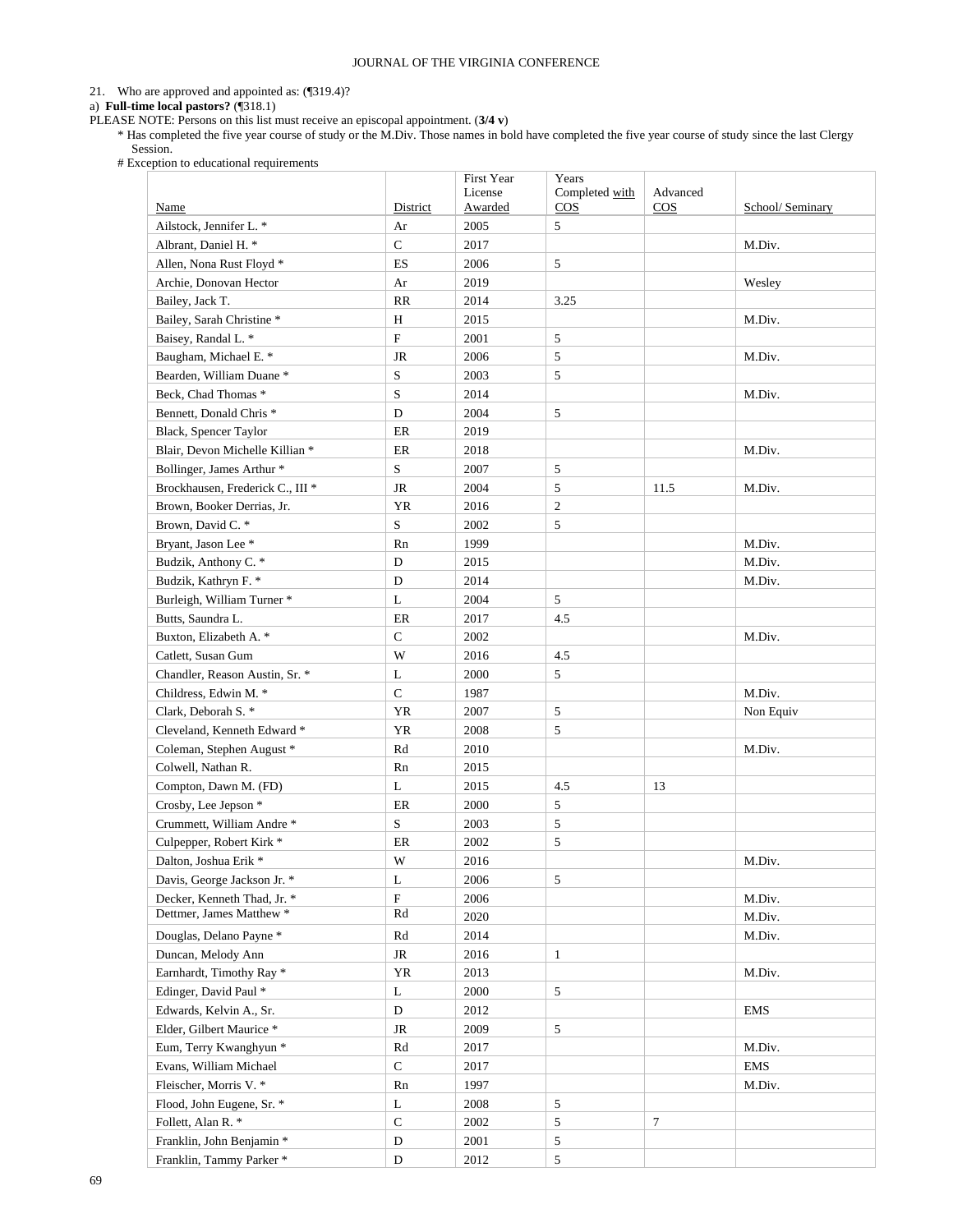| Gaylor, David Rodney, Jr.          | D                         | 2018      |              |    | <b>EMS</b> |
|------------------------------------|---------------------------|-----------|--------------|----|------------|
| Gearheart, Timothy Wayne *         | D                         | 2004      | 5            |    |            |
| Gibson, Ronald Lee                 | D                         | 2020      |              |    |            |
| Gilmer, Eileen Annette             | Ar                        | 2013      | 4.75         | 22 |            |
| Graham, Jasmyn Carmena *           | JR                        | 2019      |              |    | M.Div.     |
| Greer, Jonathan Steven *           | ${\bf S}$                 | 2018      |              |    | M.Div.     |
| Greer, Virginia Leigh *            | ES                        | 2019      |              |    | M.Div.     |
| Greer, William A. *                | F                         | 2006      | 5            |    |            |
| Grendahl, Richard Paul *           | $\mathbf C$               | 2003      |              |    | M.Div.     |
| Guenther, Daniel West *            | ER                        | 2019      |              |    | M.Div.     |
| Gundry, Sean D.                    | Ax                        | 2015      |              |    | Wesley     |
| Hagstrom, Joshua Martin *          | RR                        | 2018      |              |    | M.Div.     |
| Harrington, Michael W. *           | S                         | 1998      | 5            |    | M.Div.     |
| Harris, Amanda Bray *              | D                         | 2017      |              |    | M.Div.     |
| Hasselbach, Maggie Lee *           | JR                        | 2017      |              |    | M.Div.     |
| Hiner, Shawna Nicole               | Η                         | 2018      | 1            |    |            |
| Hollenbeck, Douglas Eugene *       | S                         | 2002      | 5            |    |            |
| Holmes, Alvin Randolph *           | F                         | 1995      | 5            |    |            |
| Honaker, Scott Randall *           | JR                        | 2020      |              |    | M.Div.     |
| Hong, SeongUk                      | ER                        | 2019      |              |    | Wesley     |
| Hrbek, David Chadwick *            | W                         | 2003/2020 |              |    | M.Div.     |
| Hudgins, Linda Diane               | F                         | 2018      | 1            |    |            |
| Irving, Alphonso Leon <sup>*</sup> | W                         | 2007      | 5            |    |            |
| Jennings, Ahnna Lise Stevens *     | W                         | 2020      |              |    | Wesley     |
| Jimenez-Cardenas, David Jonathan   | ER                        | 2019      |              |    | Non Equiv  |
| Johnson, Michael A. *              | $\boldsymbol{\mathrm{F}}$ | 2012      | 5            |    | M.Div.     |
| Johnson, Nancy J. Coleman *        | L                         | 2012      |              | 6  | M.Div.     |
| Jones-Wilks, Laurice Felicia *     | D                         | 2009      |              |    | M.Div.     |
| Keen, Susan W. *                   | L                         | 2010      | 5            |    |            |
| Kelley, John M.                    | $\boldsymbol{\mathrm{F}}$ | 2017      | 1            |    |            |
| Kelley, Patricia Cassada           | ${\rm F}$                 | 2019      | $\mathbf{1}$ |    |            |
| Kelly, Anne Brown                  | Rd                        | 2015      | 4            |    |            |
| Kelly, Robert Irvin *              | ES                        | 2012      | 5            |    |            |
| Kennedy, Lester W., III *          | S                         | 2003      | 5            |    |            |
| Khokhar, Nadeem Anjum *            | $\boldsymbol{\mathrm{F}}$ | 2014      |              |    | M.Div.     |
| Kiel, John Randall *               | F                         | 2007      |              |    | M.Div.     |
| Kim, Hodae Timothy *               | ES                        | 2018      |              |    | M.Div.     |
| Kim, Hyungkyun HK *                | Ar                        | 2020      |              |    | M.Div.     |
| Kim, Ohhwan Freedman               | F                         | 2016      |              |    | VUU        |
| Kim, YoungMin *                    | Ax                        | 2018      |              |    | M.Div.     |
| Kipps, Pamela Berkley *            | Ax                        | 2019      |              |    | M Div      |
| Kirven, Timothy Joe *              | Rd                        | 2011      | 5            |    |            |
| Koke, Abbie Elizabeth              | $\rm ER$                  | 2020      |              |    |            |
| Kropff, Joseph Gregory Allen       | ${\bf S}$                 | 2016      |              |    | EMS        |
| Kwon, Peter Banseok *              | Ax                        | 2017      |              |    | M.Div.     |
| Laine, Shenna Ann                  | JR                        | 2019      |              |    |            |
| Landon, E. Darren *                | Rn                        | 2008      | 5            |    |            |
| Langille, Peggy                    | YR                        | 2016      | 3            |    |            |
| Larrimore, Paul D.                 | $\mathbf F$               | 2020      |              | 6  |            |
| Laskey, Matthew Brian              | L                         | 2018      |              |    |            |
| Lee, Tarah Un Ju *                 | Ar                        | 2018      |              |    | M.Div.     |
| Lewis, Barbara Denise*             | JR                        | 2001      |              |    | M.Div.     |
| Little, Joe Stephen, Jr.           | RR                        | 2007      | 5            |    |            |
| Lucy, Curtis Dearman *             | ES                        | 2011      | 5            |    |            |
| Lutz, Tobias B.                    | D                         | 2015      |              |    | EMS        |
| Mallary, Brian R.                  | JR                        | 2017      | $\mathbf{1}$ |    |            |
| McGlothin, John Jacob              | Ar                        | 2017      | 4            |    |            |
| McKenney, William Reid Mac*        | Ax                        | 2016      |              |    | M.Div.     |
|                                    |                           |           |              |    |            |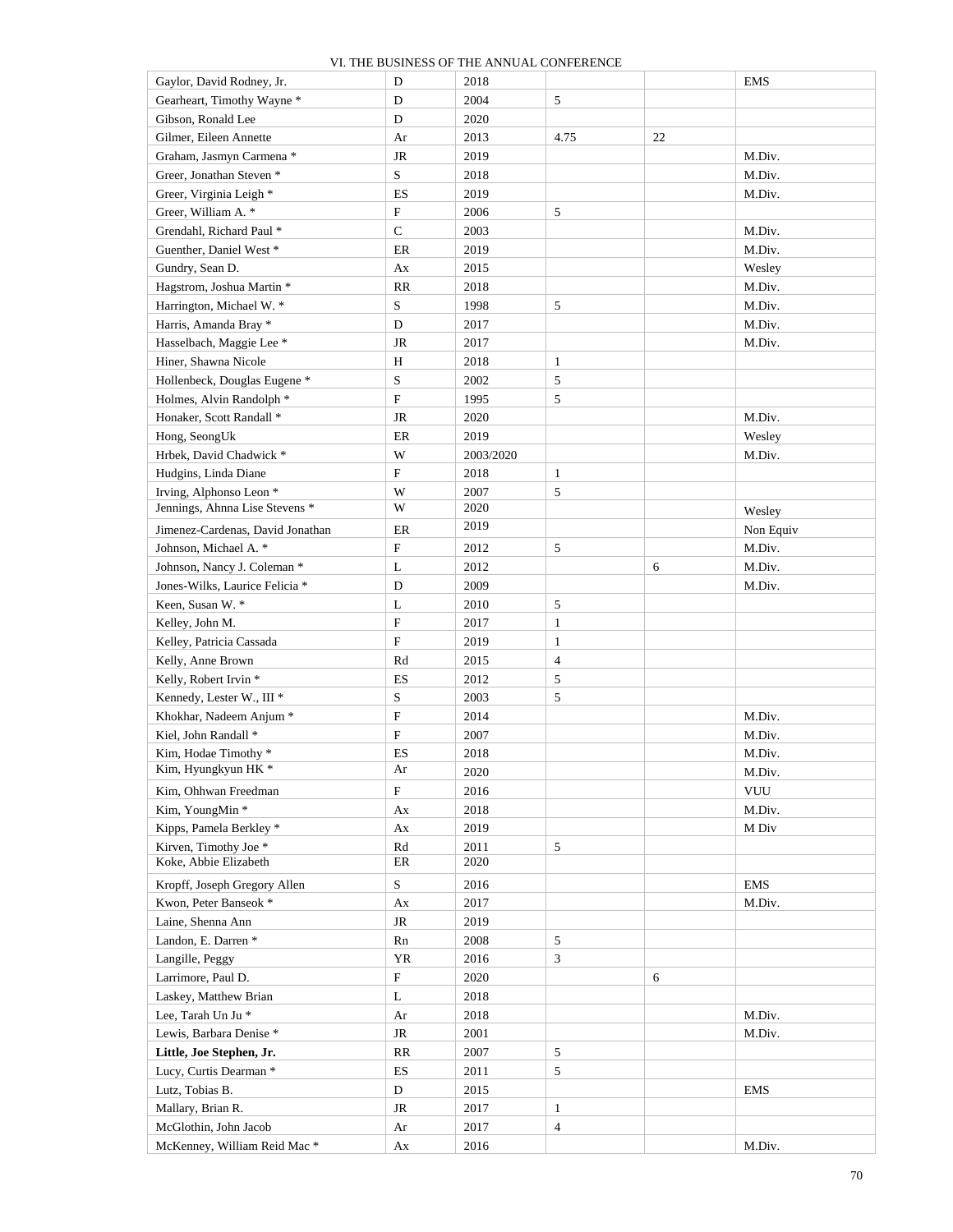| McLaughlin, Neil W. *                | $\mathbf C$  | 2010 | 5              |    |            |
|--------------------------------------|--------------|------|----------------|----|------------|
| McMullen, Kevin Douglas              | Η            | 2016 |                |    |            |
| Mercer, Jennifer A.                  | <b>YR</b>    | 2014 |                |    | <b>VUU</b> |
| Meyers, Lisa Snoddy *                | $\rm F$      | 2011 | 5              |    |            |
| Michalides, Robert F.                | L            | 2017 |                |    | <b>EMS</b> |
| Miller, Claire Burgess <sup>*</sup>  | L            | 2016 |                |    | M.Div.     |
| Miner, Barbara Folts *               | Ar           | 2006 | 5              |    |            |
| Mitchell, William Douglas *          | Rn           | 2008 | 5              |    |            |
| Moore, Jennifer Vestal *             |              |      |                |    |            |
|                                      | L            | 2008 | 5              |    |            |
| Moore, Robin C. *                    | $\rm JR$     | 2001 |                |    | M.Div.     |
| Morris, Michael Stephen              | L            | 2016 | 0.5            |    |            |
| Moseley, Robert Allen                | <b>JR</b>    | 2020 |                |    |            |
| Munnikhuysen, Joshua David *         | $\mathbf C$  | 2006 | 5              |    |            |
| Nam, Yosep*                          | L            | 2018 |                |    | M.Div.     |
| Okello, Fred Ouma                    | ES           | 2020 |                |    |            |
| O'Quinn, Blair Christian *           | $\mathbf D$  | 2018 |                |    | M.Div.     |
| Page, James Edward, Jr. *            | Ar           | 2008 | 5              |    |            |
| Palmer, Nancy Ann *                  | S            | 2010 | 5              | 6  |            |
| Pelter, Penny L. *                   | $\mathsf{C}$ | 2013 |                |    | M.Div.     |
| Penn, Evelyn Lawson                  | $\rm F$      | 2016 | 3              | 15 | Wesley     |
| Petry, Lowell David *                | $\mathbf C$  | 2006 |                |    | M.Div.     |
| Pettry, Michael W. *                 | W            | 2007 | 5              |    |            |
| Pihlcrantz, Robert Moore *           | ER           | 2002 | 5              |    |            |
| Plymale, Samuel Richard              | $\mathbf C$  | 2017 |                |    |            |
| Poeckert, Kevin Curtis *             | $\, {\rm H}$ | 2012 |                |    | M.Div.     |
|                                      | <b>YR</b>    | 2012 |                |    |            |
| Porter, Timothy M. *                 |              |      |                |    | M.Div.     |
| Purdom, Daniel K., Jr. *             | $\, {\rm H}$ | 2013 |                |    | M.Div.     |
| Rasnake, Penny G. *                  | $\rm JR$     | 2016 |                |    | M.Div.     |
| Ridings, Christine Lynn              | $\rm F$      | 2018 | $\mathbf{1}$   |    |            |
| Riggles, Robert Norman *             | Ar           | 2002 |                |    | M.Div.     |
| Riggs, Glenn Paul                    | $\rm JR$     | 2015 | $\mathbf{1}$   |    | <b>VUU</b> |
| Ritter, Paul J. *                    | $\mathbf S$  | 2012 |                |    | M.Div.     |
| Robertson, Richard R.                | $\, {\rm H}$ | 2013 | 3              |    |            |
| Rowe, John Francis, Jr.              | Ax           | 2019 |                |    | Wesley     |
| Ryu, David *                         | $\rm ER$     | 2012 | $\overline{4}$ |    | M.Div.     |
| Schoeman, Laetitia                   | W            | 2015 | 3.5            |    |            |
| Schooler, Charles E. *               | L            | 1993 |                |    | M.Div.     |
| Schwartz, Andrew Holden              | ER           | 2018 | 0.75           |    |            |
| Schweitzer, Barbara Ann              | ES           | 2020 |                |    |            |
| Sheehan, Edward Francis <sup>*</sup> | L            | 2013 | $\sqrt{5}$     |    | M.Div.     |
| Shin, Kwangmin *                     | Rn           | 2019 |                |    | M.Div.     |
| Showers, Phillip Chapman *           | L            | 2004 |                |    | M.Div.     |
| Sisson, Anne Monger *                | $\, {\rm H}$ | 2007 | 5              |    |            |
| Smith, Rodney Shaun                  | $\rm JR$     | 2015 |                |    |            |
|                                      |              |      |                |    |            |
| Snodgrass, Steven Cade               | JR           | 2015 |                |    | <b>VUU</b> |
| Sortore, Marion Ruth *               | $\mathbf S$  | 2020 |                |    | M.Div.     |
| Stabler, Brian Kaminer               | $\, {\rm H}$ | 2020 |                |    | <b>EMS</b> |
| Stevens, Tom Matthew                 | YR           | 2020 |                |    |            |
| Suh, Hyun Bum (Tommy) *              | $\rm ER$     | 2018 |                |    | M.Div.     |
| Swan, Billy E. *                     | $\mathbf F$  | 2002 | 5              |    |            |
| Talbott, Carrie Lynn *               | $\, {\rm H}$ | 2006 | 5              |    |            |
| Talbott, Robert Eugene*              | $\, {\rm H}$ | 2006 | 5              |    |            |
| Taylor, Owen M.                      | Rd           | 2018 | $\mathbf{1}$   |    |            |
| Teague, Forrest Benjamin             | Ax           | 2018 |                |    |            |
| Teixeira, Michael W. *               | ${\bf F}$    | 1995 |                |    | M.Div.     |
| Thrasher, Kenneth Leon <sup>*</sup>  | $\mathbf F$  | 1999 | 5              |    |            |
| Tolbert, Michael Brandon *           | $\rm JR$     | 2011 |                |    | M.Div.     |
| Tomek, Derek Edward                  | RR           | 2007 | $\sqrt{2}$     |    |            |
| Trovalli-Cook, Rebecca L.            | $\mathsf{C}$ | 2014 |                |    |            |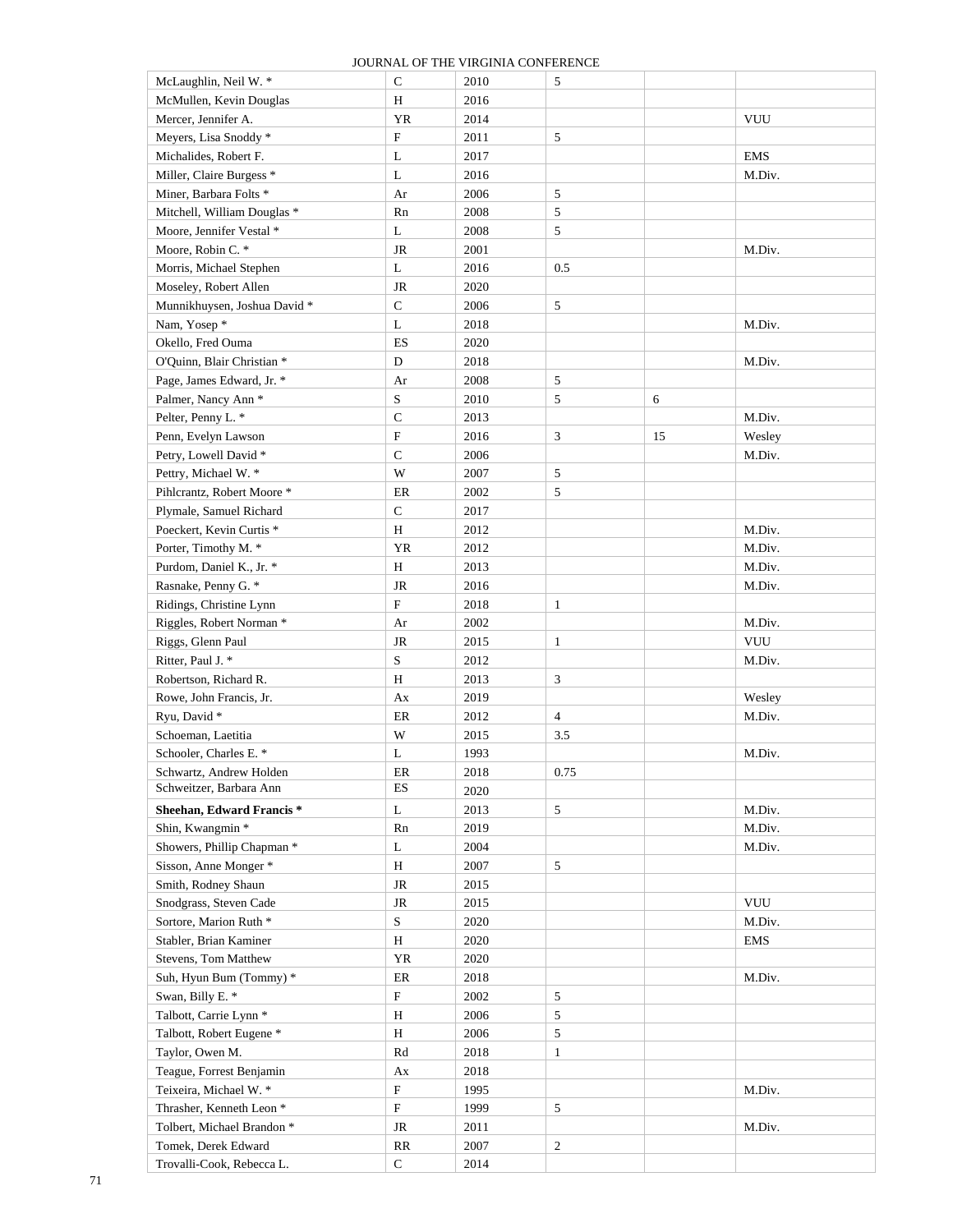| Tucker, Johnny Ray                | Ax            | 2020 |     |    |        |
|-----------------------------------|---------------|------|-----|----|--------|
| Turner, Emily Nicole *            | Rn            | 2020 |     |    | Duke   |
| Utz, Vivian M. *                  | S             | 2002 | 5   |    |        |
| Vernon, Keith Lee *               | D             | 2011 | 5   | 24 |        |
| Waddell, Sherry Lynn <sup>*</sup> | W             | 2004 | 5   |    |        |
| Washer, Deborah Lois <sup>*</sup> | S             | 2011 | 5   | 8  |        |
| Watkins, Denise Beth Davis *      | Rd            | 2013 |     |    | M.Div. |
| Westley, Bertina J.H. *           | <b>YR</b>     | 2016 |     |    | M.Div. |
| Westmoreland, David Alan *        | D             | 2002 | 5   |    |        |
| White, Harold E., Sr. *           | <b>ES</b>     | 2005 | 5   |    |        |
| Williams, Donald Edward *         | RR            | 2019 |     |    | M.Div. |
| Williams, Justin Lee *            | RR            | 2000 | 5   |    |        |
| Williams, Randall Scott *         | F             | 1999 | 5   |    |        |
| Woodburn, Jon Marshall *          | D             | 2007 |     |    | M.Div. |
| Woodson, John Phillip             | $\mathcal{C}$ | 2016 | 2.5 |    |        |
| Workman, S. Karen                 | <b>JR</b>     | 2009 | 3.5 |    |        |
| Worley, Timothy Lee *             | $\mathcal{C}$ | 2015 | 5   |    |        |
| Wright, John Churchwell *         | RR            | 2017 |     |    | M.Div. |
| Yi, Han*                          | RR            | 2018 |     |    | M.Div. |

#### 21. Who are approved and appointed as:

b) **Part-time local pastors?** (¶318.2) (fraction of full-time in one-quarter increments)

PLEASE NOTE: Persons on this list must receive an episcopal appointment. (**3/4 v**)

\* Has completed the five year course of study or the M.Div. Those names in bold have completed the five year course of study this year.

# Exception to educational requirements

|                                  |              | <b>First Year</b> | Years     |      |            |             |
|----------------------------------|--------------|-------------------|-----------|------|------------|-------------|
|                                  |              | License           | Completed | Adv. | School/    | Fraction of |
| Name                             | District     | Awarded           | with COS  | COS  | Seminary   | full time   |
| Aguilar, Norma Edith *           | Rd           | 2007              | 5         |      |            | 75          |
| Alden, Russel K.                 | L            | 2003              | 1.5       |      | Duke       | 75          |
| Anderson, Pamela June            | Rd           | 2020              |           |      | Wesley     | 50          |
| Askew, Kristie Ann               | <b>YR</b>    | 2018              |           |      | VUU        | 50          |
| Bailey, Jarvis Eric *            | RR           | 2014              |           |      | M.Div.     | 25          |
| Baker, Jonathan B. *             | RR           | 2003              |           |      | M.Div.     | 50          |
| Barb, Victoria Lynn <sup>*</sup> | H            | 2007              | 5         |      |            | 75          |
| Basham, Clyde Leon, Jr. *        | YR           | 1995              | 5         |      |            | 50          |
| Baugham, Deborah Forrest*        | <b>JR</b>    | 2018              |           |      | M.Div.     | 75          |
| Bertrand, Francis Paul           | W            | 2011              | 2.5       |      |            | 25          |
| Blakley, Barry Ronald            | RR           | 2018              |           |      | Candler    | 75          |
| Blythe, Donna Marie *            | <b>RR</b>    | 2008              |           |      | M.Div.     | 75          |
| Blythe, Jesse C.                 | <b>RR</b>    | 2015              |           |      |            | 50          |
| Carper, Bryan L.                 | <b>JR</b>    | 2017              | 3         |      |            | 75          |
| Carte, Ira Cameron               | H            | 2007              | 5         |      |            | 50          |
| Carver, Bradley John "Ralph"     | W            | 2020              |           |      |            | 75          |
| Clark, William Raymond *         | L            | 2012              | 5         |      |            | 50          |
| Coffey, Richard W. *             | Rd           | 2012              |           |      | M.Div.     | 50          |
| Davis, Jon Bacon                 | <b>RR</b>    | 2016              | 0.25      |      |            | 25          |
| Dibble, Daniel Ray *             | L            | 2007              | 5         |      |            | 50          |
| Drinkard, Jerry E., Jr.          | $\mathbf{F}$ | 2015              |           |      |            | 50          |
| Duncan, Gregory Lee, Sr. *       | <b>ES</b>    | 2009              | 5         |      |            | 75          |
| Elmore, Richard Jason *          | Rd           | 2008              |           |      | M.Div.     | 50          |
| Evans, Hillary Ann <sup>*</sup>  | $\mathsf{C}$ | 2018              |           |      | M.Div.     | 50          |
| Farrar, Kenneth Duane*           | Rn           | 2004              | 5         |      |            | 50          |
| Felton, Raleigh Milton, III      | $\mathbf{F}$ | 2019              |           |      |            | 50          |
| Forney, Costella Laverne         | H            | 2019              |           |      | <b>EMS</b> | 50          |
| Fowler, Faith Elizabeth *        | H            | 2014              |           |      | M.Div.     | 50          |
| Foy, Pennie M. *                 | <b>JR</b>    | 2013              |           |      | M.Div.     | 75          |
| Franklin, Melanie Duncan *       | Rn           | 2001              |           |      | M.Div.     | 75          |
| Franklin, Richard C., Jr.        | JR           | 2015              |           |      |            | 25          |
| Fritzinger, Clifton D.           | <b>JR</b>    | 2010              | 4.75      |      |            | 50          |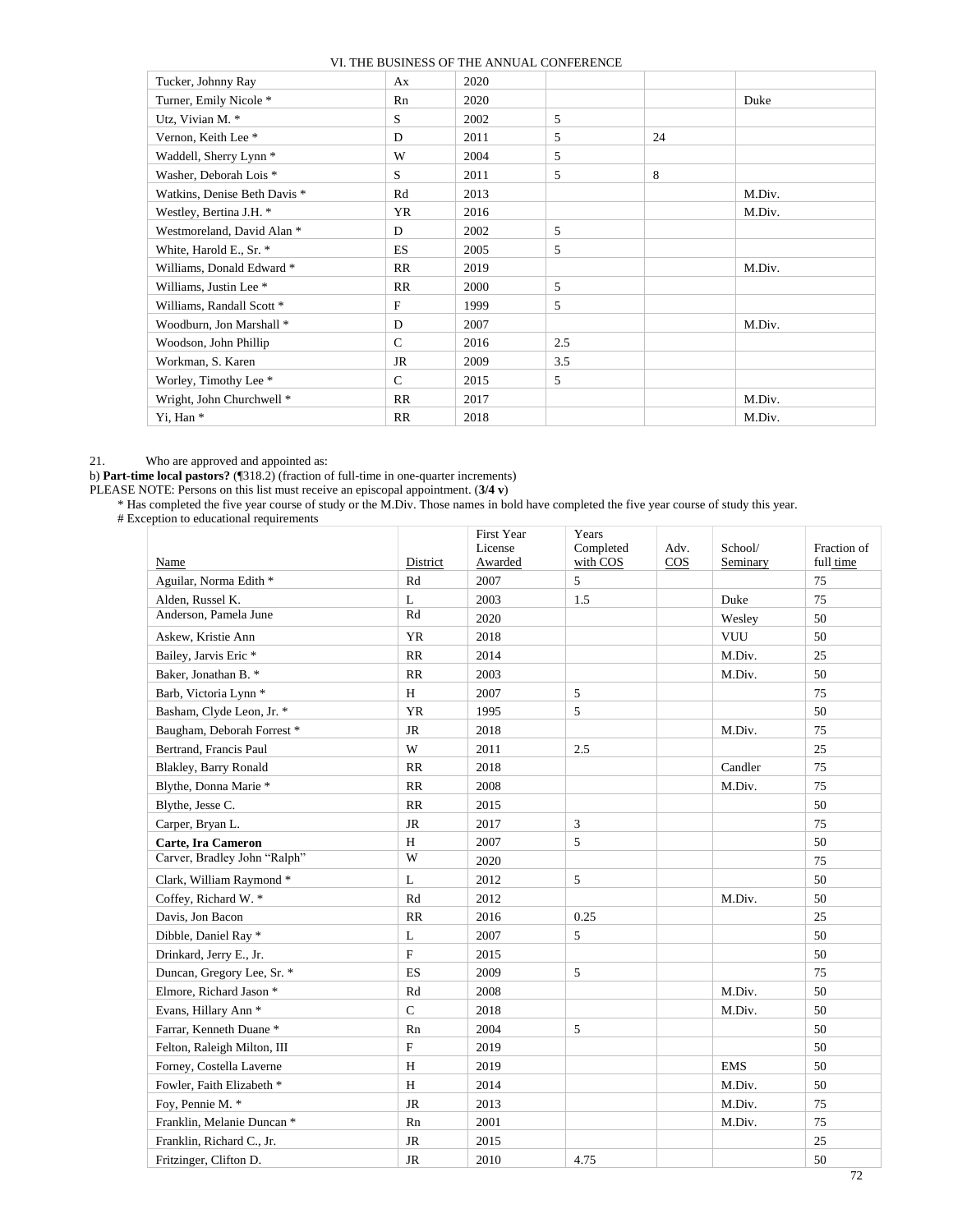| Fry, James Howard, III *                     | ${\bf F}$                | 2018         |                |                | M.Div.      | 50   |
|----------------------------------------------|--------------------------|--------------|----------------|----------------|-------------|------|
| Geraghty, Lauren Leigh                       | Ax                       | 2017         |                |                | Wesley      | 25   |
| Gess, William Todd*                          | H                        | 2007         | 5              |                | <b>VUU</b>  | 25   |
| Goodman, Jeffery Harold                      | Ar                       | 2012         |                |                |             | 25   |
| Graves, Carolyn J. *                         | $\rm ER$                 | 2011         | 2.25           |                | M.Div       | 25   |
| Guminsky, Michael D. *                       | ${\it YR}$               | 2019         |                |                | M.Div.      | 50   |
| Gwaltney, Rebecca W. *                       | YR                       | 2003         | 5              |                |             | 50   |
| Harrington, James E. *                       | Ar                       | 2017         |                |                | M.Div.      | 12.5 |
| Harris, Hikisha                              | Rd                       | 2020         |                |                |             | 25   |
| Hollenbeck, Logan Thomas                     | Rn                       | 2020         |                |                |             | 75   |
| Houchens, Benjamin F. #*                     | $\mathbf C$              | 2002         | 5              |                |             | 25   |
| Howell, Laura Beth Gillepsie                 | Rn                       | 2020         |                |                |             | 50   |
| Jarman, Marcela Mosquera                     | Ar                       | 2015         |                |                | Wesley      | 50   |
| Jefferson, William Christian #*              | $\mathop{\hbox{\rm ES}}$ | 2002         | 5              |                |             | 50   |
| Johnson, Charles E., Jr. *                   | L                        | 2008         | 5              |                |             | 75   |
| Johnson, Diana Lynn *                        | ${\rm ER}$               | 2012         |                |                | M.Div.      | 75   |
| Kang, Ho <sup>*</sup>                        | Ar                       | 2018         |                |                | M.Div.      | 25   |
| Kim, Eunji *                                 | Rd                       | 2016/2020    |                |                | M.Div.      | 50   |
|                                              |                          |              |                |                |             |      |
| Kleppinger, Eric David                       | Ax                       | 2019         |                |                | Asbury      | 50   |
| Lawrence, Mark A. *<br>Leamon, James A. *    | RR                       | 2013         | 5<br>5         |                |             | 50   |
|                                              | Ax                       | 2004         | 5              |                |             | 50   |
| Lester, Thomas Franklin <sup>*</sup>         | $\rm JR$                 | 2004         |                | $\overline{4}$ |             | 50   |
| Major, Roland Dexter                         | $\mathop{\hbox{\rm ES}}$ | 2017         |                |                |             | 75   |
| Malone, Jerry B.                             | F                        | 2016         | 0.75           |                |             | 25   |
| Martin, Ellen Hensley                        | $\rm H$                  | 2009         | 1.25           |                |             | 50   |
| Martin, Terry Franklin *                     | D                        | 2005         | 5              |                |             | 25   |
| Martinez-Ortiz, Angel Manuel                 | Ax                       | 2009         | $\mathbf{1}$   |                |             | 25   |
| Mickelson, Geitra Jane                       | Ar                       | 2017         |                |                | Wesley      | 50   |
| Miller, Gergory Evan                         | $\mathbf C$              | 2012         | $\overline{c}$ |                |             | 50   |
| Miller, Michael Wayne                        | L                        | 2009         | 3              |                |             | 50   |
| Moberly, William E.                          | Ax                       | 2013         | 1.25           |                |             | 25   |
| Moffitt, Carrie Denise                       | S                        | 2018         |                |                | <b>EMS</b>  | 50   |
| Monroe, Gary M.                              | H                        | 2011         |                |                |             | 50   |
| Morse, Chelsea Ann                           | RR<br>W                  | 2020         |                |                | Union Pres. | 75   |
| Neidig, Harry G., III<br>Neil, Nelson John * |                          | 2017         |                |                |             | 50   |
| Nock, James S. *                             | Ar                       | 2018         |                |                | M.Div.      | 75   |
|                                              | ES                       | 2006         | 5              |                |             | 50   |
| Norris-Hoydilla, Flor de Maria               | Ar<br>$\mathsf{C}$       | 2009         | 3<br>5         |                |             | 50   |
| Payne, William R. #*                         |                          | 1999         |                |                |             | 50   |
| Pickard, Pamela Grace                        | F                        | 2014         | 0.75           |                |             | 25   |
| Powell, Roger T. *                           | $\mathbf C$              | 1995         |                |                | M.Div.      | 75   |
| Rainger, Cynthia Ann                         | W                        | 2019         |                |                |             | 75   |
| Roach, Margaret Catherine *                  | D                        | 2000         | 5              |                |             | 50   |
| Roscoe, Mark Alan *                          | RR                       | 2012         |                |                | M.Div.      | 50   |
| Saldana, Jose Wilfredo *<br>Samuel, Archana  | Ax<br>Rd                 | 1999<br>2020 |                |                | M.Div.      | 50   |
|                                              |                          |              |                |                | <b>VUU</b>  | 50   |
| Schaefer, George Keith *                     | F                        | 2008         | 5              |                |             | 50   |
| Senters, John W.                             | H                        | 2018         |                |                |             | 75   |
| Serrano-Perez, Julio C. *                    | Rd                       | 2013         | 5              |                |             | 25   |
| Shepherd, Russell E. *                       | Rn                       | 2012         | 5              |                |             | 50   |
| St. Jean, Barbara J.                         | $\rm ER$                 | 2014         | 2.25           |                |             | 50   |
| Staul, Brenton Armstrong                     | YR                       | 2015         | 0.5            |                |             | 50   |
| Stelzl, John Thomas                          | W                        | 2017         | 1.25           |                |             | 50   |
| Sternfeld, Brenda Beeman                     | Rn                       | 2014         | 2.25           |                |             | 50   |
| Stribula, Charles M. *                       | Ax                       | 2008         |                |                | M.Div.      | 25   |
| Suh, Seokchane*                              | Ax                       | 2016         |                |                | M.Div.      | 75   |
| Swanson, Lauren Elizabeth                    | D                        | 2017         |                |                | Duke        | 75   |
| Swindell, Theresa Marie                      | JR                       | 2019         |                |                |             | 50   |
| Taylor, Benjamin H., III                     | ${\bf F}$                | 2013         | 5              |                |             | 50   |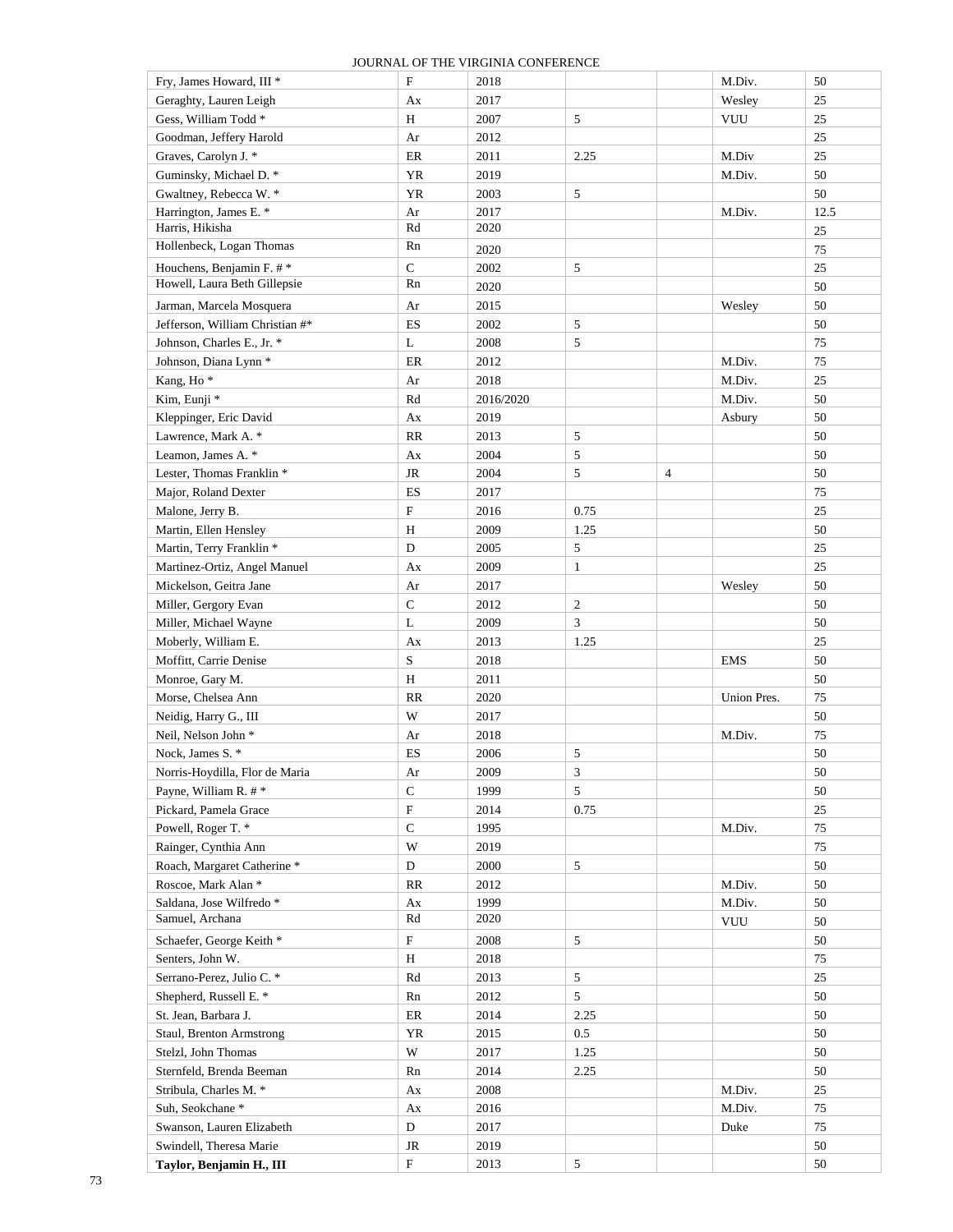| Torres, Ivelisse Marie            | F         | 2019 |      |        | 50 |
|-----------------------------------|-----------|------|------|--------|----|
| Tucker, Mark W.                   | L         | 2014 | 1.25 |        | 50 |
| Tuten, A. Alan                    | H         | 2016 | 1.5  |        | 50 |
| Walker, Calvin "Callie" Jackson * | F         | 2001 |      | M.Div. | 50 |
| Ware, Ryan Scott                  | D         | 2018 |      | Duke   | 50 |
| Watson, Jenelle                   | S         | 2017 | 0.75 |        | 50 |
| West, Michael Charles             | F         | 2020 |      |        | 50 |
| White, Jeffery Todd               | D         | 2017 |      |        | 75 |
| White, Ronald Olswyn              | Rd        | 2020 |      |        | 25 |
| Whitehead, Jane Lee               | L         | 2017 | 1.5  |        | 50 |
| Williams, Gary David              | D         | 2017 | 1.5  |        | 75 |
| Wood, Marcus C. *                 | D         | 2006 | 5    |        | 25 |
| Woodie, Kenneth Phillip           | <b>RR</b> | 2019 |      |        | 50 |
|                                   |           |      |      |        |    |
|                                   |           |      |      |        |    |

#### 21. Who are approved and appointed as: (**v**)

c) Students from other annual conferences or denominations serving as local pastors and enrolled in a school of theology listed by the University Senate (¶318.3, ,4)?

| Name            | Year | Seminary | Home Conference | VA District |
|-----------------|------|----------|-----------------|-------------|
| Tote, Rondle P. | 2018 | Duke     | West Virginia   | Danville    |
|                 |      |          |                 |             |

#### d) Students who have been certified as candidates in your annual conference and are serving as local pastors in another annual conference while enrolled in a school of theology listed by the University Senate (¶318.3)

| ັ<br>Name                       | District | Year      | Education | Serving |
|---------------------------------|----------|-----------|-----------|---------|
|                                 |          | 2006      |           |         |
|                                 |          | (VAUMC    |           |         |
|                                 |          | LLP since |           |         |
| Allen, Janet Caroline Christian | ES       | 2010)     | Asburv    | Florida |

#### e) Persons serving as local pastors while seeking readmission to conference membership (¶¶366.4, 367, 369.3)? (If not in this conference indicate name of conference where serving.)

| .tatı<br>., | $\sim$<br>hetri<br>$\sim$<br>Пι | - -<br>Vaar<br>1 uai | $\frac{1}{2} \left( \frac{1}{2} \right) \left( \frac{1}{2} \right) \left( \frac{1}{2} \right) \left( \frac{1}{2} \right) \left( \frac{1}{2} \right) \left( \frac{1}{2} \right) \left( \frac{1}{2} \right) \left( \frac{1}{2} \right) \left( \frac{1}{2} \right) \left( \frac{1}{2} \right) \left( \frac{1}{2} \right) \left( \frac{1}{2} \right) \left( \frac{1}{2} \right) \left( \frac{1}{2} \right) \left( \frac{1}{2} \right) \left( \frac{1}{2} \right) \left( \frac$<br>וטר |  |
|-------------|---------------------------------|----------------------|-----------------------------------------------------------------------------------------------------------------------------------------------------------------------------------------------------------------------------------------------------------------------------------------------------------------------------------------------------------------------------------------------------------------------------------------------------------------------------------|--|
|             |                                 |                      |                                                                                                                                                                                                                                                                                                                                                                                                                                                                                   |  |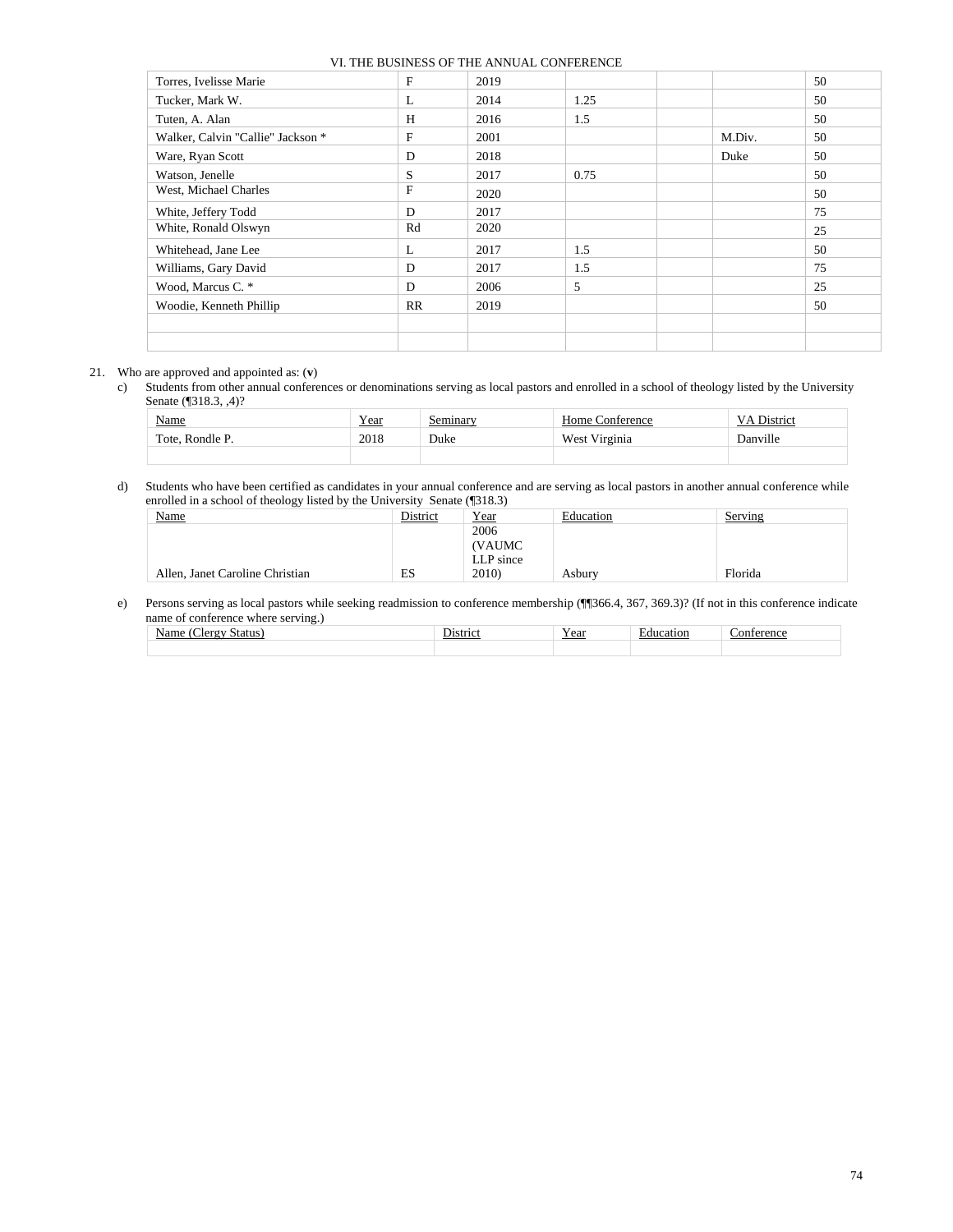#### 22.Who have been discontinued as local pastors (¶320.1)?

| Name                    | District  | Date Discontinued | Note                  |
|-------------------------|-----------|-------------------|-----------------------|
| Banks, Marshall L.      | D         | 10/17/2019        | From MO <sub>20</sub> |
| Gayle, Ellis Harmon     | <b>RR</b> | 2/11/2020         |                       |
| Geoffrion, Erin A.      | W         | 6/30/2020         | See MO 42             |
| Hackmann, Ian James     | JR        | 6/30/2020         | See MQ 42             |
| Jagoe, Marcellus H., IV | W         | 1/14/2020         |                       |
| Johnson, Daniel McCoy   | Rd        | 5/12/2020         | From MO <sub>20</sub> |
| Lamb, Brian Charles     | C         | 2/10/2020         |                       |
| Rivetti, Anthony Todd   | Ar        | 5/14/2020         | From MO <sub>20</sub> |
| Young, Linda S.         | ER        | 4/30/2020         | From MO20             |
|                         |           |                   |                       |

# 23. Who have been reinstated as local pastors (¶320.4)?

| <b>Name</b>                      | $\sim$ .<br>Jistrici | Joté<br>$\sim$ |
|----------------------------------|----------------------|----------------|
| حامطته<br>. Chadwick<br>$103777$ | W                    | രരര            |
|                                  |                      |                |

24. What ordained ministers or provisional members from other Annual Conferences or Methodist denominations are approved for appointment in the Annual Conference while retaining their conference or denominational membership (¶¶331.8, 346.1)?

a) Other Annual Conferences

| Name                           | District     | <b>Status</b> | Home Conference             | Year             |
|--------------------------------|--------------|---------------|-----------------------------|------------------|
| Bak, Heidi Marie               | ES           | <b>FE</b>     | <b>Greater New Jersey</b>   | 1                |
| Barkat, Aslam                  | Ar           | RE            | West Virginia               | 7 (part-time)    |
| Bass, Tracy Lavett             | ER           | <b>FE</b>     | Eastern Penn.               | $\mathbf{1}$     |
| Blalock, Max William           | <b>YR</b>    | <b>FE</b>     | Northern Alabama            | 10               |
| Bomar, Kyle Micah              | H            | <b>PE</b>     | Memphis                     | $\overline{2}$   |
| Borbor, Matthew Barcon         | W            | <b>FE</b>     | Liberia                     | 1                |
| Brooks, Cecelia R.             | F            | <b>FE</b>     | Oklahoma                    | $\mathfrak{2}$   |
| Bryn, Hannah                   | Rd           | <b>PD</b>     | North Carolina              | $\mathbf{1}$     |
| Caddell, Louis H.              | S            | RE            | Missouri                    | 4                |
| Chaney, William T., Jr.        | Ar           | <b>FE</b>     | <b>Baltimore Washington</b> | 1                |
| Cho, Daniel J.                 | Ar           | <b>FE</b>     | New York                    | 3                |
| Crites, Luther Edwin "Nip" Jr. | H            | <b>FE</b>     | West Virginia               | 8                |
| Crockett, Douglas E.           | Rd           | <b>FE</b>     | Holston                     | 12.5             |
| de los Santos, Jesus           | ER           | <b>FE</b>     | Pangasinan Philippines      | 4.5 (April 2017) |
| Fellows, Norma Jean V.         | $\mathsf{C}$ | <b>RE</b>     | <b>Upper New York</b>       | 1                |
| Ferris-McCann, Donald R.       | Ar           | <b>FE</b>     | Michigan                    | 3 (May 2018)     |
| Graves, David Paul             | W            | <b>FE</b>     | Baltimore-Wash.             | $\mathfrak{2}$   |
| Greenhill, Kerry L.            | <b>YR</b>    | <b>FD</b>     | New England                 | $\overline{c}$   |
| Griffin, Bertrand, II          | H            | <b>FE</b>     | Louisiana                   | $\overline{c}$   |
| Ilunga, Ilgha Momga            | RR           | Elder         | North Katanga               | $\mathbf{1}$     |
| Kim, Younghoon                 | Ar           | <b>FE</b>     | New York                    | $\overline{c}$   |
| Knobel, Kurtis A.              | Rd           | RE            | Western Pennsylvania        | 3                |
| Mack, Brenda                   | <b>YR</b>    | <b>RE</b>     | Baltimore-Wash.             | $\overline{c}$   |
| Mack, Burton                   | <b>YR</b>    | RE            | Baltimore-Wash.             | $\overline{c}$   |
| Max-Jones, Raymond             | Ax           | <b>FE</b>     | Sierra Leone                | 7                |
| Pentsil. Camille Danielle      | ER           | <b>FE</b>     | <b>Desert Southwest</b>     | $\overline{c}$   |
| Robertson-Gouge, Scott         | Rn           | RE            | Holston                     | 5<br>(75%)       |
| Rowley, R. Glenn               | F            | <b>RE</b>     | Oklahoma                    | $\mathbf{1}$     |
| Stutes, Robert Gordon          | Rn           | RE            | Texas                       | 8 (75%)          |
| Thomas, Susie H.               | F            | <b>FE</b>     | Louisiana                   | 1                |

#### b) Other Methodist Denominations

| Name                     | District  | <b>Status</b> | Denomination     | Year   |
|--------------------------|-----------|---------------|------------------|--------|
| Baek, Namseok Andrew     | S         | Elder         | Korean Methodist | 3      |
| Choi, Yoon-Seok          | <b>YR</b> | Elder         | Korean Methodist | 10     |
| Chung, Samuel S.         | F         | Elder         | Korean Methodist | 2      |
| Chung, Sung Ho           | Ar        | Elder         | Korean Methodist | 16     |
| Chung, Yusang            | L         | Elder         | Korean Methodist |        |
| Colón-Hernandez, Jose F. | S         | Elder         | Puerto Rico      | 1(25%) |
| Davis, Delishia          | Ar        | Elder         | <b>AME</b>       | 4      |
| Hong, Song K. Philip     | F         | Elder         | Korean Methodist | 4      |
| Kang, Hyunsik            | Ar        | Elder         | Korean Methodist | 13     |
| Kang, San                | W         | Elder         | Korean Methodist | 2      |
| Kang, Yun Goo            | S         | Elder         | Korean Methodist | 4      |
| Kim, James Hyo Gyum      | F         | Elder         | Korean Methodist | 4      |
| Kim, Jong Nam            | Ar        | Elder         | Korean Methodist | 2      |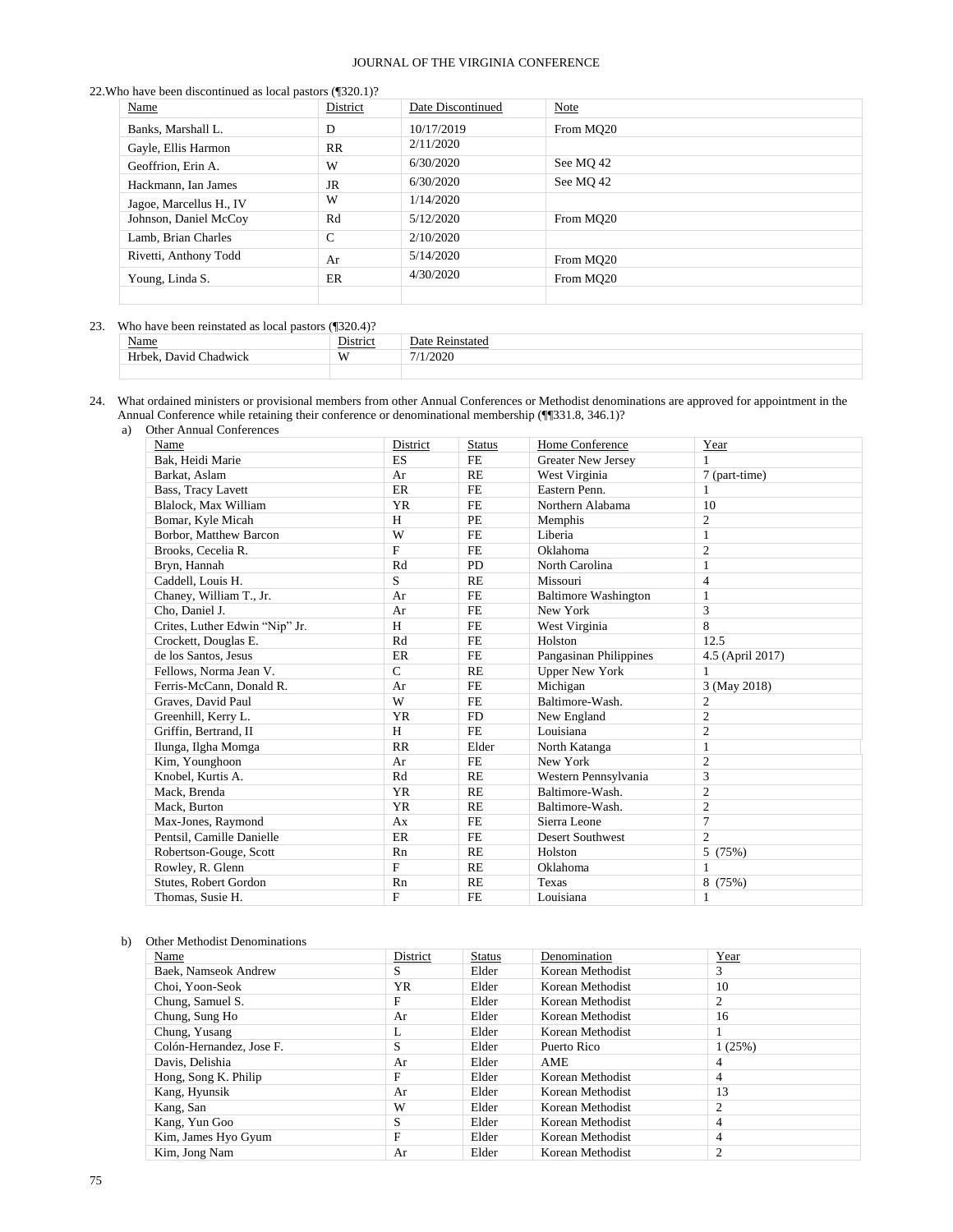| Kim, Jung Ho        |    | Elder | Korean Methodist |    |  |  |
|---------------------|----|-------|------------------|----|--|--|
| Kim, Samuel Eunkwan | Aх | Elder | Korean Methodist | h  |  |  |
| Kim, Seon Hwe       | C  | Elder | Korean Methodist |    |  |  |
| Lee, Jeongseung     | л. | Elder | Korean Methodist |    |  |  |
| Lee, Sangjung       | S  | Elder | Korean Methodist |    |  |  |
| Na, Kil Suk Daniel  | YR | Elder | Korean Methodist |    |  |  |
| Park, Joo Sup       | Ax | Elder | Korean Methodist | 12 |  |  |
| Sung, Byung Chul    | D  | Elder | Korean Methodist |    |  |  |

25. What clergy in good standing in other Christian denominations have been approved to serve appointments or ecumenical ministries within the bounds of the Annual Conference while retaining their denominational affiliation (¶¶331.8, 346.2)? (**v**) (Designate with an asterisk those who have been accorded voting rights within the annual conference.)

| Name                         | District  | <b>Status</b> | Denomination                                     | Year |
|------------------------------|-----------|---------------|--------------------------------------------------|------|
| Blythe, Michael Davin, Sr. * | F         | OF            | Elim Fellowship                                  | 2    |
| Calhoun, Jimmy D. *          | D         | OF            | <b>Independent Baptist</b>                       | 6    |
| Cho, Jae Wuk *               | D         | OF            | <b>PCUSA</b>                                     | 2    |
| Diggs, Pia LaShawnda *       | Ax        | OF            | <b>Baptist</b>                                   | 3    |
| Doan, Steven Blaine *        | ES.       | <b>ROF</b>    | Disciples of Christ                              | 2.5  |
| Fielding, Cathy Lean *       | <b>ES</b> | OF            | <b>Baptist</b>                                   | 2    |
| Franklin Elliott, Josette *  | Rd        | OF            | <b>Baptist</b>                                   | 2    |
| Halbert, Kerry L.*           | F         | OF            | Southern Baptist                                 | 6    |
| Herman, John D.*             | <b>ES</b> | <b>ROF</b>    | <b>ELCA</b>                                      | 1.5  |
| Janssen, Denise L.*          | Rd        | OF            | American Baptist                                 | 9    |
| Kirubakaran, Raja (Sam) *    | Rd        | OF            | Church of North India                            | 2    |
| Leathers, Marcus *           | Ar        | OF            | Disciples of Christ                              | 3    |
| McAvoy, Timothy Wayne *      | H         | OF            | <b>International Pentecostal Holiness Church</b> | 2    |
| Stevens, James D.*           | L         | <b>ROF</b>    | Southern Baptist                                 | 17   |
| Taylor, Donna Wells *        | Ax        | OF            | <b>Baptist</b>                                   | 1    |
| Tinsley, Mark Allen *        | L         | OF            | <b>Trinity Full Gospel</b>                       | 3    |
| Williams, Beth *             | Ar        | OF            | Presbyterian                                     | 3    |

26. Who are affiliate members:

a) With vote (¶586.4 [**v**])?

Name Member Conference/ Denomination First Year of Affiliation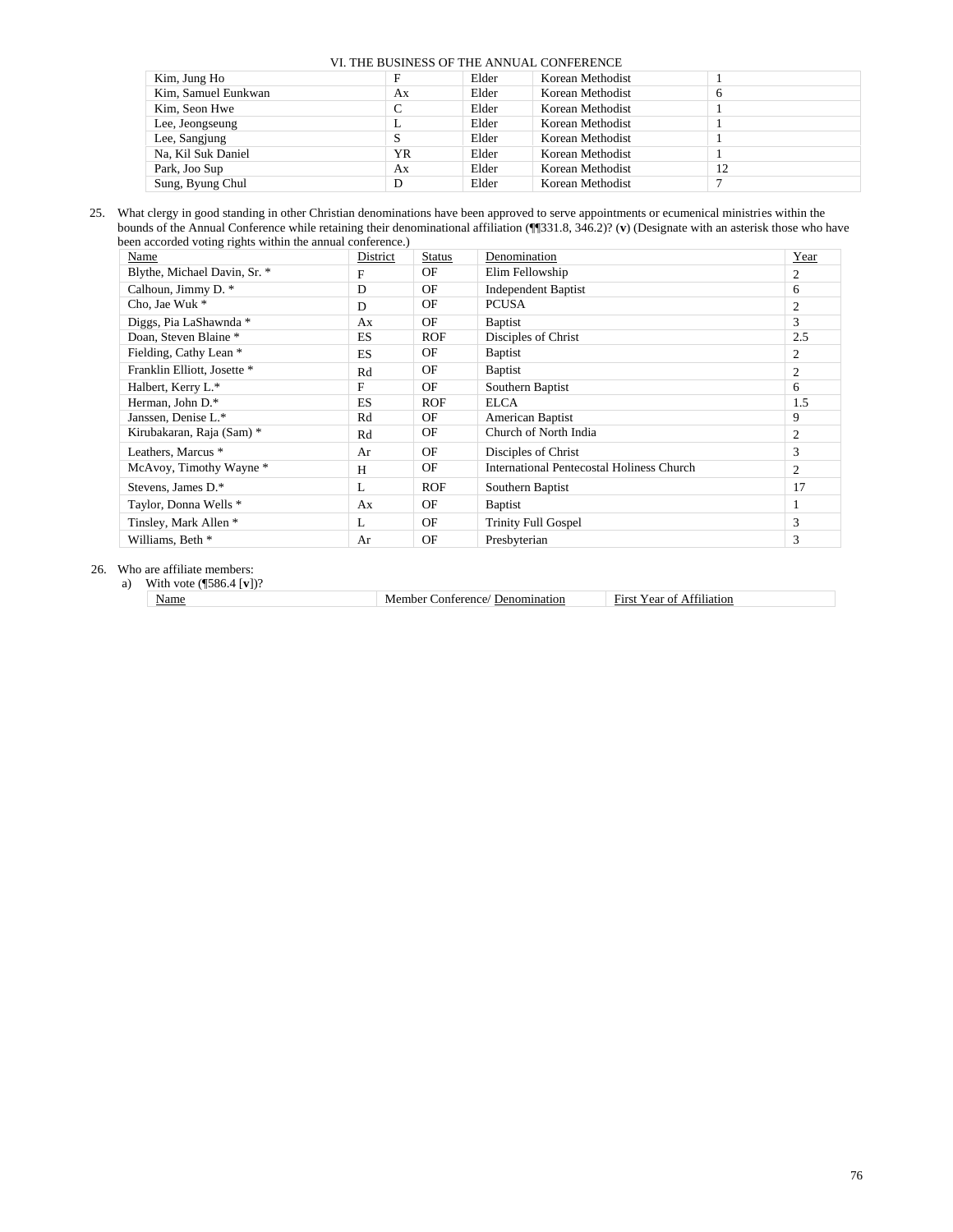| Name (Clergy Status)                | Member Conference/ Denomination | First Year of Affiliation |
|-------------------------------------|---------------------------------|---------------------------|
| Chaney, Michelle Holmes (FE)        | Baltimore-Wash.                 | 2016                      |
| Davis, Richard S. (RE)              | Baltimore-Wash.                 | 2010                      |
| Gladding, Elsie May (RE)            | Baltimore-Wash.                 | 2009                      |
| Googins, Mary Ann (RD)              | Oregon-Idaho                    | 2010                      |
| Hunley, Anthony J. (FE)             | Michigan                        | 2018                      |
| Jones, Scott F. (FE)                | Florida                         | 2017                      |
| Kocher, Craig T. (FE)               | Western NC                      | 2011                      |
| Maloy, W.Victor (RE)                | Florida                         | prior to 2001             |
| Monroe, Cathy (RE)                  | Mississippi                     | 2019                      |
| Porter, Melody (FD)                 | Eastern PA                      | 2009                      |
| Ouery, Todd J. (FD)                 | West Michigan                   | 2013                      |
| Starling Jr., Capt. I. Carroll (RE) | Florida                         | prior to 2001             |
| Stevens, Matthew Todd (FE)          | Alabama-West Florida            | 2016                      |

27. Who are elected as associate members? ¶322 (**3/4 v**):

Name

28.Who are elected as provisional members and what seminary did they attend? (under ¶¶322.4, 324, 325)

| a) | Provisional Deacons under the provisions of $\P$ 324.4a, c or $\P$ 324.5?(3/4 v) |                    |
|----|----------------------------------------------------------------------------------|--------------------|
|    | Name                                                                             | Seminary           |
|    | Delgado, Renee Kiger                                                             | Union Presbyterian |
|    | LaBar-Dietz, Andrew Christian                                                    | Drew Theological   |

b) Provisional Elders under the provisions of ¶¶ 324.4a, b or ¶324.6 (v)); ¶ 322.4 (**3/4 v**)

| Name                        | Seminary                           |
|-----------------------------|------------------------------------|
| Baek, MiRhang               | Candler School of Theology         |
| Boettcher, Brian Thomas     | Candler School of Theology         |
| Burch, Daniel Harrison      | Union Presbyterian                 |
| Carrillo, Eduardo A.        | <b>Wesley Theological Seminary</b> |
| Jo, Seong Jae               | <b>Wesley Theological Seminary</b> |
| McCauley, Joshua Adam       | <b>Wesley Theological Seminary</b> |
| Moreno Howard, Leisa Nicole | <b>Wesley Theological Seminary</b> |
| Nitzsche, Julie Diggs       | Eastern Mennonite                  |
| Pillow, Patrick Stevens     | Union Presbyterian                 |
| Sawyer, Carlson Mary        | Duke Divinity School               |
| Vaughan, Nancy M.           | Duke Divinity School               |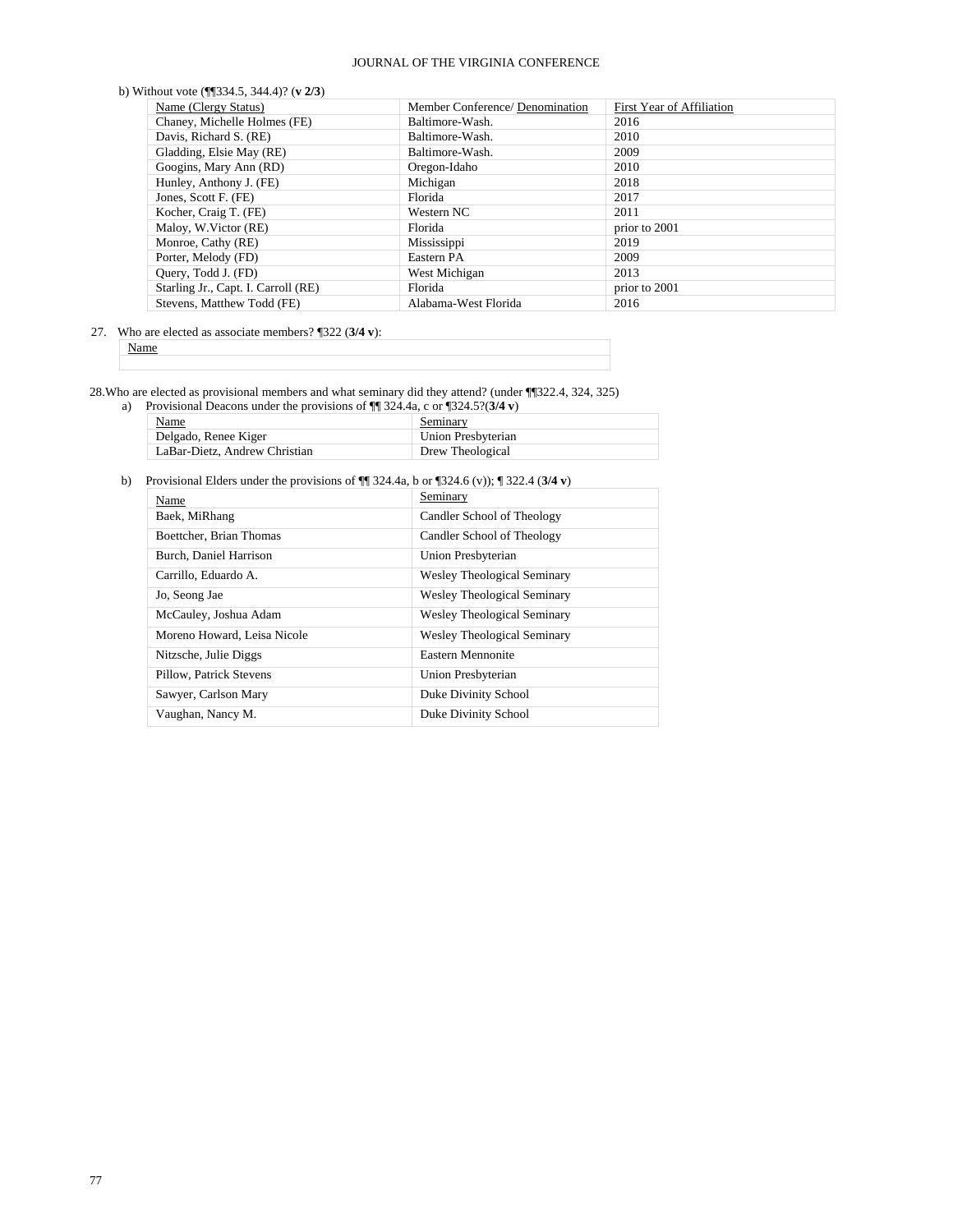- 29. Who are continued as provisional members, in what year were they admitted to provisional membership, and what seminary are they attending, if in school (¶326)?
	- a) In preparation for ordination as a deacon or elder? (¶326)

| Name                          | Clergy Status (PD<br>$or$ PE $)$ | Year Admitted | Comment                                |
|-------------------------------|----------------------------------|---------------|----------------------------------------|
| Ahn, Mi Sook                  | PE                               | 2018          |                                        |
| Anderson, Nathan Putnam       | PD                               | 2017          | See MQ 78                              |
| Arnold, Anthony James         | PE                               | 2019          |                                        |
| Barth, Timothy Joseph         | PE                               | 2019          |                                        |
| Beach, Lorena Elizabeth       | PE                               | 2019          |                                        |
| BeMiller, Robin Garman        | PE                               | 2019          |                                        |
| Bowers, James A.              | PE                               | 2018          | Pursuing Rec of Orders (Church of God) |
| Bowles, Genevieve             | $PE$                             | 2016          |                                        |
| Campbell, Jay Lewis           | PE                               | 2018          |                                        |
| Cho, Heewon                   | PE                               | 2017          |                                        |
| Chung, In Yong (Danny)        | PE                               | 2017          |                                        |
| Copeland, Rebecca L.          | PD                               | 2019          |                                        |
| Cousar, Barbara Ann           | PE                               | 2017          |                                        |
| Elmore, Kevin Fitzgerald      | PE                               | 2019          |                                        |
| Fuller, Jonathan David        | <b>PD</b>                        | 2019          | See MQ 77                              |
| Ginther, James Anthony, Jr.   | PE                               | 2018          | See MQ 78                              |
| Hardy, Dal Teer, IV           | $PE$                             | 2019          |                                        |
| Hicks, Justin Andrew          | PE                               | 2018          | See MQ 76                              |
| Isernhagen, Brett Desley      | PE                               | 2016          |                                        |
| Kim, Arum                     | PE                               | 2018          |                                        |
| Kim. Minoo William            | PE                               | 2017          |                                        |
| Lamb, Jonathan Jennings       | PE                               | 2017          |                                        |
| Lyons, Tracey Bullock         | PE                               | 2019          | Pursuing Rec of Orders (Baptist)       |
| McWilliams, David R.          | PE                               | 2016          |                                        |
| Moffitt, Jesse Morgan         | PE                               | 2019          |                                        |
| Namgung, Yosub                | <b>PE</b>                        | 2018          |                                        |
| Neil, Elizabeth Huse          | PE                               | 2019          |                                        |
| Nordan, Elizabeth Anne "Lisa" | PE                               | 2019          |                                        |
| Payne, Sarah Elizabeth        | PE                               | 2018          |                                        |
| Phillips, Katherine Carson    | PE                               | 2018          |                                        |
| Plemmons, Rachel Gordon       | PE                               | 2018          |                                        |
| Poarch, Jonathan Franklyn     | PE                               | 2019          |                                        |
| Potter, Matthew Grayson       | PE                               | 2018          |                                        |
| Ryu, Young Sung               | PE                               | 2017          |                                        |
| Simmons, Joellen Mary         | PE                               | 2017          |                                        |
| Sloan, William Henry          | $PE$                             | 2017          |                                        |
| Swingle, Thomas Lambert       | PE                               | 2016          |                                        |
| Watson, Christopher Charles   | PE                               | 2018          |                                        |
| Wright, Lauren Elizabeth      | PE                               | 2019          |                                        |

b) Provisional deacons who became provisional elders? Name **Original Year of Membership** 

c) Provisional elders who became provisional deacons? (Indicate year) Name **Original Year of Membership** 

#### d) Provisional members who transferred from other conferences or denominations? (¶347.1) **v**

|                                                           | 'DΓ<br>.lerc<br>$-10.00$<br>$-$ | ear of<br>- 149<br>◡<br>$  -$ | $\overline{\phantom{a}}$<br>ence or<br><b>Previous</b><br>`∩n. |
|-----------------------------------------------------------|---------------------------------|-------------------------------|----------------------------------------------------------------|
| Name<br><u> The Communication of the Communication of</u> | PF<br>or                        |                               | Ωľ                                                             |
|                                                           |                                 |                               |                                                                |

30. What ordained clergy, coming from other Christian denominations, have had their orders recognized (¶347.6): (**v**)

| A person who is listed in $O.30$ must also be listed in either $O.31$ a or b. depending on the transfer status. |               |                              |  |  |
|-----------------------------------------------------------------------------------------------------------------|---------------|------------------------------|--|--|
| Name                                                                                                            | "lerøy Status | <b>Previous Denomination</b> |  |  |
|                                                                                                                 |               |                              |  |  |

31. What ordained clergy have been received from other Christian denominations (¶347.3):

| a) |  |  | As provisional members $(\sqrt{347.3}a,b)$ ? (v) |  |
|----|--|--|--------------------------------------------------|--|
|----|--|--|--------------------------------------------------|--|

| - -<br>√am | ____ | -<br>- Jate<br>$\eta$ | эm<br>זו<br>m<br>. . |
|------------|------|-----------------------|----------------------|
|            |      |                       |                      |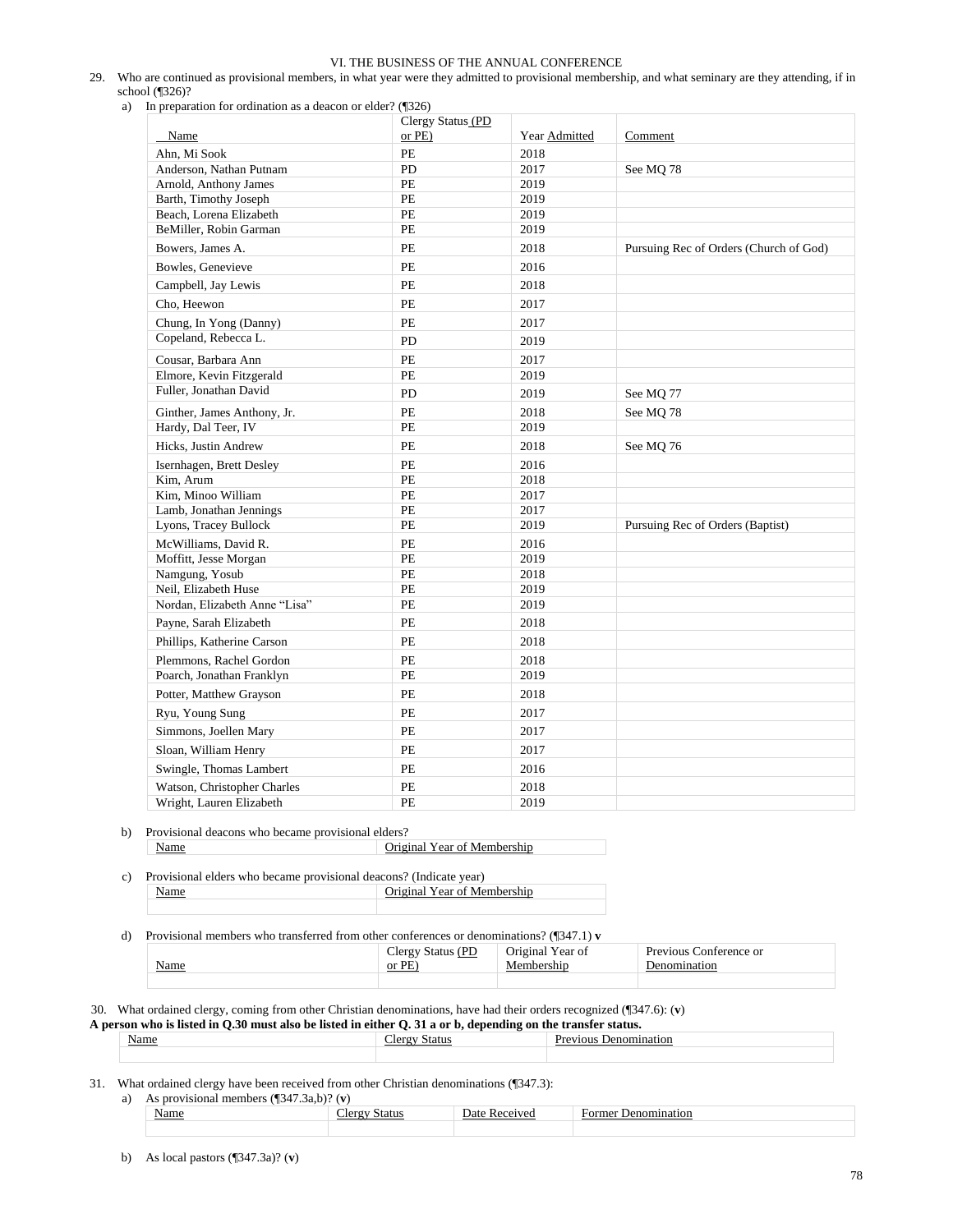|  |  |  |  | JOURNAL OF THE VIRGINIA CONFERENCE |
|--|--|--|--|------------------------------------|
|--|--|--|--|------------------------------------|

| Name | Status | )ate<br>. Rec | Former<br>Jenomination |
|------|--------|---------------|------------------------|
|      |        |               |                        |

32. Who

a)

 $b)$ 

| o are elected as members in full connection? $(3/4 v)$ : |
|----------------------------------------------------------|
| Deacons                                                  |
| Name                                                     |
| Conway, John Harris                                      |
| Malloy, Katherine Ann                                    |
|                                                          |
| Elders                                                   |
| Name                                                     |
| Devolites, Sean Charles                                  |
| Isernhagen, Ashley Beverly                               |
| Lee. Gi Il                                               |
| Obeng, John Akwasi Agyei                                 |
| Reynolds, Monica T.                                      |
| Ringenbach, Martha C.                                    |
| Sullivan-Trent, Mary Alice                               |
| Timmerman, Randall T.                                    |
| Wilkins, F. Darlene                                      |

#### 33. Who are ordained as deacons and what seminary awarded their degree? Or, if their master's degree is not from a seminary, at what seminary did they complete the basic graduate theological studies?:

a) After provisional membership (¶330)? (**3/4 v**)

| <b>Name</b>           | Seminary                    |
|-----------------------|-----------------------------|
| Conway, John Harris   | Wesley Theological Seminary |
| Malloy, Katherine Ann | Candler School of Theology  |

b) Transfer from elder?(¶309) (**3/4 v**) Name Seminary

# 34. Who are ordained as elders and what seminary awarded their degree?

| After provisional membership? $(\sqrt{335})$ (3/4 v)<br>a) |  |
|------------------------------------------------------------|--|
|------------------------------------------------------------|--|

| Name                       | Seminary                           |
|----------------------------|------------------------------------|
| Devolites, Sean Charles    | <b>Wesley Theological Seminary</b> |
| Isernhagen, Ashley Beverly | <b>Wesley Theological Seminary</b> |
| Obeng, John Akwasi Agyei   | Wesley Theological Seminary        |
| Reynolds, Monica T.        | <b>Wesley Theological Seminary</b> |
| Ringenbach, Martha C.      | <b>Wesley Theological Seminary</b> |
| Sullivan-Trent, Mary Alice | <b>Asbury Theological Seminary</b> |
| Timmerman, Randall T.      | Duke Divinity School               |
| Wilkins, F. Darlene        | <b>Eastern Mennonite Seminary</b>  |

- b) Transfer from deacon? (¶309) (**v 2/3**) Name Seminary
- 35. What provisional members, previously discontinued, are readmitted (¶365)? (**v**) Name Clergy Status Year Previously Discontinued

36. Who are readmitted (¶¶366-368 [**v**], ¶369 [**v 2/3**]):

| who are readmitted ( $  \psi \rangle$ = 500 [ $\eta$ ], $  \psi \rangle$ = $ \psi \rangle$ ]). |       |  |        |
|------------------------------------------------------------------------------------------------|-------|--|--------|
|                                                                                                | мание |  | Status |
|                                                                                                |       |  |        |

37. Who are returned to the effective relationship after voluntary retirement (¶358.7): (**v**) Name **Name** Year Retired

38. Who have been received by transfer from other annual conferences of The United Methodist Church (¶¶347.1, 416.5, 635.2m)? (**v)** Name Clergy Status Previous Conference Date of Transfer

39. Who are transferred in from other Methodist denominations (¶347.2)? **(v)**

|           |                      | Previous Methodist |                  |
|-----------|----------------------|--------------------|------------------|
| Name      | <b>Clergy Status</b> | Denomination       | Date of Transfer |
| Oh. Intek | $PE-3$               | Korean Methodist   | 7/1/2020         |

40. Who have been ordained as a courtesy to other conferences, after election by the other conference? (Such courtesy elections or ordinations do not require transfer of conference membership.)

| a) | Deacons? |                          |
|----|----------|--------------------------|
|    | Name     | <b>Member Conference</b> |
|    |          |                          |
| b) | Elders?  |                          |
|    | Name     | <b>Member Conference</b> |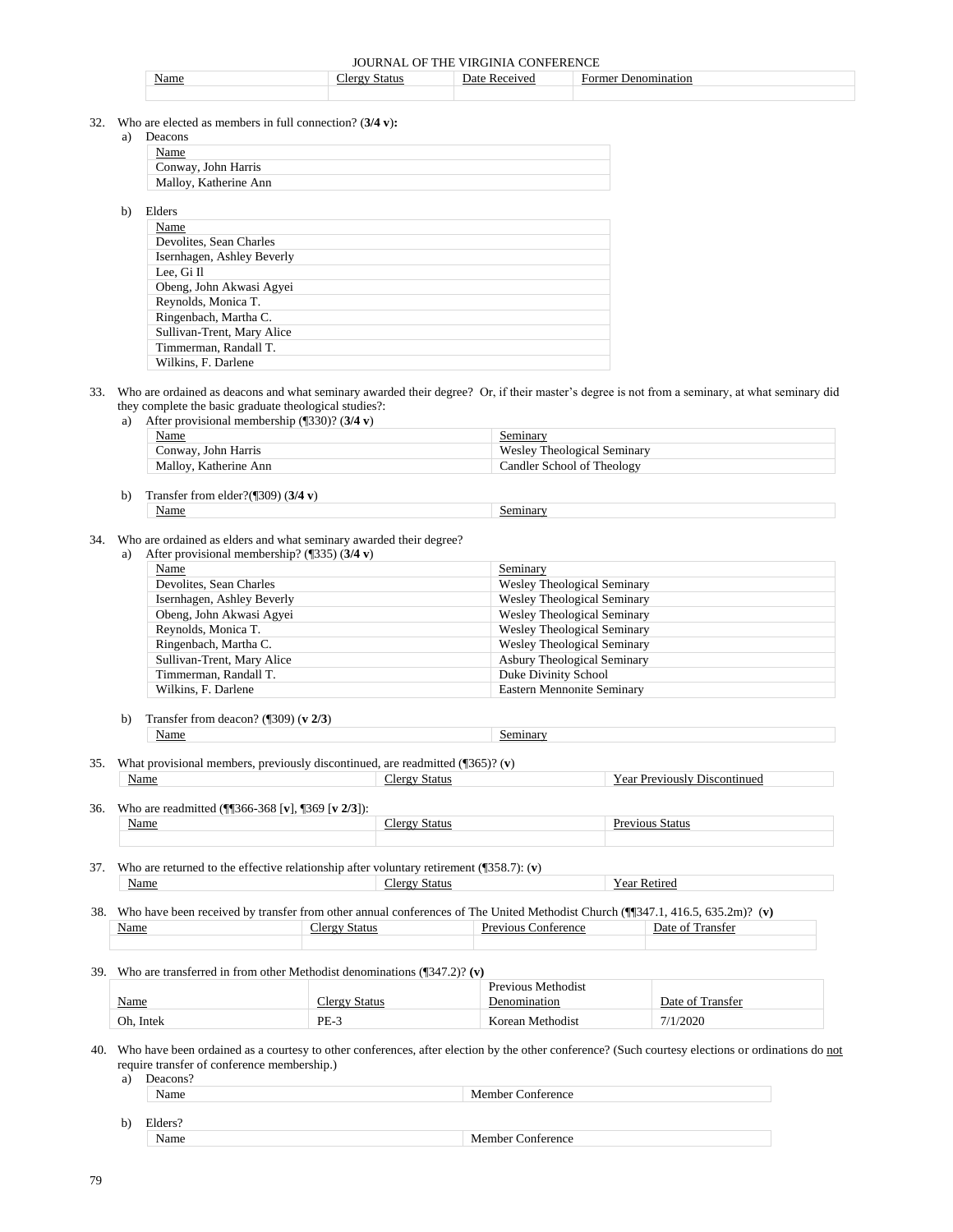| Who have been transferred out to other annual conferences of The United Methodist Church (¶416.5)? |                      |                   |                  |
|----------------------------------------------------------------------------------------------------|----------------------|-------------------|------------------|
| Name                                                                                               | <b>Clergy Status</b> | New Conference    | Date of Transfer |
| Jones, Robert O., Jr.                                                                              | FE                   | Pacific Northwest | 6/30/2020        |
|                                                                                                    |                      |                   |                  |

42. Who are discontinued as provisional members (¶327)? (**v**).

| By expiration of eight-year time limit (¶ 327)<br>a)        |                      |  |
|-------------------------------------------------------------|----------------------|--|
| Name                                                        | <b>Clergy Status</b> |  |
| Hackmann, Ian James                                         | None                 |  |
| b).<br>By voluntary discontinuance $(\frac{1}{2}327.6)$ (v) |                      |  |
| Name                                                        | <b>Clergy Status</b> |  |
| By involuntary discontinuance $(\P 327.6)(v)$<br>c)<br>Name | <b>Clergy Status</b> |  |
| Geoffrion, Erin A.                                          | None                 |  |
|                                                             |                      |  |
| By reaching Mandatory Retirement Age (¶ 327.7)<br>d)        |                      |  |
| Name                                                        | <b>Clergy Status</b> |  |
| Edwards, Darwin Glenn                                       | RL                   |  |

# 43. Who are on location?

a) Who has been granted honorable location (¶358.1)?

Edwards, Darwin Glenn

(1) This year? (**v**)

| <u>Name</u> | status<br>$'$ lerov.<br><b>Decor</b><br><b>FIIOI</b> | `onterence<br>Membershin<br>'haroe |  |
|-------------|------------------------------------------------------|------------------------------------|--|
|             |                                                      |                                    |  |

#### (2) Previously?

|                         | Year Originally |                              | Year of Most Recent |
|-------------------------|-----------------|------------------------------|---------------------|
| Name                    | Granted         | Charge Conference Membership | <b>Report</b>       |
| Coleman, Cynthia        | 1999            | Fairlington, Ax              | 2020                |
| Eisenman, Michael A.    | 2018            | First UMC (Mountain Sky AC)  | 2020                |
| Groover, Brian H.       | 2003            | Trinity, B-W Conference      | 2020                |
| Kidd, Timothy W.        | 2017            | Mint Spring, S               | 2020                |
| Milner, M. Helene       | 2011            | Cherrydale, Ar               | 2020                |
| Oldham, Bryan D.        | 2015            | Pender, Ar                   | 2020                |
| Stanley, Sandra C. (FD) | 2018            | Duncan Memorial, Rd          | 2020                |
| Stevens, Lawrence J.    | 2013            | Mt. Pleasant, Rn             | 2020                |
| Tate, Wendy Elisabeth   | 1995            | Warrenton, Ax                | 2020                |
| Wyant, Diane C.         | 1983            | Great Falls, Ar              | 2020                |

# b) Who on honorable location are appointed ad interim as local pastors? (¶358.2)

| . |  |
|---|--|
|   |  |

c) Who has been placed on administrative location (¶359)?

| This year? $(v)$<br>(1) |                |                              |
|-------------------------|----------------|------------------------------|
| <b>Name</b>             | Date Effective | Charge Conference Membership |
|                         |                |                              |
| Previously?             |                |                              |

|                        |                        | <b>Charge Conference</b> |                            |
|------------------------|------------------------|--------------------------|----------------------------|
| Name                   | Year Originally Placed | Membership               | Year of Most Recent Report |
| Marvel. Fred G.        | 2015                   | Warsaw, RR               | 2020                       |
| New, Martha L.         | 2013                   | Anderson Memorial, L     | 2020                       |
| Riggins, George S. III | 2017                   | Chestnut Hill, L         | 2020                       |

# 44. Who have been granted the status of honorable location–retired (¶358.3):

# a) This year? (**v**)

|                  |                            | Honorable Location Originally | <b>Charge Conference</b> |
|------------------|----------------------------|-------------------------------|--------------------------|
| <u>Name</u>      | <b>Prior Clergy Status</b> | Granted                       | Membership               |
| Buxton, Craig A. | HL                         | 1992/reinst. 2018             | Chester. JR              |
| Sligh, Gary L.   | HL                         | 1997                          | Mt. Olivet. Ar           |

#### b) Previously?

|                          |               | Honorable Location Originally | <b>Charge Conference</b>    |
|--------------------------|---------------|-------------------------------|-----------------------------|
| <b>Name</b>              | Clergy Status | Granted                       | Membership                  |
| Archer, Ashton L.        | FE.           | 1990                          | East Culpeper, C            |
| Burgess, Alvin C. Sr.    | FE            | 1980                          | Mt. Zion. C                 |
|                          |               |                               | Trinity, Rd (First UMC, SC) |
| Draine, Wesley Davis Jr. | FE            | 1989                          | Dist. Florida Conf.)        |
| Eakin, Hazel B.          | FE            | 1998                          | Mt. Zion. C                 |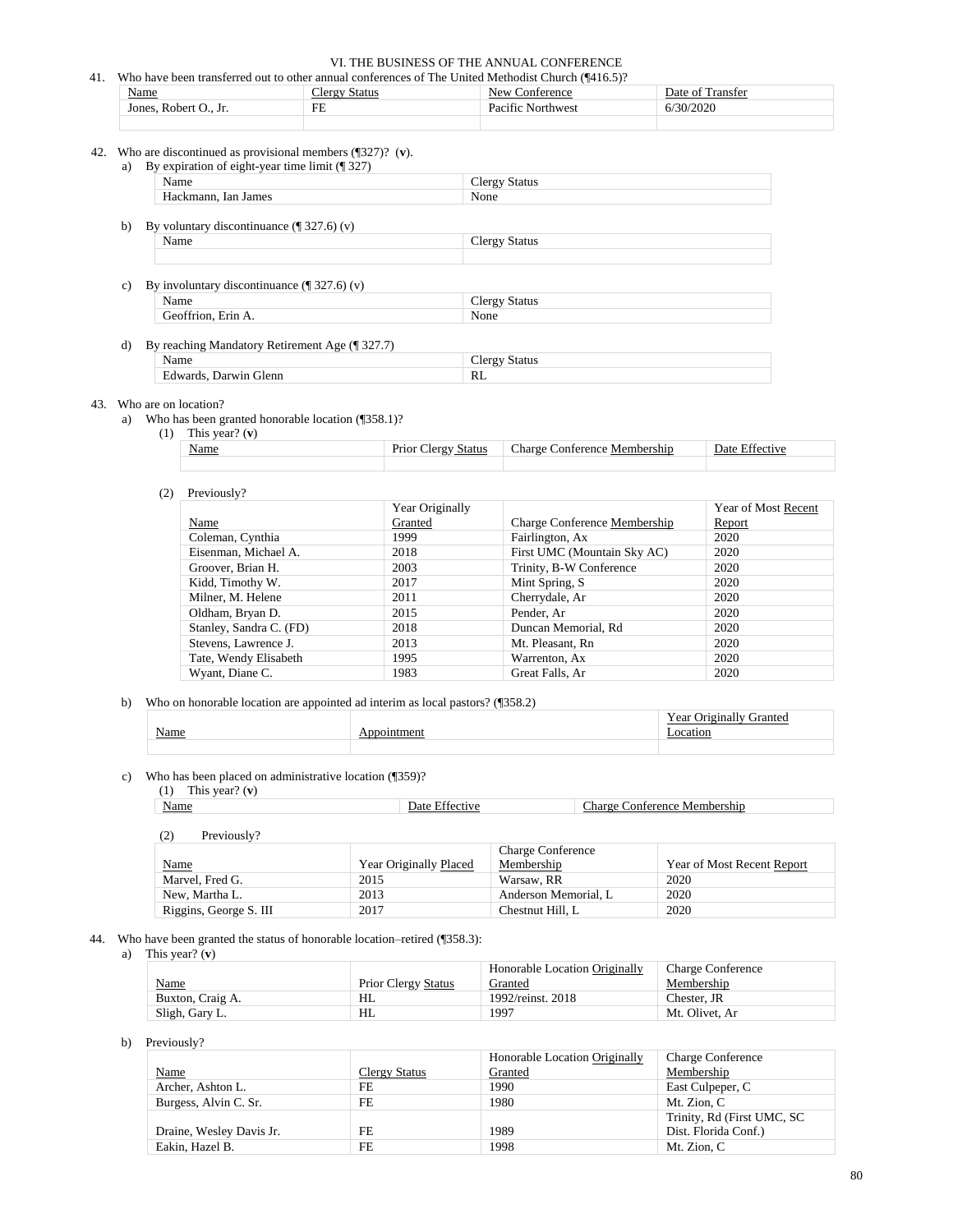| Goodman, Timothy C.    | FE  | 1968         | Trinity, Rd        |
|------------------------|-----|--------------|--------------------|
| Hale, Jeffrey H.       | FE. | 2010         | Warrenton, Ax      |
| Horner, Daniel W.      | HL  | 2012         | Cave Spring, Rn    |
| Jenkins, Grover C. Jr. | FE. | date unknown | Washington St., JR |
| Owen, Edward B.        | FE. | 1971         | Trinity, Rd        |
| Weems, Peter A.        | FE  | 2000         | Wesley Mem., C     |

#### 45. Who have had their status as honorably located and their orders terminated (¶358.2)? (**v**)

| <u>Name</u> | )ate<br>ıν | <br>Status |
|-------------|------------|------------|
|             |            |            |

#### 46. Who have had their conference membership terminated?

| a) By withdrawal to unite with another denomination $(\sqrt{360.1}, .4)$ ? (v) |                |                            |  |
|--------------------------------------------------------------------------------|----------------|----------------------------|--|
| <b>Name</b>                                                                    | Date Effective | <b>Prior Clergy Status</b> |  |
|                                                                                |                |                            |  |
|                                                                                |                |                            |  |

- b) By withdrawal from the ordained ministerial office (¶360.2, .4)? (**v**) Name Date Effective Prior Clergy Status
- c) By withdrawal under complaints or charges (¶¶360.3, .4; 2719.2)? Name Date Effective Prior Clergy Status
- d) By termination of orders under recommendation of the Board of Ordained Ministry (¶¶358.2, 359.3)? (**v**) Name Date Effective Prior Clergy Status
- e) By trial (¶2713)? Name Date Effective Prior Clergy Status

#### 47. Who have been suspended under the provisions of ¶362.1d, ¶2704.2c or ¶2711.3? Name Date Effective Clergy Status

#### 48. Deceased

a) What associate members have died during the year?

Effective

| Litecuve.                                                                                                                                                                                                                                    |                    |       |  |  |
|----------------------------------------------------------------------------------------------------------------------------------------------------------------------------------------------------------------------------------------------|--------------------|-------|--|--|
| Name<br><u>and the company of the company of the company of the company of the company of the company of the company of the company of the company of the company of the company of the company of the company of the company of the com</u> | Date of .<br>Birth | Jeath |  |  |
|                                                                                                                                                                                                                                              |                    |       |  |  |

| Retired:                 |                  |                   |
|--------------------------|------------------|-------------------|
| Name                     | Date of Birth    | Date of Death     |
| Rev. Emily Ann Brothers  | August 1, 1932   | October 20, 2019  |
| Rev. Michael Davis       | June 13, 1954    | February 11, 2020 |
| Rev. Doyle Wyatt         | August 8, 1939   | February 19, 2020 |
| Rev. Raymond Elwood Pack | May 17, 1929     | February 20, 2020 |
| Rev. William R. Fisher   | July 16, 1947    | April 16, 2020    |
| Rev. Denise R. Huffman   | April 1, 1941    | May 18, 2020      |
| Rev. Harley R. Bender    | February 6, 1926 | June 2, 2020      |
| Rev. Robert J. Thorne    | July 11, 1942    | June 8, 2020      |
|                          |                  |                   |

#### b) What provisional members have died during the year? (Indicate credential.)

Effective:

| Name        | Date of Birth |               |  |  |
|-------------|---------------|---------------|--|--|
|             |               |               |  |  |
| Retired:    |               |               |  |  |
| <b>Name</b> | Date of Birth | Date of Death |  |  |

#### c) What elders have died during the year?

| Effective:                     |                    |                  |  |  |  |
|--------------------------------|--------------------|------------------|--|--|--|
| Name                           | Date of Birth      | Date of Death    |  |  |  |
| Rev. James Norfleet Earley, II | September 15, 1954 | October 11, 2019 |  |  |  |
| Rev. Stephen T. Vineyard       | August 5, 1965     | January 22, 2020 |  |  |  |
|                                |                    |                  |  |  |  |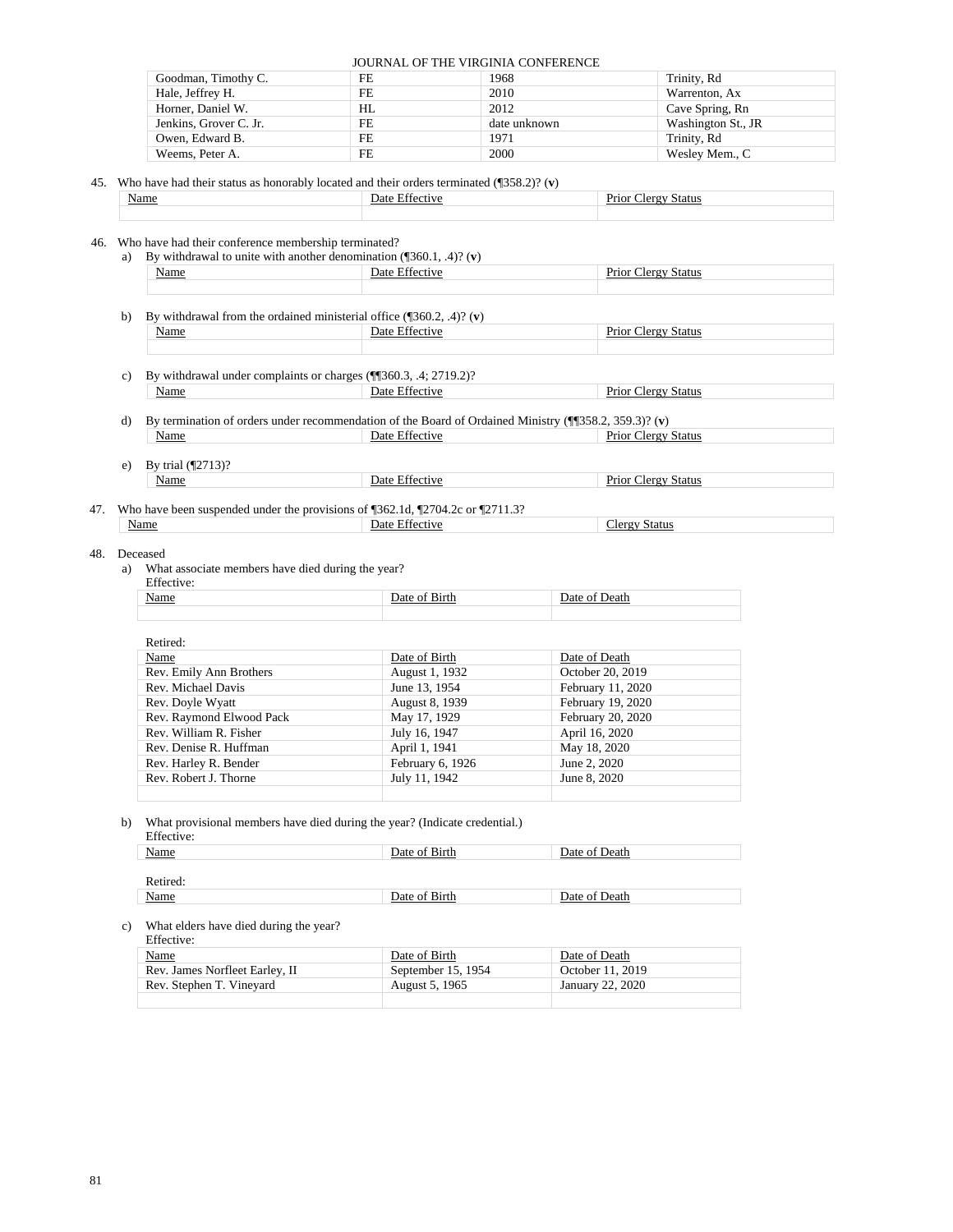| Retired:                      |                   |                    |
|-------------------------------|-------------------|--------------------|
| Name                          | Date of Birth     | Date of Death      |
| Rev. Wendell Charles Beane    | October 21, 1935  | June 19, 2019      |
| Rev. Glenn H. Cannon          | September 7, 1942 | July 12, 2019      |
| Rev. Floetta G. Legg          | June 12, 1941     | July 24, 2019      |
| Rev. Joseph Lee Lotts         | April 27, 1930    | August 4, 2019     |
| Rev. Russell Eugene Larkin    | November 3, 1941  | August 24, 2019    |
| Rev. Lynn Raymond Wilbur      | December 26, 1942 | September 16, 2019 |
| Rev. Ward L. Donat            | March 15, 1924    | September 25, 2019 |
| Rev. Isaac S. Paul-Coker      | November 22, 1938 | November 5, 2019   |
| Rev. Willie A. Chappell, Jr.  | July 13, 1925     | November 7, 2019   |
| Rev. Robert Euker Hawkins     | October 6, 1934   | November 28, 2019  |
| Rev. Clarence Bailey Jones    | February 6, 1921  | December 5, 2019   |
| Rev. Robert Carroll Hastings  | May 25, 1933      | December 8, 2019   |
| Rev. James Robert Regan, Jr.  | June 25, 1930     | December 9, 2019   |
| Rev. Brenda L. Rose           | April 5, 1956     | December 12, 2019  |
| Rev. Walter A. Whitehurst     | July 11, 1933     | January 4, 2020    |
| Rev. Clarence Herbert Barnett | May 9, 1924       | February 11, 2020  |
| Rev. John Haines Coffey       | November 26, 1928 | March 7, 2020      |
| Rev. Milton Lee Ramsey, Jr.   | April 15, 1939    | March 14, 2020     |
| Rev. William Kelly Thomas     | October 1, 1923   | March 23, 2020     |
| Rev. Edwin Clifton Whitlock   | October 7, 1950   | March 26, 2020     |
| Rev. Charles J. McHose        | December 31, 1948 | April 13, 2020     |
| Rev. James Wallace Draper     | April 4, 1936     | April 22, 2020     |
| Rev. Alyce Miller Mullen      | November 1, 1928  | April 24, 2020     |
| Rev. Gerald Mowery Miller     | March 3, 1938     | May 2, 2020        |
|                               |                   |                    |
|                               |                   |                    |
|                               |                   |                    |

d) What deacons have died during the year?

| Effective: |               |               |  |  |  |
|------------|---------------|---------------|--|--|--|
| Name       | Date of Birth | Date of Death |  |  |  |
|            |               |               |  |  |  |
| Retired:   |               |               |  |  |  |
| Name       | Date of Birth | Date of Death |  |  |  |
|            |               |               |  |  |  |

e) What local pastors have died during the year?

Retired:

| __<br>__<br>____<br>Active: |               |                    |
|-----------------------------|---------------|--------------------|
| Name                        | Date of Birth | ' Death<br>Date of |
|                             |               |                    |

| Retired: |                           |                   |                |  |  |  |
|----------|---------------------------|-------------------|----------------|--|--|--|
|          | Name                      | Date of Birth     | Date of Death  |  |  |  |
|          | Rev. William Mark Clayton | November 18, 1956 | March 10, 2020 |  |  |  |
|          |                           |                   |                |  |  |  |

49. What provisional or ordained members (elders and deacons) have received appointments in other Annual Conferences of The United Methodist Church while retaining their membership in this Annual Conference (¶¶331.8, 346.1)?

|                           | Clergy        |           |       |                            |
|---------------------------|---------------|-----------|-------|----------------------------|
| Name                      | <b>Status</b> | District  | Years | Conference Where Appointed |
| Baber, Charles F. Jr.     | FD            | F         | 11    | NC.                        |
| Barnard, Thomas R.        | RE            | W         | 2     | Iowa                       |
| Burch, Daniel Harrison    | PE            | <b>RR</b> |       | Kentucky                   |
| Carl, David E. Jr.        | FE            | Rd        | 19    | WNC (Extension)            |
| Delamar, Caitlin Rose     | FD            | <b>RR</b> | 2     | NC (Extension)             |
| Geeting, R. Douglas       | RE            | W         | 4     | NC.                        |
| Hughes, Dwight A.         | FE            | <b>YR</b> |       | Tennessee (Extension)      |
| Levy, D. Brent            | FE            | Н         | 6     | NC.                        |
| McNabb, Meredith L.       | FE            | Rd        | 2     | Indiana (Extension)        |
| Montgomery, Sara E. Pugh  | FE            | W         | 8     | <b>Oklahoma</b>            |
| Ritter, Valerie W.        | FE            | S         |       | Holston                    |
| Robins, Koren B.          | FE            | <b>YR</b> | 7     | NC.                        |
| Simmons, Myron I.         | RE            | F         | 4     | NC.                        |
| Southall-Vess, Marable F. | RE            | Rd        | 2     | <b>WNC</b>                 |
| Tippens, Norman G.        | RE            | S         | 5     | NC.                        |
| Tran, Charles K.          | FE            | Ar        | 8     | Cal-Nev                    |

*Hong, Shin Woo (FE, H) is under Extension 344.1(d) to KMC/Bupyong Korean Methodist Church (see MQ 76)*

*Min, Kwon Hong Moses (FE, ER) is under Extension 344.1(d) to KMC/Manna Korean Methodist Church (see MQ 76)*

50. Who are the provisional, ordained members or associate members on leave of absence and for what number of years consecutively has each held this relation (¶353)?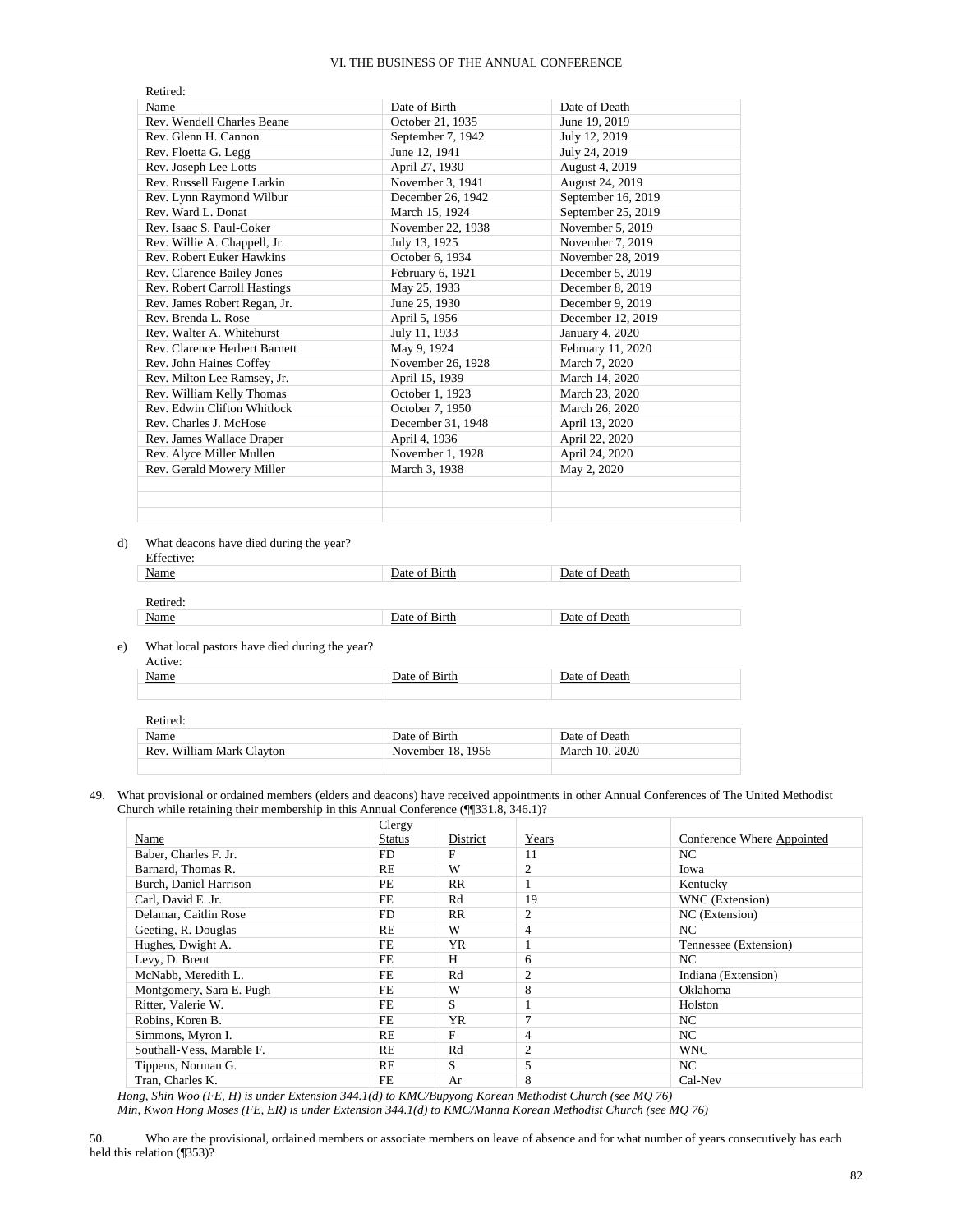#### a) Voluntary?

# JOURNAL OF THE VIRGINIA CONFERENCE

(1) Personal, 5 years or less (¶353.2a 3) **(v)**

|                           | Clergy        |          |                |                          |
|---------------------------|---------------|----------|----------------|--------------------------|
| Name                      | <b>Status</b> | District | Date Effective | <b>Charge Conference</b> |
| Boone, Sandra L.          | FE            | Ar       | 11/1/2018      | Pender                   |
| Compton, Dawn             | FD.           | L        | 7/1/2016       | Mount Hermon (FL)        |
| Douce, Tonya M.           | FE            | Ax       | 7/1/2020       | Fairlington              |
| Grissett, Janet F.        | FE            | D        | 7/1/2019       | Mt. Pisgah               |
| Headley, Gerald C., III   | FE.           | RR       | 7/1/2019       | Melrose                  |
| Kim, Han Sung             | FE.           | Ar       | 7/1/2019       | <b>KUMC-GW</b>           |
| LaBella Foster, Elizabeth | FE            | W        | 7/1/2020       | TBD                      |
| LaCroix Fillette, Ellen   | FE.           | Ar       | 7/1/2020       | Centreville              |
| Oh. Jinwook               | FD.           | Ar       | 10/1/2017      | <b>TBD</b>               |
| Rickabaugh, Marc W.       | FE            | C        | 7/1/2017       | Restoration              |

#### (2) Personal, more than 5 years (¶354.2a 3) **(2/3 v)** Name Status District Date Effective Charge Conference

(3) Family, 5 years or less (¶353.2b 3) **(v)**

| <b>Name</b>   | Clergy<br>Status | <b>District</b> | Date Effective | Charge Conference |
|---------------|------------------|-----------------|----------------|-------------------|
| Lenow, Amy V. | FD.              | Rd              | 7/1/2017       | Trinity           |
| Pusso, Brenda | FE               | RR              | 7/1/2019       | Wright's Chapel   |

# (4) Family, more than 5 years (¶353.2b 3) **(2/3 v)**

| Transitional (1353.2c)<br>(5) |  |
|-------------------------------|--|
|-------------------------------|--|

|                           | Clergy        |           |                    |                          |
|---------------------------|---------------|-----------|--------------------|--------------------------|
| Name                      | <b>Status</b> | District  | Date Effective     | <b>Charge Conference</b> |
| Hwang, Eoi Kyung          | FD            | Ar        | 6/1/2020           | TBD                      |
| Lee, Cynthia A.           | FD            | Rn        | 7/23/2019          | Greene Memorial          |
| Mitchell, Ashley M.       | FE.           | L         | 8/2/2019-11/3/2019 | Main Street (Bedford)    |
| Mitchell, Ashley M.       | FE            | л.        | 4/16/2020          | Main Street (Bedford)    |
| Money, Patricia Sufficool | FE            | ER        | 7/1/2020           | TBD                      |
| Gilmore, Brandon L.       | FE.           | <b>ER</b> | 7/1/2020           | The Gathering            |
| Waltz, Philip M.          | FE.           | Rn        | 7/1/2020-7/31/2020 | TBD                      |

District Date Effective Charge Conference

# b) Involuntary (¶ 354)? (**v 2/3**)

| <b>Name</b> | $\sim$<br>Clergy<br>Status | <b>District</b> | $F^{\alpha}$<br>Date<br>1ve | Charge,<br>Conference |
|-------------|----------------------------|-----------------|-----------------------------|-----------------------|
|             |                            |                 |                             |                       |

# 51. Who are granted sabbatical leave (¶351)? (**v**)

|                      | Clergy        |                 |                |                          |
|----------------------|---------------|-----------------|----------------|--------------------------|
| <b>Name</b>          | <b>Status</b> | <b>District</b> | Date Effective | <b>Charge Conference</b> |
| Casev-Rutland. Helen | FE            | <b>YR</b>       | 7/1/2020       | Williamsburg             |
| VanDvke. Rhonda      | FE            | W               | 7/1/2020       | <b>TBD</b>               |
|                      |               |                 |                |                          |

52. Who have been granted medical leave due to medical or disabling conditions (¶356)? (**v)**

| Name                     | <b>Status</b> | District      | Date Effective | <b>Charge Conference</b> |
|--------------------------|---------------|---------------|----------------|--------------------------|
| Barnett, Edward S.       | FE            | H             | 5/1/2018       |                          |
| Barre, Kirsten Kay       | FE            | YR            | 9/1/2017       |                          |
| Barton, Richard Lee      | <b>FE</b>     | L             | 2/4/2019       |                          |
| Baldwin, Donald W.       | FL            | Rn            | 7/1/2020       |                          |
| Carey, Deborah L.        | FE            | $\mathcal{C}$ | 1/1/2012       | Culpeper UMC             |
| Carlson, Susan K.        | AM            | S             | 7/1/2000       | Granbery Memorial UMC    |
| Cox, Tina                | FL            | Rn            | 7/1/2018       |                          |
| Eakes, Michael Garey     | FE            | Ax            | 7/1/2019       |                          |
| Eden, Sharon             | PM            | F             | 7/1/2005       | South Brunswick UMC      |
| Gestwick, Douglas D.     | FE            | JR            | 7/1/2018       | <b>Chester UMC</b>       |
| Gibson, Suzanne D.       | FE            | YR            | 7/1/2018       |                          |
| Gillespie, Paul F.       | FL            | <b>YR</b>     | 12/1/2017      |                          |
| Hadley-Goggin, Ben       | FE            | Rd            | 9/1/2002       | Duncan Memorial UMC      |
| Huffman, Garland Michael | FL            | F             | 10/1/2015      |                          |
| Jones, John R., Sr.      | <b>FE</b>     | F             | 7/1/2019       |                          |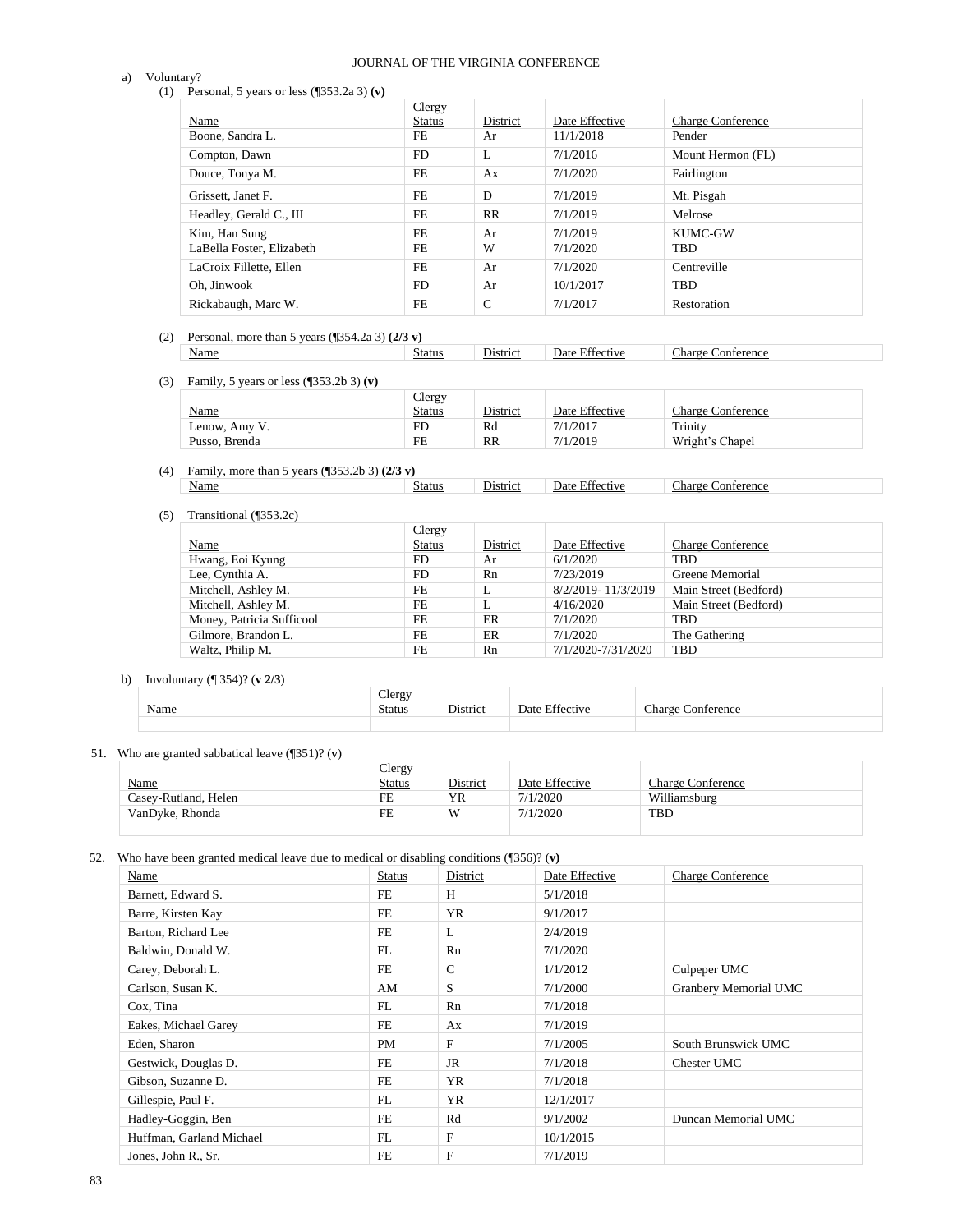| Martin, John Arthur, Sr.  | FE | W         | 5/1/2014  | Rectortown UMC    |
|---------------------------|----|-----------|-----------|-------------------|
| Milstead, Gary W.         | FE | S         | 9/1/2006  | Christ UMC        |
| Newsome, Kenneth W.       | FE | <b>RR</b> | 10/1/2017 | Melrose UMC       |
| Rhodes, Stephen A.        | FE | Rd        | 7/1/2004  | River Road UMC    |
| Southall-Vess, L. Michael | FE | Rd        | 10/1/2016 |                   |
| Thomas, James D.          | FE | Ax        | 5/5/2016  | Sydenstricker UMC |
| Turner, J. Steven         | FL | L         | 12/1/2016 |                   |
| Woodfin, Robert H. II     | FE | S         | 11/1/2013 | St. Paul UMC      |
| Wright, Sandra Lynn       | FL | D         | 8/1/2018  |                   |

53. What members in full connection have been retired (¶357) **(v, unless otherwise noted: Under ¶357.1, no vote required; under ¶357.2, v; under ¶357.3, v 2/3**)

| Jeacons |
|---------|
|---------|

a)

| This year?          |                |
|---------------------|----------------|
| Name                | Date Effective |
| Willhauck, Susan E. | 7/1/2020       |

# b) Previously?

| Name                  |                     |
|-----------------------|---------------------|
| Benedict, Jeanetta B. | Maughlin, Joanne    |
| Chadsey, Elizabeth W. | Mills, Ralph        |
| Cho, Kiok Chang       | Real, Martha Meyer  |
| Cutshaw, Susan D.     | Rudisill, Joan M.   |
| Dowdy, Roger C.       | Stockberger, Carole |
| Douglass, Laura B.    | Swann, Mary Sue     |
| Downs, Beth C.        | Swift, Robert G.    |
| Fender, Judith G.     | Tippett, Hardy      |
| Hall, Judith T.       | Uzzle, Carol T.     |
| Hankins, Jean M.      | Wang, Shirley M.    |
| Hawkins, Janet D.     | White, Valerie L.   |
| Manning, Michele      |                     |
|                       |                     |

# Elders

#### c) This year?

| Name                         | Date Effective |
|------------------------------|----------------|
| Guest, Catharine             | 11/1/2019      |
| Keezel, Teresa M.            | 1/1/2020       |
| Talley, Kathryn F.           | 1/1/2020       |
| Decker, Frank (MQ-2019)      | 2/1/2020       |
| Johnson, James L., III       | 3/8/2020       |
| Benninghove, Loretta A.      | 7/1/2020       |
| Boggs, Kerry D.              | 7/1/2020       |
| Brooks, N. Burton            | 7/1/2020       |
| Carson, Joseph Dean          | 7/1/2020       |
| Cheatham. Russell M.         | 7/1/2020       |
| Christian, Mark E.           | 7/1/2020       |
| Crenshaw, Maxine C.          | 7/1/2020       |
| Davis, Jack Edwin            | 7/1/2020       |
| Earley, Phyllis R.           | 7/1/2020       |
| Ecklund, Richard H.          | 7/1/2020       |
| Eo, Yunho                    | 7/1/2020       |
| Finn-McKenzie, Eugenie       | 7/1/2020       |
| Frank, Michael T.            | 7/1/2020       |
| Holley, H. Frank             | 7/1/2020       |
| Honeycutt, J. Denise         | 7/1/2020       |
| Hoskins, Robert N., Jr.      | 7/1/2020       |
| Huntsman, Marcia Klein       | 7/1/2020       |
| Jones, Matthew W., IV "Bill" | 7/1/2020       |
| Lindsey, Michelle E.         | 7/1/2020       |
| Lloyd, Robert Bruce, Jr.     | 7/1/2020       |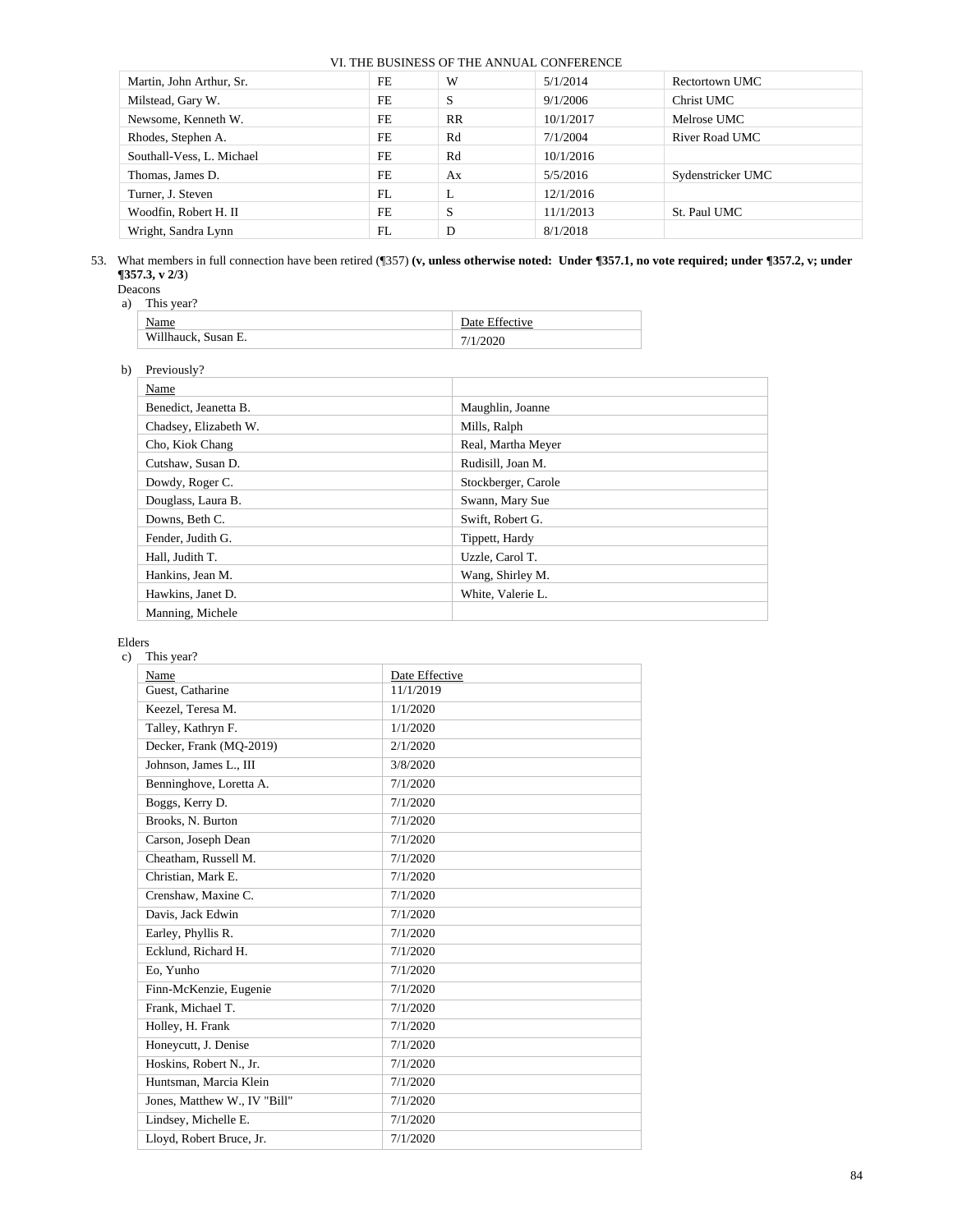|                                | JOURNAL OF THE VIRGINIA CONFERENCE |
|--------------------------------|------------------------------------|
| Lowe, Linda H.                 | 7/1/2020                           |
| McDowell, J. Richard           | 7/1/2020                           |
| Moore, Keith D.                | 7/1/2020                           |
| O'Quinn, Dorothy McNeer        | 7/1/2020                           |
| Ogren, Mark Victor             | 6/1/2020                           |
| Rickman, Stephen Wayne         | 7/1/2020                           |
| Rowley, Ralph W.               | 7/1/2020                           |
| Sprouse, James C.              | 7/1/2020                           |
| Weakley, J. Barton             | 7/1/2020                           |
| Webster, Kathleen Overby       | 7/1/2020                           |
| Wells, Steven B.               | 7/1/2020                           |
| Wilson, Penny LaSalle          | 7/1/2020                           |
| Winner, Charles S.             | 7/1/2020                           |
|                                |                                    |
| Waltz, Philip M. (Aug 1, 2020) |                                    |
|                                |                                    |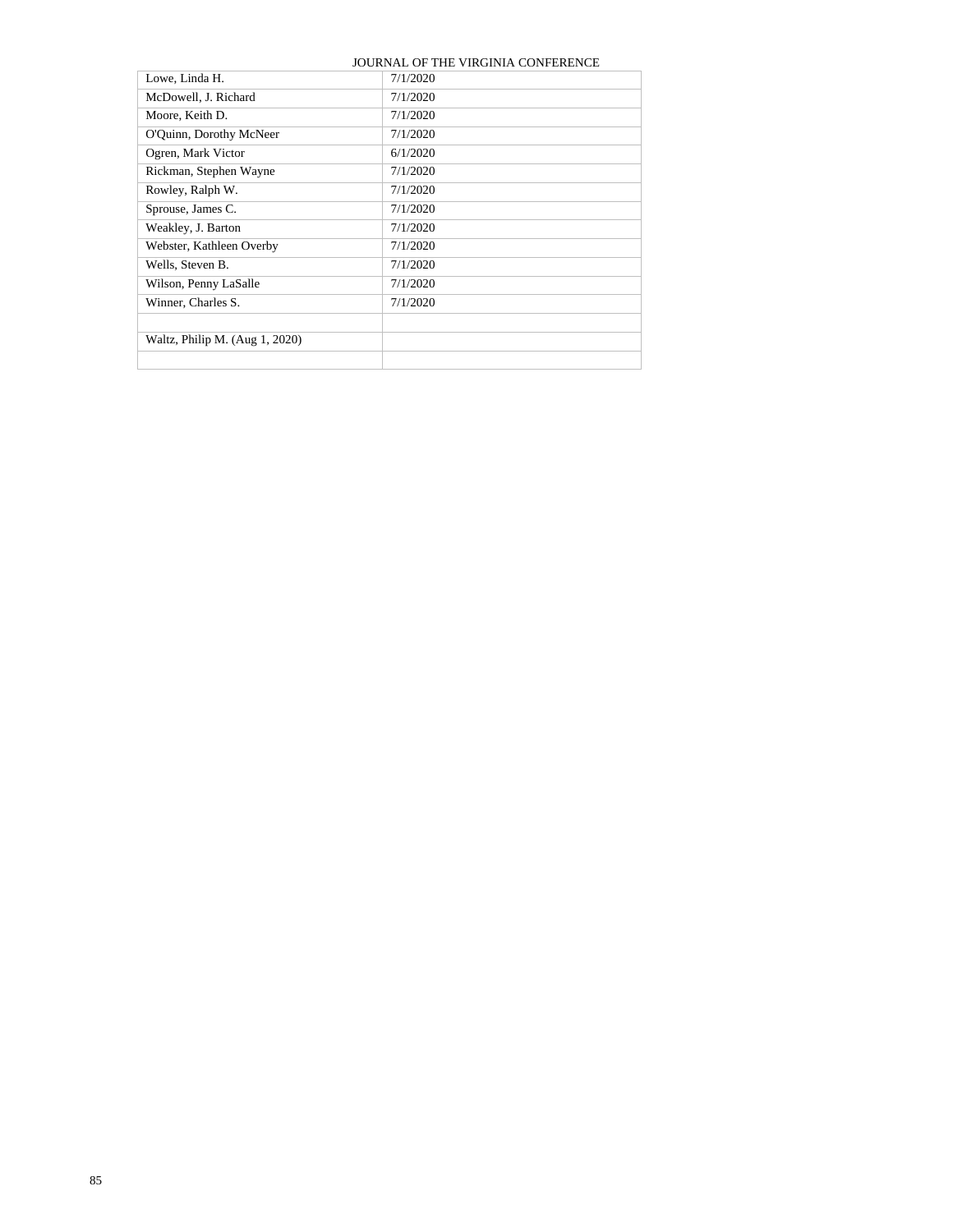53. What members in full connection have been retired?

d) Elders, Previously?

Abbott, Catherine G. Abbott, Daniel P. Acklin, Clarence E. Adams, Larry E. Adkins, David L., Sr. Adkins, Gregory L. Ahn, Byong Hyup Akers, C. Douglas Allen, Earl W. Jr. Allen, G. Jeffrey Allport, H. Braxton, Jr. Alvis, Gary F. Amon, William Anderson, Joseph R. Andrews, John M. Arndt, Frederick A. Arthur, Wesley Edward Ashby Jay F. Ashby, C. Theodore Ashley, John W. Astin, Charles Wesley Athearn, W. James Atwell, William F., Sr. Au, Thomas Harry Austin, Deborah L. Bailey, Melbourne Baird, Donald A. Baker, Paul S. Barclay, Richard A. Bare, I. William Barnard, Thomas R. Barrow, Vernie, Jr. Basehore, Betsy Beals, Kenneth A. Beasley, Joseph H. Beckley, Harlan R. Beighley, Paul Allen, III Bennett, Jonathan Bennett, Judith F. Bennett, Morris A. Biler, Brenda J. Bird, Marianne M. Bird, Steven L. Bishop, Jerry Lee Blankenship, Randall Clinton Blinn, Mary Beth Blinn, Robert C. Blubaugh, J. Blaine Boger, David Rhoades Boice Jr., James H. Bollfrass, Katha Bomberger, Clayton Grant Bookwalter, Carol I. Bowen, Clarence W., Jr. Bowen, Donna M. Bowen, Sallye E.H. Boyette, Keith D. Brack, Susan Fae Bradley, Stephen E., Jr. Bray, Stephen Breeden, David W. Breeden, Frederick Lloyd Bridges, Tilden Brill, Ray S., Jr. Brosnan, David R. Browder, Michael H. Brown, G. Thomas, Jr. Brown, Marc D. Brusati, John F.

Buchanan, Ray A. Burgess, Mark A. Burgess, Reginald D. Burgess, Ruth M. Burgess, Stephen W. Burnette, Richard Rome, Jr. Burns, James E. Burrough, David R. Burrough, William F. Butcher, J. Jeffrey Butler, Henry D. Butler, Willie Eugene Buxton, Lawrence W. Byrd-Madison, Doris Canada, David Cannon, Jeffery L. Card, Kathleene M.B. Carlson, Judith E. Carlton, Donald E. Carper, A. Bruce Carrier, John H. Carson, Louis Eldridge Carter, Carroll C. Carter, Leonard Wayne Carter, Vernell Marie Casey, Carlton Downing Casey, Robert T. Caudill, Charles C. Chadsey, John S. Chamberlain, Dow Childers, Denise M. Childress, Nancy B. Cho, Sarah Seung-Hie Clark Egan, Pamela Clark, Jay Edward Clark, Larry D. Clever, A. J. Edwin Close, George H., Jr. Cloud, Becky Jane Cobb, Richard E. Cock, John P. Cofer, Gilbert F. Coffman, Thomas L. Cofield, Robert Fulton, Jr. Colby, Don Colwell, Robin L. Commander, Janice Prentace Compher, Nancy Comstock, Ellen W. Conner, John Edward Cook, Linwood G. Cooke, James R., Sr. Copeland, Michael D. Copenhaver, John D., Jr. Corley, Cynthia A. Corr, Laughton L. Crabill, Ralph H. Crawford, John, III Crichlow, Winston L. Cross, A. Susan Crumb, C. Warner Curry, Henry L., III Cushnie, William D. Daily, Richard A. Dalton, Elinor Ritchie Dameron, John Charles Daniel, Linwood Davidson, Ronald T. Davidson, William G.

Davies, Larry E. Davis, Creed S. "Bud", Jr. Davis, Paul Benjamin, Jr. Davis, William A., Jr. Dawson, William K. De Jong, John E. Decker, Frank Paul DeLoach, Clyde M. DeLoach, Travis L. DeLong, Leah A. DeVerter, John S. Dixon, Roger Linwood Donnelly, Robert Joseph Drinkard, David R. Dunkum, Jeane D. Dunkum, Thomas R. Eccard, Emmitt William, Jr. Edmonds, Larry J. Edmonds, Raymond H., Jr. Edwards, Robert A. Eldridge, Joseph T. Ennis, R. Carl Erbach, William W., Sr. Erbin, Lawrence A. Erickson, W. David, Jr. Espinoza, Samuel J. Evans, Glen C. Fair, Deborah R.B. Fair, John Farabaugh, Timothy M. Faris, Richard Buchanan Fathbruckner, Alexis S. Felumlee, Alan R. Ferrell, Dwala J. Fink, Rufus B. Finley, Jeanne Torrence Finley, William M., III Finn-McKenzie, Michael D. Fisher, John Alexander, Jr. Forbes, Sharon L. Ford, Robert W. Forrest, David T. Forstall, Walton C., II Franklin, Arthur Howell Frederick, Lou Ann Freeman, George H. Freeman, William R. Freund, Elizabeth Patterson Friend, Robert E., Jr. Frost, Thomas E. Gable, Pamela J. Galloway, Jeremy Q. Gant, Edward P. Gardner, William P. Garrett, Daniel L. Garrett, Edward Mann, Jr. Garrett, Susan S. Geeting, R. Douglas Gentry, Kay Barstow Geoghegan, Richard J., Jr. Gerde, Timothy R. Gibbs-Morris, Connie J. Gibson, Robert G. Gilfillan, Douglas Y. Gillis, R. Franklin, Jr. Godwin, James B., Sr. Goodman, Ralph B., Jr. Gosnell, Howard M. Grant, Arthur Elwood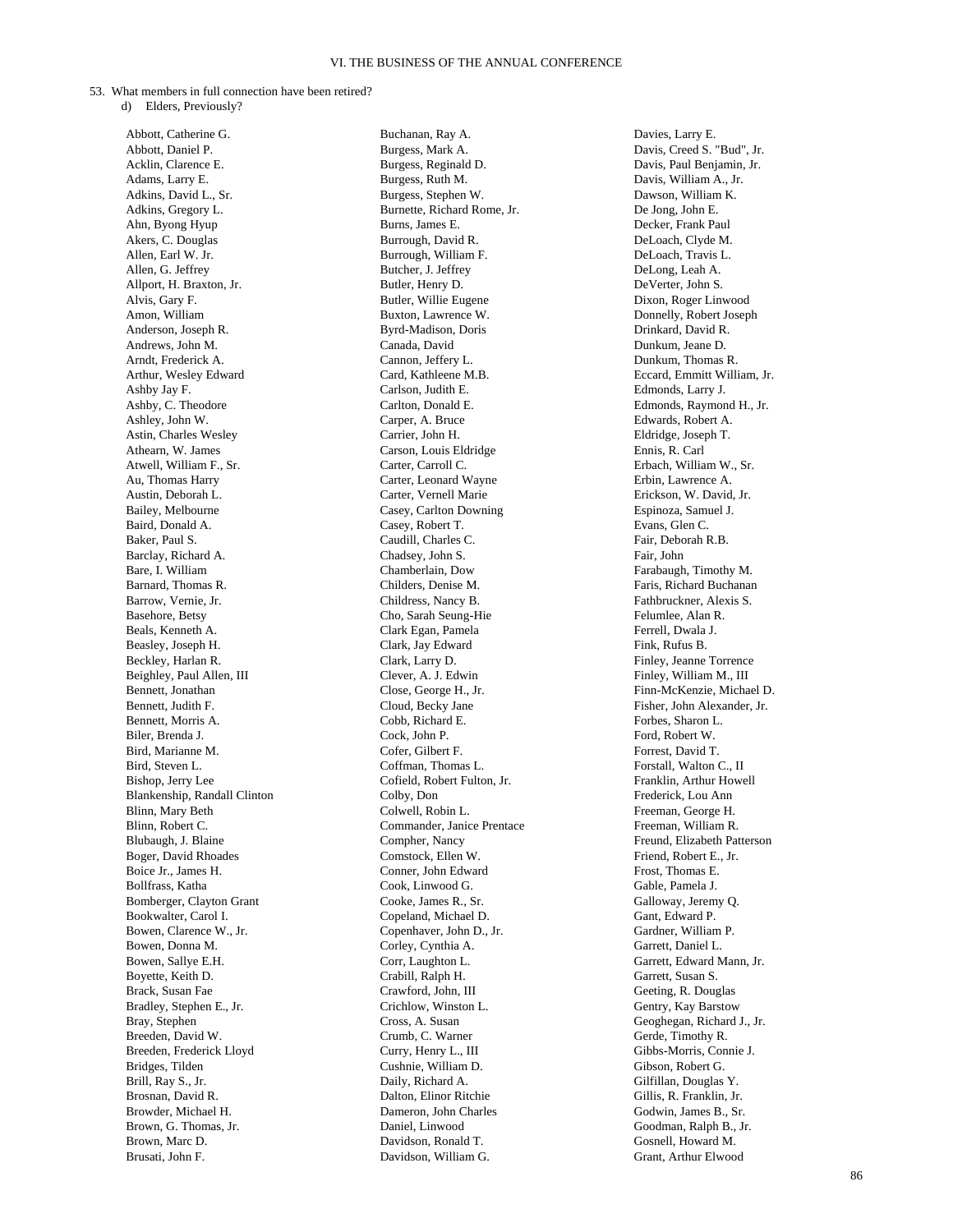Gravely, James L., III Greer, Steven W. Greer, William T. Jr. Grogan, Louis J., Jr. Grow, Ralph Houston, Jr. Gue, Robert Lyell Guill, Willie B., Jr. Gunn, Alda V. Gunsalus, R. Douglas Hain, James A. Haley, Robert L. Hall, James T. Hall, Priscilla Gay Brown Hall, William Pollard, Jr. Hamilton, F. Chancellor Hampton, David T. Hanak Christine G. Hanak, Paul Hancock, Maurice G. Hanke, Jay M. Hardman-Cromwell, Youtha C. Harless, Charles H. Harlow, C. Randall Harrell, Manning Berry Harris, Charles E. Harris, Hugh T. Harris, James A. Harris, Kelsey H. Harris, Ralph Jr. Harrison-Davidson, Cheryl Hartman, Gary W. Hassmer, James W. Hassmer, Stephen B. Hattle, George R. Hauck, Robert L. Hawks, H. Donald, Jr. Haynes, John B., Sr. Hays, Brant K. Helmbrecht, Beth-Marie Rowe Helveston, Richard R. Herndon, Ernest Tommy, Jr. Hetherington, Jo Ellen Hewitt, James A., III Hicks, Harold L. Hill, L. Douglas, Jr. Hindman, David Hines, Garland K. Jr. Hobbs, Herbert G. Hogge, William Ernest Holbert, David A. Horne, Kenneth C. Jr. Horner, Patricia Morris Horton, Alvin J. Hottle, Lucy Marsden Houff, D. Michael Hough, Anne House, Robert Lawrence Howell, David H. Hubbard, Charles W., Jr. Hudson, Sara L. Hull, John F. Hundley, Lynne M. Hundley, Stephen C. Hunsicker, Philip Hunter, Rodney M. Hurley-Browning, Lucretia Hyeon, Seong Yoon Insley, George T., Jr. Ivey, Daniel K. Jackson, Charles V. II Jacobs, Barbara M. James, Frank D. Jamison, Lee R.

JOURNAL OF THE VIRGINIA CONFERENCE Jarvis, David Jennings, Frank T. Jennings, Thomas Earl John, James M. Johnson, Billy Gene, Sr. Johnson, Edward H. Johnson, Janet K. Johnson, Joyce E. Johnston, Robert Franklin Jones, Finley O. Jones, Harry Byrd Jones, Leroy Vaden Jones, Patricia Ann Jones, Steve Jordan, Preston L., Sr. Joyce, Thomas L. Julcher, John (Jack) Justis, Robert Kanney, Douglas W. Keever, Evelyn G. Keithley, Thomas H. Keller, Richard S. Kennon, Harry G. Kim, M.J. Kincannon, Karla M. King, Charles B. King, George Eugene King, William M. Kitchen, Theodore J. Klotz, Joseph H. Jr. Knox, Robert T. Kubat, J. Michael Kutz, Margaret T. Lagerveld, David C. Langston, D. Glen Lavender, James E., Jr. Layman, William Anthony Leavitt, Charles H. Jr. LeGault, John T., Jr. LeMon, Carl J. Leonard, Paul Edward, Jr. Lewandowski, Bob Lipke, Dennis C. Litten, Ronald A. Loehr, Judy L. Logan, William Curtis Long, Donald L. Lough, David E. Lugn, Bruce N. Lyle, Michael L. Lynch, H Jack MacNicoll, Donald C. Maddox, James R. Maddrey, Thomas Deford Mahaffey, James L. Manner, David E. Jr. Manner, Sara L. Marion, Deborah T. Markham, Talmadge Thomas, Jr. Marks, Milton E. Marsh, Corinne A. Martin, John T. Martin, Jr. Martin, Julian H., Jr. Martin, Louis Arthur Martin, P. Douglas Martin, Richard K. Martin, William A. Mateer, Ronald W. Mayton, Wilfred M., Jr. McAden, Robinson H. McAllister-Wilson, Drema McDonald, James F. McDonald-Walker, Jean Graves

McMahan, William F. McMillen, Sandra A. McPhail, Sam Everette McWilliams, Joseph C., Jr. Meadows, Patricia M. Melson, James M. Mercer, Thomas L., Sr. Michie-Bent, Susan L. Miller, Gretchen Adams Miller, Roy Leslie Mills, Ronald V. Minnick, Jack Ashlin Minter, Barbara Jean Miranda, Edgar Monge, Kathleen M.R. Montgomery, Norwood P. Moore, Charles N. Moore, Edna F. Moore, Lynda D. Moore, Robert Morefield, David Clyde Morgan, Lewis H. Morris, M. Mochel H. Morris, Robert Lee, Jr. Morris, Ronald K. Morrison, John W., Jr. Morse, Christopher L. Mott, Donna Lea Shutes Mottley, Keith A. Moyer, Herbert A. Mucha, David R. Mullaney, Fahy G. Munford, J. Wade Murphy, E. Thomas, Jr. Murphy, Patricia Ann Neas, George B. Nelson, Clyde T. NeSmith, Samuel E. Nesselrodt, David L. Newman, M. Douglas Nichols, Hugh E. Nixon, Paul A. Nobles, William Michael, Sr. Noland, James R. Norton, Vera Ann Noseworthy, James A. Nottingham, Saundra Nuckols, William Henry, Jr. Olewiler, William E. Page, Jean H. Parish, Frederick L. Parker, John S. Parks, Robert J., Jr. Parsley, Gary Wayne Parsons, Robert Leland Patrick, Kenneth K. Paylor, Earle W., Jr. Payne, Michael D. Pearson, George M., Jr. Pendley, Dee F., III Pendrak, Gary A. Penn Hollar, Barry Perry, Dennis W. Peters, John B. Petreski, Kitan Pfeiffer, Bruce Phillips, Bradford L. Phillips, Paul L. Pierson, Myles E. Piluso, Phyllis S. Pittard, Vickie Elaine Plummer, John A. Plymale, Steven F.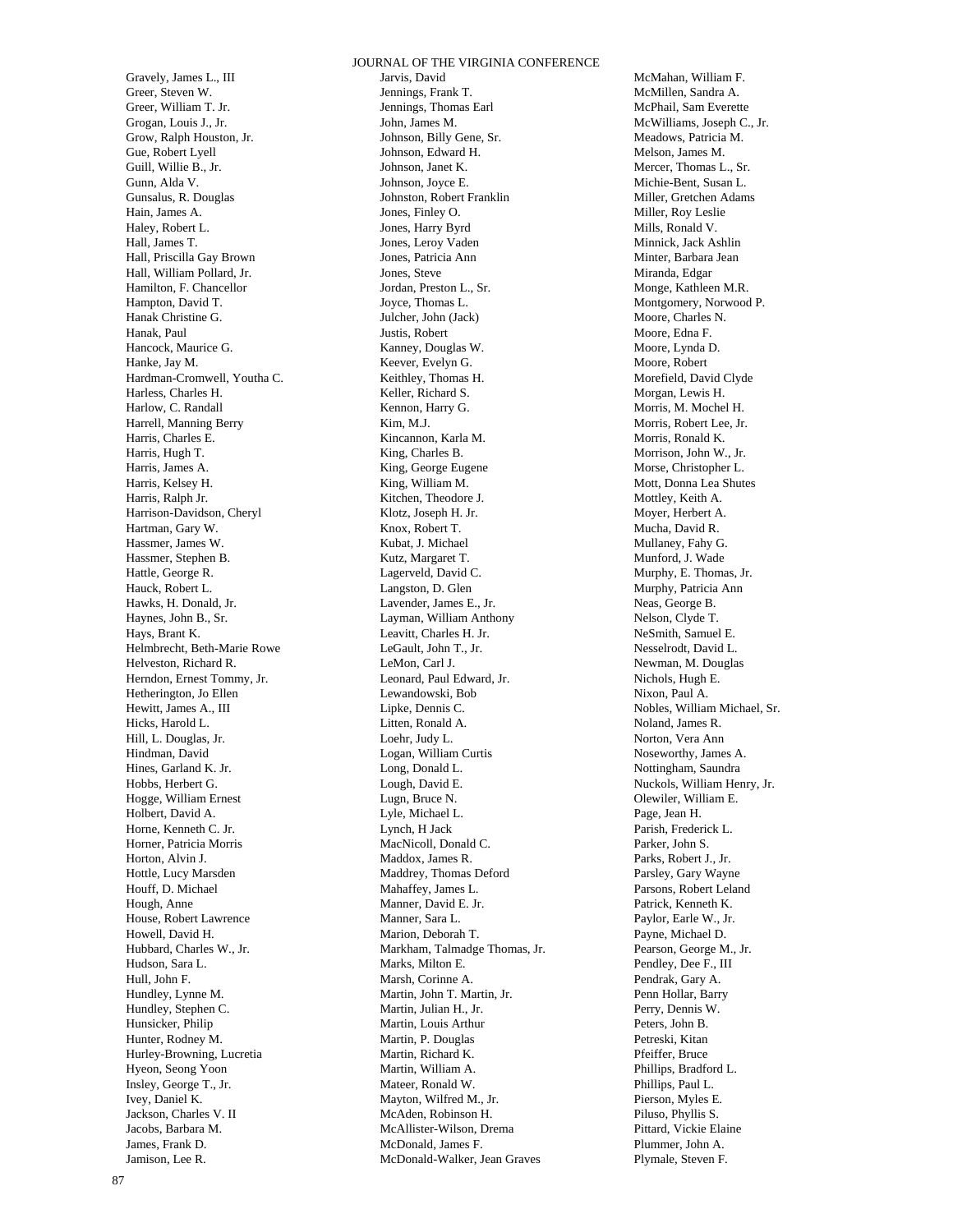Pollok, William H. Porter, William Forest, Jr. Pratt, J. David Pratt, W. Benjamin Price, John C. Proctor, Stephen A. Pruitt, C. Edward Pugh, Jeffrey C. Radford, James O. Rash, David A. Reames, Waverly G. Reifsnyder, Alan G. Reiss, Bonnie Alma Reuter, Mark A. Reynolds, Charles F. Reynolds, David T. Reynolds, Thomas Pierce, Jr. Rhodes, Cheryl B. Rice, Grace Ellen Ricketts, William Augustus, Jr. Rideout, Amos S., Jr. Ridout, Edward M. Righter, James Delano Rivero, Janice M. Robbins, Gary L. Roberts, Charles H. Roberts, Donald Hayse Robinson, E. Kirk Rollins, Milford C. Rorrer, Sebert W. Rowland, Raymond G. Rowley, Charles E. Salmon, SueAnn Samson, Angelito G. Satter, Ralph G. Satterwhite, E. Howard Sault, Stephanie M. Savage, Carl Savinsky, Joseph G. Sawyer, John (Jack) C. Schill, David E. Seely, Donald H. Seibert, H. Leroy Seibert, Vickie R. Shappell, John F. Sharp, Donna D. Sharp, Robert W. Sheaffer, Lee Benjamin Shepherd, Edward B., Jr. Shepherd, William Joseph Sherrod, Thomas W. Shinn, Samuel D. Shipley, Patricia L. Shoemaker, Rochelle Short, Judith Ellen Siddons, James Siegle, John A. Sikkelee, Albert D. Simmons, Myron I. Sims, Philip E. Sirk, Wade L. Sisson, Richard Bailey

Smith, Charles Hope, III Smith, David Hammond Smith, Jeffrey Smith, Riley R., Jr. Smith, Robert W., Jr. Smith, Rudy Lee Snider, Michael L. Soulen, Richard N. Southall-Vess, Marable F. Spear, Harry B., III Spilman, Martin K., Sr. Spivey, Robert Atwood Stables, Alfred G. Stamps, Robert J. Staul, Rita Louise Stearns, Carla Stewart, Carl Oscar Stewart, Douglas Stewart, George William Stewart, Sydney Elizabeth Stith Jr., W. Hewlett Stover, Patricia J. Strickler, Louis Stroud, R. Levi, Jr. Suerdieck, Christina K. Sumpter, Wilhelmina Sutlive, Vinson H., Jr. Swadley, Charles E. Swartz, Ronna Lynn Sweat, Thomas W. Tangeman, Karl K. Tanner, David R. Tanner, W. Douglas, Jr. Tate, John B., Jr. Taylor, Andrew Robert Taylor, Elizabeth Wright Taylor, James J., Jr. Teates, Timothy E. Thomas, Eugene Foster Thomas, Howe O. 'Tom', Jr. Thomas, Wilton B. Thomason, Robert Troy Thompson, Lawrence R., Jr. Thorne, Alan D. Thornton, Harold Eugene Thornton, James W., Sr. Throckmorton, Barry E. Throckmorton, Robert M., Jr. Tingle, Larry O. Tippens, Norman G. Tongue, James M. Tony, Pat B. Torrence, C. David, Jr. Townsend, Charles W. Truxell, James M. Tucker, Rudolph E., Jr. Turbyfill, Margaret A. Tuttle, Bruce D. Tyndall, L. Glenn Ullian, James C. Unterberger, Gail Urban, Russell T.

Vann, William L., III Vaughn, Peter M. Via, Bernard S., Jr. Wade, David L. Wade, William N. Wadsworth, Anthony A. Walters, Gordon D., Jr. Walters, William Dabney Ward, Gerould A., Jr. Warnick, Harvey L. Wash, Willard D. Washington, Alton M. Waters, Marie Manos Watkins, J. Pat. Watson, H. Douglas Watts, P. Michael Weaver, Clyde W., Webster, Harold F., Jr. Welch, Rosemary G. Werner, Paula P. Westbrook, Walter W. Whetzel, Kenneth Eugene White, Burton E. White, Mary Sylvia White, Robert E., Jr. White, Roy P. Wickham, Charles W. Wilborn, Roger Edward Wilkins, Edward F. Wilkins, Mary M. Will, William Ashley, Jr. Williams, Gene M. Williams, Russell D., Jr. Willson, J. Brooke Wilson, Donald W. Wilson, Douglas K. Wilson, Stephanie L. Winfree, W. Joseph Wingert, James R. Wingfield, Arthur White, Sr. Winkler, Edward P. Wolz, Arthur L. Jr. Woodall, Richard T. Woodfin, Robert H., Sr. Worden, Richard L. Work, Kathleen A. Wrenn, Raymond Fitzhugh Wright, Elizabeth A. S. Wright, Lea Stanley, Jr. Yoo, Sung Jun Young, Stephen E. Yu, Hija L. Zavitz, Dwight L., Jr. Ziegler, Gary Allen Zottoli, Helen M. Zuchelli, David J.

As a courtesy, the following names are listed: Bishop Ray Chamberlain Bishop Young Jin Cho Bishop H. Hasbrouck Hughes, Jr. Bishop C. P. Minnick, Jr. Bishop Timothy W. Whitaker These names are appropriately assigned to the Council of Bishops.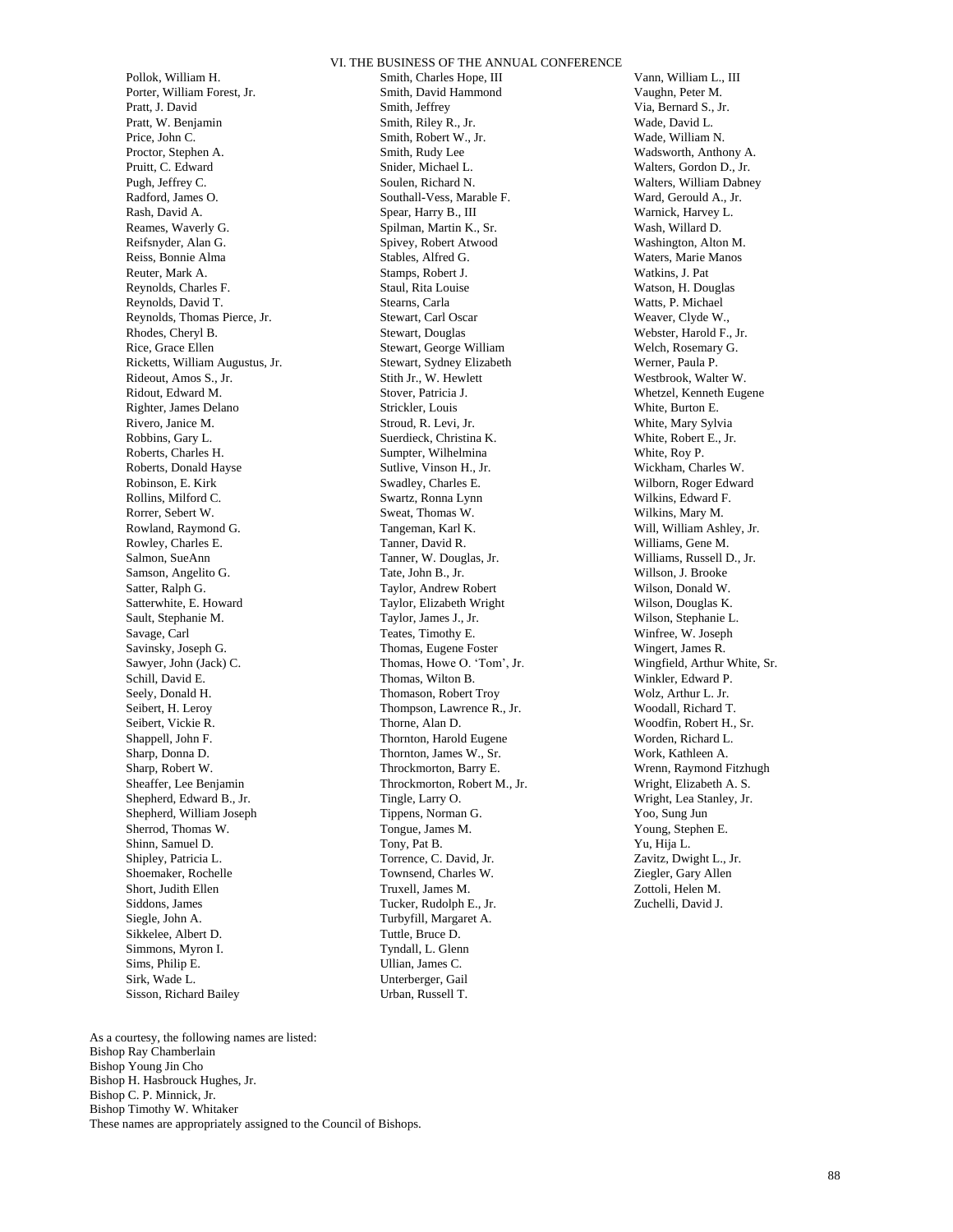54. What associate members have been retired (¶357): (Under ¶357.1, no vote required; under ¶357.2, v; under ¶357.3, v 2/3) a) This year?

| Name                 | Date Effective |
|----------------------|----------------|
| Gorman, George E.    | 7/1/2020       |
| Hall, John R. Sr.    | 7/1/2020       |
| Rumburg, Reginald G. | 7/1/2020       |
|                      |                |

#### b) Previously? Armstrong, Kenneth T. Blankenship, James H., Sr. Branton, Grover C. III Brenneke, John S. Briggs, John G., Jr. Brothers, Emily H. Caldwell, Samuel F. Clark, William McGuire, Jr. Clemens, Frederick D. Collins, Donald Lee Craig, David Crockett, Albert L. Davis, Michael T. Frye, Cynthia Lee Galbreath, Richard Nolan Green, Alfred M. Gross, Barbara J. Hammond, Joseph E. Jr. James, Kenneth S. James, William A. Knott, Janet C. Lamb, Bobby Hartwell Lanasa, R. Kay Lewis, Steve Jackson Maas, Robert E. Mann, Larry F. McIntyre, Robert Leslie Parker, Steven Dwight Parks, Charles W. Pruitt, Jack D. Ramsey, Luther S. Reynolds, Thomas W. Rowan, Darwood E. Sandoval, Karen

Schooler, Jack L. Shull, Don L. Simmons, James W. Soots, Virgil W. Sowder, Robert J. Stovall, Lowell P. "Woody" Tarpley, Emory N., Sr. Tatum, Gene C. Tucker, Clay Branscome Vanhook, Bettie Jean Wagner, R. C. Wiest, Charles N. Worley, Otis Haynesworth Wright, William C. "Gus"

55. What provisional members have been previously retired (¶358, 2008 *Book of Discipline*)?

| Cook. Marvin Thomas |
|---------------------|
| Heacock, John G.    |

56. Who have been recognized as retired local pastors (¶320.5):

| a) | This year?                          |           |                |
|----|-------------------------------------|-----------|----------------|
|    | Name                                | District  | Date Effective |
|    | Baldwin, Pamela J. **               | C         | 7/1/2020       |
|    | Clayton, Roderick L. **             | YR        | 7/1/2020       |
|    | Culler, Pamela H.                   | Rd        | 7/1/2020       |
|    | Davis, Marsha L.                    | F         | 7/1/2020       |
|    | Edwards, Darwin Glenn **            | H         | 7/1/2020       |
|    | Harper, Isaac E.                    | H         | 7/1/2020       |
|    | Lockhart, Benjamin Franklin, Jr. ** | Rn        | 7/1/2020       |
|    | Ludwig, Kurt D.                     | Ax        | 7/1/2020       |
|    | Misiaszek, Marie Elizabeth          | Rd        | 7/1/2020       |
|    | Packard, Margaret M. "Peggy" **     | H         | 7/1/2020       |
|    | Parker, Barbara Lynne **            | ES        | 7/1/2020       |
|    | Terry, Mary Sue                     | D         | 7/1/2020       |
|    | Watson, Samuel Ray **               | JR        | 7/1/2020       |
|    | Woolner, Louis G.                   | <b>RR</b> | 7/1/2020       |
|    | Wright, James Lynn                  | S         | 7/1/2020       |
|    |                                     |           |                |
|    |                                     |           |                |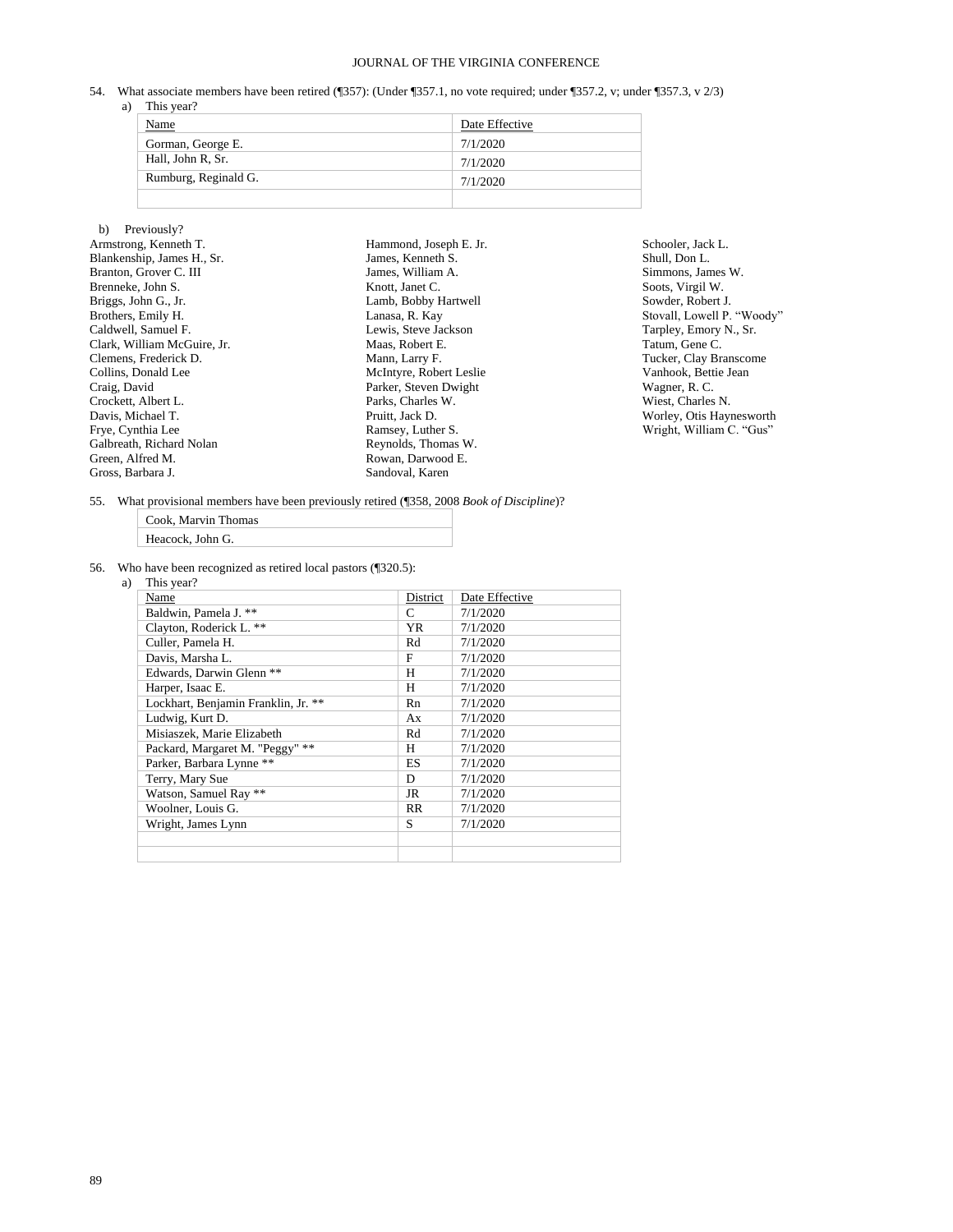b) Previously? Adams, Karen Diane Merica \*\* Armstrong, Daniel James Aylor, Henry D. Biggs, Norman R. Blagg, Donald L. Branson, Allen Lee Brayton, Lawrence S. Brown, James F. \*\* Brumback, Philip H. \*\* Bucher, Richard Lee \*\* Buddenhagen, Ralph F. Burkholder, Geraldine Reed Carwile, Elwood Chandler, Marlene A. Clayton, William Mark Clemens, Jeffery P. \*\* Collins-Dinger, Ruth A. \*\* Colwell, Mary Alice Corber, Wesley S. Costello, Hilary W. "Pete", Jr. Craig, Frances C. Davidson, Ruth Ann Davis, Janet Lee Dawson, Richard B. \*\* Day, Michael G. \*\* De La Rosa, Martha Dean, Norma J. Doherty, Philbert Dotson, F. Lee Duncan, Alexander, Jr. Early, Reginald A. \*\* Edwards, James A. Enright, W. Maury \*\* Fisher, David P. Foley, W. Leonard Fuss, Christopher S. Galford, James Emory Gilley, Fred T. Glisson, Hannah T.

Goode, Leslie G. Green, Robert E. Greer, William Paul \*\* Haley, Charlie Hall, Stephen Mark \*\* Hall, William Pembroke Hanson, Kenneth Emerson \*\* Hardy, Robert F., IV Haynes, John W. Hedrick, Doris T. \*\* Henson, David Glenn Huffmann, Robert C. Hundley, John Michael Jackson-Hughes, Lucy A. \*\* Jamieson, Barbara H. \*\* Jennings, Robert. L. Jeter, Kent L. Johnson, Edward Wayne \*\* Kanten, Rita Ann \*\* Killough, Deborah W. Lacy, James F., Jr. Langley, Charles L. Lanman, Ronald T. \*\* Lazenby, Elizabeth Hodges Lee, Connie Ray Lehman, Larry A. Loyd, Harry R. MacTavish, Susanne Hanna \*\* Markle, James Richard Marshall, Betty D. \*\* Martin, A. Randolph Martin, Janet L. McCaslin, Henry Harris, Jr. McKinley, Neal D. Mears, Charlene Landes Meeuwissen, Pamela G. Meriwether, Gordon K. III \*\* Merry, Edward H. \*\* Meservey, John Edward \*\*

Morris, Judy Garrett Mulford, Stanley H. III \*\* Murphy, Allan Thomas Nankivell, David Neilsen, Patricia Leigh \*\* Nelan, Beverly June Oberdick, Jan Gilbert Osborne, E. Joanne Perdue, Elijah C. Pittmann, Gregory Dean Pizzeck, Bonnie G. \*\* Puckett, Evelyn A. Rawlings, William E. III Reynolds, Martha Trice Ross, Terry A. \*\* Rough, Robert E. Russell, Robert L. Sallinger, Murray L. Salmon, James A. Sanborn, J. Michael Sandifer, Walter Raysor \*\* Shelton, Emerson L. Shively, Bobby Sims, Betty Jo Graybeal \*\* Smith, Waverly C. III \*\* Straughter, Debra Angela \*\* Strohecker, Thomas L. Tharpe, Mary V. Theis, Linda J. Thornberry, Wesley Tucker, Howard Ray Turlington, Glenda T. Walker, Dan Edward \*\* White, Wilma Hedrick Whitehurst, Karen Whitmore, Sarah M. Wicker, Gerald Lee "Jerry"

#### 57. What is the number of clergy members of the Annual Conference:

- By appointment category and conference relationship?
- (NOTES:
	- (1) Where applicable, the question numbers on this report form corresponding to each category have been placed in parenthesis following the category title. Where these question numbers appear, the number reported in that category should agree with the number of names listed in the corresponding questions.

(2) For the three categories of Appointments to Extension Ministries, report as follows: ¶344.1a, c): the number of clergy members appointed within United Methodist connectional structures, including district superintendents, or to an ecumenical agency. ¶344.1b): the number of clergy members appointed to extension ministries, under endorsement by the Division of Chaplains and Related Ministries of the General Board of Higher Education and Ministry.

¶344.1d): the number of clergy members appointed to other valid ministries, confirmed by a two-thirds vote of the Annual Conference. **Note: Report those in extension ministry in one category only.**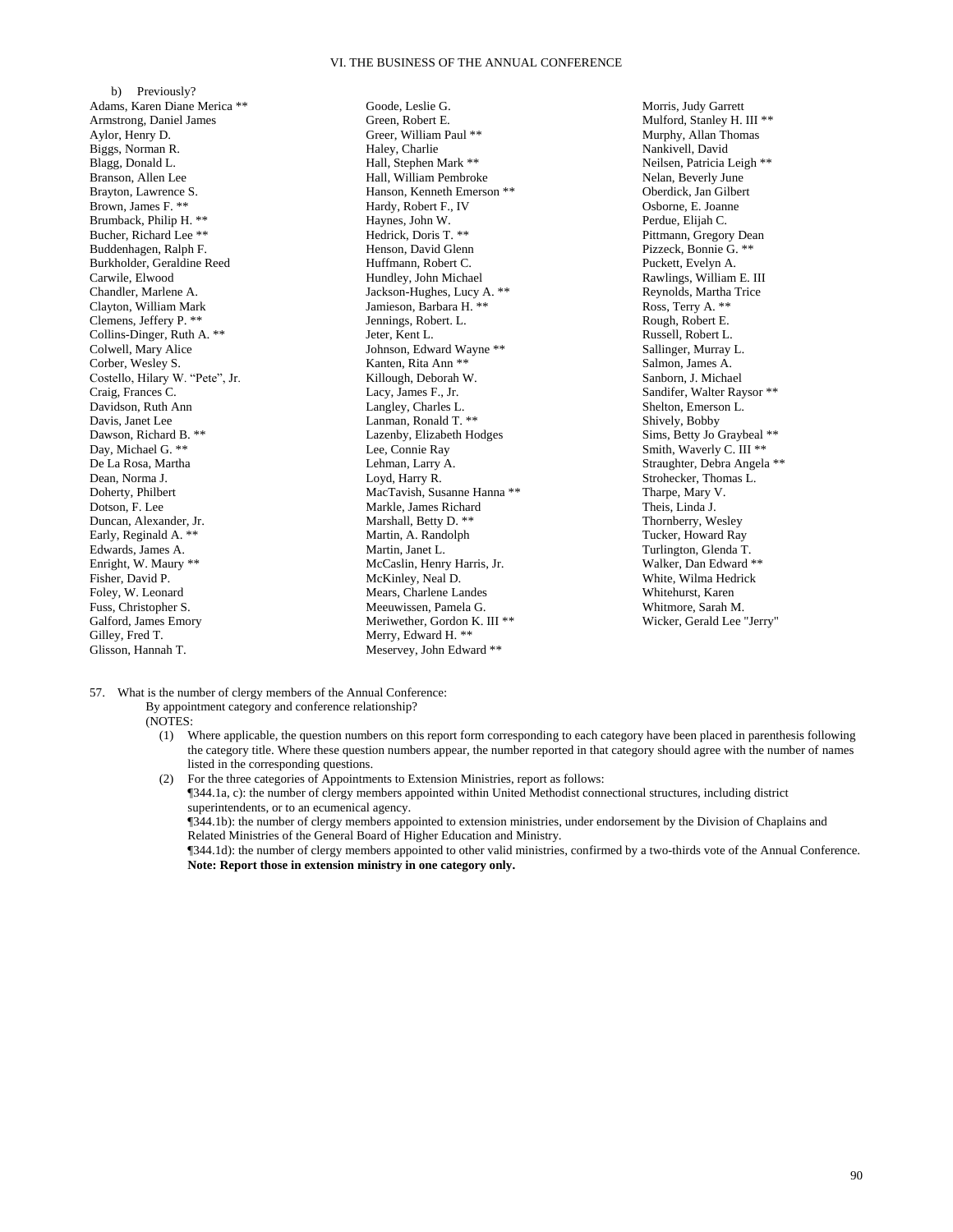| See the Discipline paragraphs indicated for more detailed description of these appointment categories.)                                    |  |
|--------------------------------------------------------------------------------------------------------------------------------------------|--|
| Note: Those approved to serve as a local pastor, but not currently under appointment, are not counted as clergy members of the conference. |  |

| Categories                                                                                              | Deacons<br>in Full<br>Connection             | Elders<br>in Full<br>Connection              | Provisional<br>Deacons                       | Provisional<br>Elders                        | Associate<br>Members $&$<br>Affiliate<br><b>Members</b><br>With Vote | Full-<br>time<br>Local<br>Pastors            | Part-<br>time<br>Local<br>Pastors     |
|---------------------------------------------------------------------------------------------------------|----------------------------------------------|----------------------------------------------|----------------------------------------------|----------------------------------------------|----------------------------------------------------------------------|----------------------------------------------|---------------------------------------|
| Pastors and deacons whose primary<br>appointment is to a Local Church<br>$(\P{531.1c}, 339) (74, 77c)$  | 14                                           | 428                                          | $\overline{c}$                               | 42                                           | 8                                                                    | 183                                          | 103                                   |
| Deacons (in full connection and<br>provisional) serving Beyond the Local<br>Church (¶331.1a, b) (77a,b) | 13                                           | <b>XXXXX</b><br><b>XXXXX</b><br><b>XXXXX</b> | 2                                            | <b>XXXXX</b><br><b>XXXXX</b><br><b>XXXXX</b> | <b>XXXXX</b><br><b>XXXXX</b><br><b>XXXXX</b>                         | <b>XXXXX</b><br><b>XXXXX</b><br><b>XXXXX</b> | <b>XXXXX</b><br>XXXXX<br><b>XXXXX</b> |
| Appointments to<br><b>Extension Ministries</b><br>$($ [316.1; 344.1a, c) $(76a)$                        | <b>XXXXX</b><br><b>XXXXX</b><br><b>XXXXX</b> | 41                                           | <b>XXXXX</b><br><b>XXXXX</b><br><b>XXXXX</b> | $\mathbf{1}$                                 |                                                                      | 1                                            |                                       |
| Appointments to<br><b>Extension Ministries</b><br>$(\sqrt{316.1}; 344.1b) (76b)$                        | <b>XXXXX</b><br><b>XXXXX</b><br><b>XXXXX</b> | 7                                            | <b>XXXXX</b><br><b>XXXXX</b><br><b>XXXXX</b> | ÷,                                           |                                                                      | $\mathbf{1}$                                 |                                       |
| Appointments to<br><b>Extension Ministries</b><br>$(\text{\textdegree}[316.1; 344.1d) (76c))$           | <b>XXXXX</b><br><b>XXXXX</b><br>XXXXX        | 14                                           | <b>XXXXX</b><br><b>XXXXX</b><br><b>XXXXX</b> | 3                                            | $\mathbf{1}$                                                         | 1                                            | 1                                     |
| Appointments to<br>Attend School (¶331.3) (78)                                                          | L,                                           | $\mathbf{1}$                                 | $\mathbf{1}$                                 | $\mathbf{1}$                                 |                                                                      | <b>XXXXX</b><br><b>XXXXX</b>                 | <b>XXXXX</b><br><b>XXXXX</b>          |
| Appointed to Other<br>Annual Conferences (49)                                                           | $\mathbf{1}$                                 | 8                                            | L,                                           | $\mathbf{1}$                                 | $\overline{a}$                                                       | <b>XXXXX</b><br><b>XXXXX</b>                 | <b>XXXXX</b><br><b>XXXXX</b>          |
| On Leave of Absence (50a1, a2)                                                                          | 1                                            | 8                                            |                                              | L,                                           | ä,                                                                   | <b>XXXXX</b>                                 | <b>XXXXX</b>                          |
| On Family Leave (50a3, a4)                                                                              | $\mathbf{1}$                                 | 1                                            | L,                                           | ÷,                                           | L,                                                                   | <b>XXXXX</b>                                 | <b>XXXXX</b>                          |
| On Sabbatical Leave (51)                                                                                |                                              | 2                                            | ÷,                                           | L,                                           |                                                                      | <b>XXXXX</b>                                 | <b>XXXXX</b>                          |
| On Medical Leave (52)                                                                                   | ٠                                            | 16                                           | $\overline{\phantom{a}}$                     | ٠                                            | $\mathbf{1}$                                                         | 6                                            | $\mathbf{0}$                          |
| On Transitional Leave (50a5)                                                                            | 2                                            | $\overline{4}$                               | ÷,                                           | L,                                           | $\overline{a}$                                                       | <b>XXXXX</b>                                 | <b>XXXXX</b>                          |
| Retired (53, 54, 55)                                                                                    | 24                                           | 582                                          | $\overline{a}$                               | $\overline{c}$                               | 45                                                                   | <b>XXXXX</b><br><b>XXXXX</b>                 | <b>XXXXX</b><br><b>XXXXX</b>          |
| Total Number,<br><b>Clergy Members</b>                                                                  | 56                                           | 1112                                         | 5                                            | 50                                           | 55                                                                   | 192                                          | 104                                   |
| Grand Total.<br>All Conference Clergy Members                                                           | 1,574                                        |                                              |                                              |                                              |                                                                      |                                              |                                       |

b) By gender and racial/ethnic identification? (NOTE: See the instruction for item 57 for guidelines to assist in the racial/ethnic identification count.)

|                                           |                 |                               |                      |                              |                               |                                            | <b>Clergy Demographics</b> |                                 |                  |                                                      |      |                                   |      |                            |
|-------------------------------------------|-----------------|-------------------------------|----------------------|------------------------------|-------------------------------|--------------------------------------------|----------------------------|---------------------------------|------------------|------------------------------------------------------|------|-----------------------------------|------|----------------------------|
| Categories                                |                 | Deacons in Full<br>Connection |                      | Elders in Full<br>Connection |                               | Provisional<br>Deacons                     |                            | Provisional<br>Elders           |                  | Associate<br>Mbs & Affiliate<br>Members<br>with Vote |      | Full-time<br><b>Local Pastors</b> |      | Part-time Local<br>Pastors |
|                                           | Male            | Female                        | Male                 | Female                       | Male                          | Female                                     | Male                       | Female                          | Male             | Female                                               | Male | Female                            | Male | Female                     |
| Asian                                     |                 | 3                             | 41                   | 13                           |                               |                                            | 7                          | 3                               |                  |                                                      | 13   |                                   | 2    | 2                          |
| African<br>American                       |                 |                               | 30                   | 13                           |                               |                                            |                            | $\overline{c}$                  |                  |                                                      | 9    | 4                                 | 7    | 3                          |
| Hispanic                                  |                 |                               | $\overline{4}$       | 3                            |                               |                                            |                            |                                 |                  |                                                      |      |                                   | 3    | $\overline{4}$             |
| Native<br>American                        |                 |                               | $\mathfrak{2}$       |                              |                               |                                            |                            |                                 |                  |                                                      |      |                                   |      |                            |
| Pacific<br>Islander                       |                 |                               |                      |                              |                               |                                            |                            |                                 |                  |                                                      |      |                                   |      |                            |
| Caucasian                                 | 13              | 39                            | 749                  | 255                          | 3                             | $\overline{c}$                             | 22                         | 13                              | 45               | 8                                                    | 113  | 51                                | 56   | 27                         |
| Multi-<br>Racial                          |                 |                               |                      | 1                            |                               |                                            |                            |                                 |                  |                                                      |      |                                   |      |                            |
| Grand<br>Total,<br>All Clergy<br>Members* | 13<br>(9/<br>4) | 43<br>(23/<br>20)             | 827<br>(315/<br>512) | 285<br>(152/<br>133)         | 3<br>(3)<br>$\left( 0\right)$ | $\overline{2}$<br>(2/<br>$\left( 0\right)$ | 31<br>(29/<br>2)           | 19<br>(19/<br>$\left( 0\right)$ | 46<br>(3)<br>43) | 9<br>(2)<br>7)                                       | 136  | 56                                | 68   | 36                         |

**PART III CERTIFICATION IN SPECIALIZED MINISTRY** 

**Note: Indicate credential of persons in Part III: FD, FE, PD, PE, AM, FL, PL, and LM.**

58. Who are the candidates in process for certification in specialized ministry?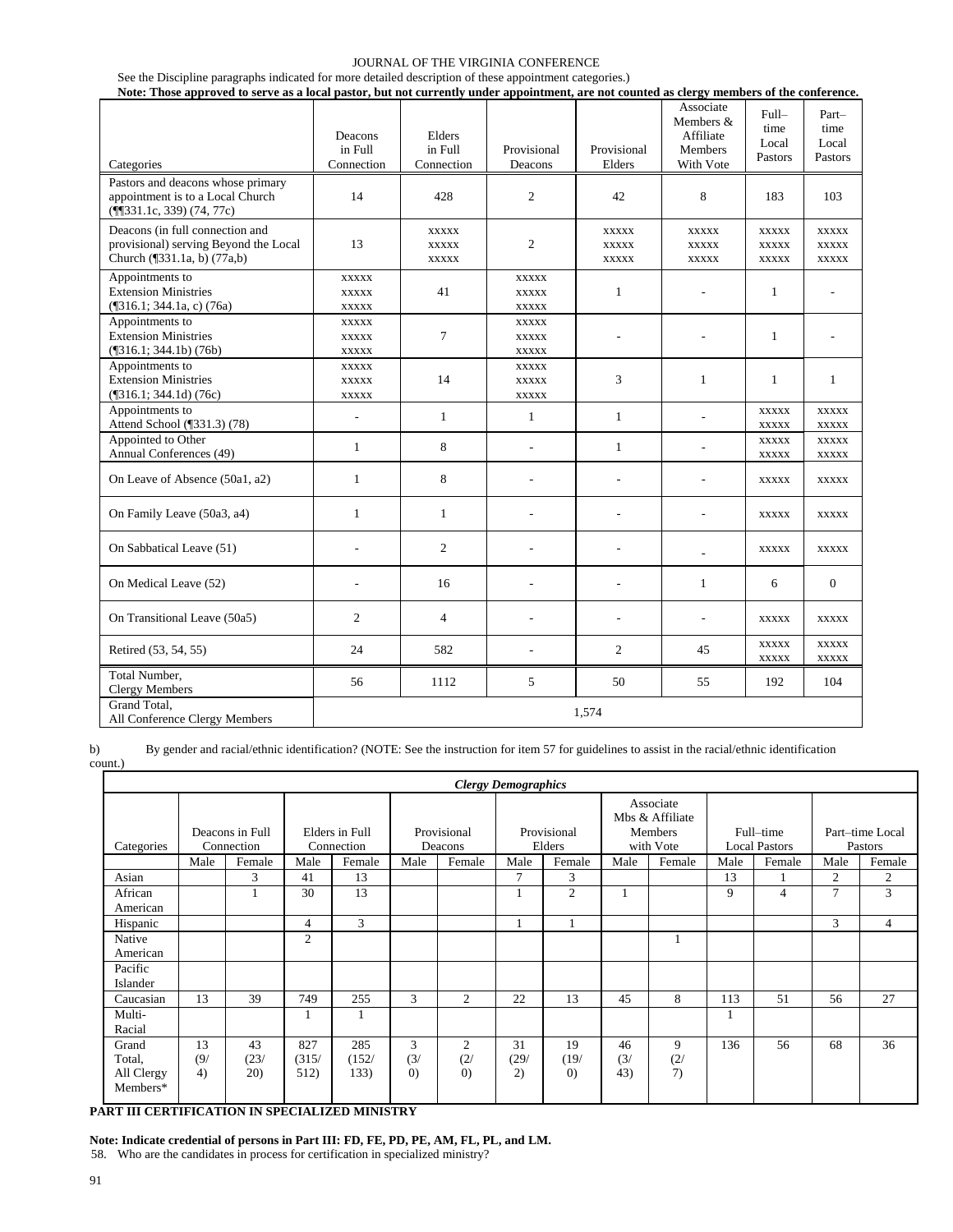| boom those of the thing the contraction |           |               |                              |  |
|-----------------------------------------|-----------|---------------|------------------------------|--|
| Name                                    | District  | <b>Status</b> | <b>Specialized Ministry</b>  |  |
| Beaver, Linda Susan                     | Ax        | Lay           | <b>Youth Ministry</b>        |  |
| Beighley, Paul                          | JR        | RE            | Spiritual Formation          |  |
| Burke, Cary L.                          | W         | Lay           | <b>Christian Education</b>   |  |
| Choi, Yoon Seok                         | <b>YR</b> | <b>OE</b>     | Spiritual Formation          |  |
| Delgado, Rene'e                         | Rd        | <b>PD</b>     | Children/Christian Education |  |
| Durbin, Tianna M.                       | Ar        | Lay           | Music Ministry               |  |
| Fraedrich, Eileen                       | Ax        | Lay           | <b>Christian Education</b>   |  |
| Gray, Susan W.                          | Ar        | Lay           | Music Ministry               |  |
| Grigg, Meily O.                         | Ar        | Lay           | Christian education          |  |
| McGlynn, Leah Michelle                  | <b>YR</b> | Lay           | Evangelism                   |  |
| Miller, Nancy                           | Ax        | Lay           | Older Adult Ministry         |  |
| Moore, Cheryl W.                        | Ar        | Lay           | Christian education          |  |
| Perez, Lori J.                          | Ax        | Lay           | Evangelism                   |  |
| Rhodes, Athena A.                       | ER        | Lay           | Christian education          |  |
| Schau, Connie Harrell                   | ER        | Lay           | Christian education          |  |
| Skinner, Dawn                           | W         | Lay           | <b>Youth Ministry</b>        |  |
| Van Gentry, Robert                      | <b>YR</b> | Lay           | Evangelism                   |  |
| White, Valerie L.                       | Rd        | RD.           | Older Adult                  |  |
| Wilson, Janet                           | C         | Lay           | <b>Youth Ministry</b>        |  |

59. Who is certified in specialized ministry? (List the areas of specialized ministry. Indicate by an asterisk those certified this year.)

| Name                              | District  | <b>Status</b> | Specialized Ministry                 |
|-----------------------------------|-----------|---------------|--------------------------------------|
| Banek, Cynthia G.                 | <b>YR</b> | Lay           | <b>Christian Education</b>           |
| Beall, Kristin Bloodworth Dawkins | W         | Lay           | Christian Education & Youth Ministry |
| Craft, Timothy Sean               | Rn        | FD.           | <b>Youth Ministry</b>                |
| Douglass, Laura Blevins           | H         | <b>RD</b>     | Music                                |
| Granberg, Patricia T.             | Ar        | Lay           | Children's Ministry                  |
| Harrington, James E.              | Ar        | PL            | <b>Youth Ministry</b>                |
| Harrington, Kathryn Barton        | Ar        | Lay           | <b>Youth Ministry</b>                |
| Hazlett, Timothy D.               | ER        | FE            | Evangelism                           |
| Kiger, Anthony Shawn              | RR        | Lay           | Youth Ministry                       |
| Lee, Virginia A.                  | Rd        | FD.           | Christian Education                  |
| Lopynski, Cynthia Case            | Ar        | Lay           | Evangelism                           |
| Moore, Jennifer Vestal            | L         | FL            | Youth Ministry                       |
| Oakes, Leslie C.                  | Ax        | Lay           | <b>Christian Education</b>           |
| Oguich, Judith Clegg              | Rd        | FD.           | <b>Christian Education</b>           |
| Priddy, C. Rives                  | Rd        | Lay           | <b>Christian Education</b>           |
| Runaldue, Teresa Darlene          | Ax        | Lay           | <b>Christian Education</b>           |
| Singhass, Patricia Johnson        | W         | Lay           | <b>Christian Education</b>           |
| Stokes, Martha E.                 | Rd        | Lay           | <b>Older Adult Ministry</b>          |
| Tindall, John Wade                | H         | Lay           | <b>Youth Ministry</b>                |
| Tschudi-Evatt, Janae              | Ax        | Lay           | <b>Christian Education</b>           |
| Williams, Angela Seckler          | Rd        | Lay           | <b>Youth Ministry</b>                |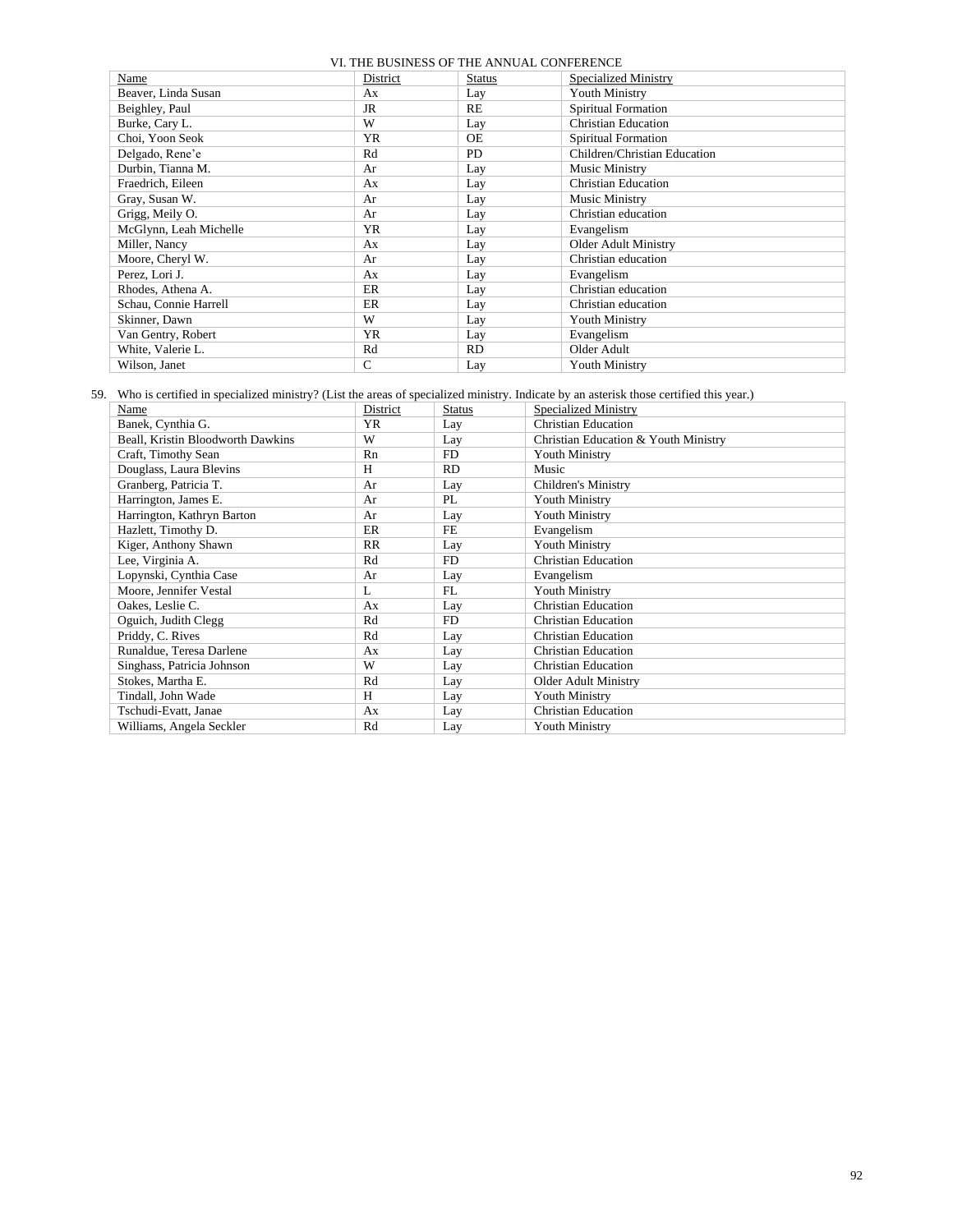| 60. | Who are transferred in as a certified person in specialized ministry?  |                   |                      |                      |                             |  |
|-----|------------------------------------------------------------------------|-------------------|----------------------|----------------------|-----------------------------|--|
|     | Name                                                                   | Clergy/Lay Status | Specialized Ministry |                      | <b>Sending Conference</b>   |  |
|     |                                                                        |                   |                      |                      |                             |  |
| 61. | Who are transferred out as a certified person in specialized ministry? |                   |                      |                      |                             |  |
|     | Name                                                                   | Clergy/Lay Status | Specialized Ministry |                      | <b>Receiving Conference</b> |  |
|     |                                                                        |                   |                      |                      |                             |  |
| 62. | Who have been removed as a certified person in specialized ministry?   |                   |                      |                      |                             |  |
|     | Name                                                                   | District          | Status               | Specialized Ministry |                             |  |

# **PART IV CERTIFIED LAY MINISTRY**

# **(¶(¶ 271, and 666.10** *The Book of Discipline***)**

| 63. | Who are certified as lay ministers $(\sqrt{\phantom{a}}\,268, \text{ and } 666.10)?$ |
|-----|--------------------------------------------------------------------------------------|
|-----|--------------------------------------------------------------------------------------|

| Name                       | District |
|----------------------------|----------|
| Abate, Nicholas            | Ax       |
| Amend, Joseph Henry III    | H        |
| Austin, Joyce Greenwell    | L        |
| Coffelt. Lisa              | H        |
| Jones, James W.            | ER       |
| Justis, Barbara            | ES       |
| Ledbetter, Robert          | F        |
| Marston, Pierre M. (Mardy) | Н        |
| Moore, Ralph L.            | F        |
| Payne, Gregory Michael     | C        |
| Powell, Kendra S.          | ES       |
| Pysell, Mary               | S        |
| Reynolds, Wayne            | W        |
| Rose, Joseph               | S        |
| Rose, Thomas               | S        |
| Warnock, Carla             | ER       |
| Wilkerson, Mark A.         | L        |

#### **PART V DIACONAL MINISTERS**

# **(Paragraph numbers in questions 64-71 refer to The 1992** *Book of Discipline***)**

| 64 | ---<br>ranste<br>diaconal<br>- വൈ<br>. minister יה<br>-2117<br>æ<br> | - - - - -                   |      |
|----|----------------------------------------------------------------------|-----------------------------|------|
|    | Name                                                                 | `nnua.<br>ou<br>erenc<br>∩n | Date |

| 65 | -- -<br>$0 +$<br>ona<br>ΩT<br>mınıste<br>. ans<br>'nc<br>ша<br>21 D | .                      |      |
|----|---------------------------------------------------------------------|------------------------|------|
|    | Name                                                                | onference<br>nnı<br>14 | Date |

66. Who have had their conference relationship as diaconal ministers terminated by Annual Conference action (¶313.3)? (**Under ¶313.3a, no vote; under ¶313.3b, v 2/3**)

Name Date Effective

#### 67. What diaconal ministers have died during the year?

a) Effective:

| $-$<br>721 L L H | . | $\overline{\phantom{a}}$<br>- 1 |
|------------------|---|---------------------------------|
|                  |   |                                 |

#### b)Retired:

| <b>Name</b>               | <sup>e</sup> Birth<br>Jate<br>ОŤ | of Death<br><b>Jate</b> |
|---------------------------|----------------------------------|-------------------------|
| m<br>Laurel G.<br>l'rego. | /27/1927<br>04/27/               | 08/10/2019              |
| Barbour, Dorothy R.       | 3/1916<br>09/1                   | 08/13/2019              |

#### 68. What diaconal ministers have been granted leaves of absence under ¶313.1a, c, d) (disability, study/sabbatical, or personal leave): (**v**) Name Type of Leave Date Originally Granted

#### 69. What diaconal ministers have been granted an extended leave (¶313.1e): Name Date Originally Granted

70. Who have returned to active status from extended leave (¶313.1e)? (**v**)? Name Date Originally Granted

# 71. Who have taken the retired relationship to the Annual Conference as diaconal ministers (¶313.2):

a) This year? (**Under ¶313.2b, 2/3 v**) Name Effective b) Previously? Name Effective Green, Nonie S. 1989 Lucy, Ruth B. 1991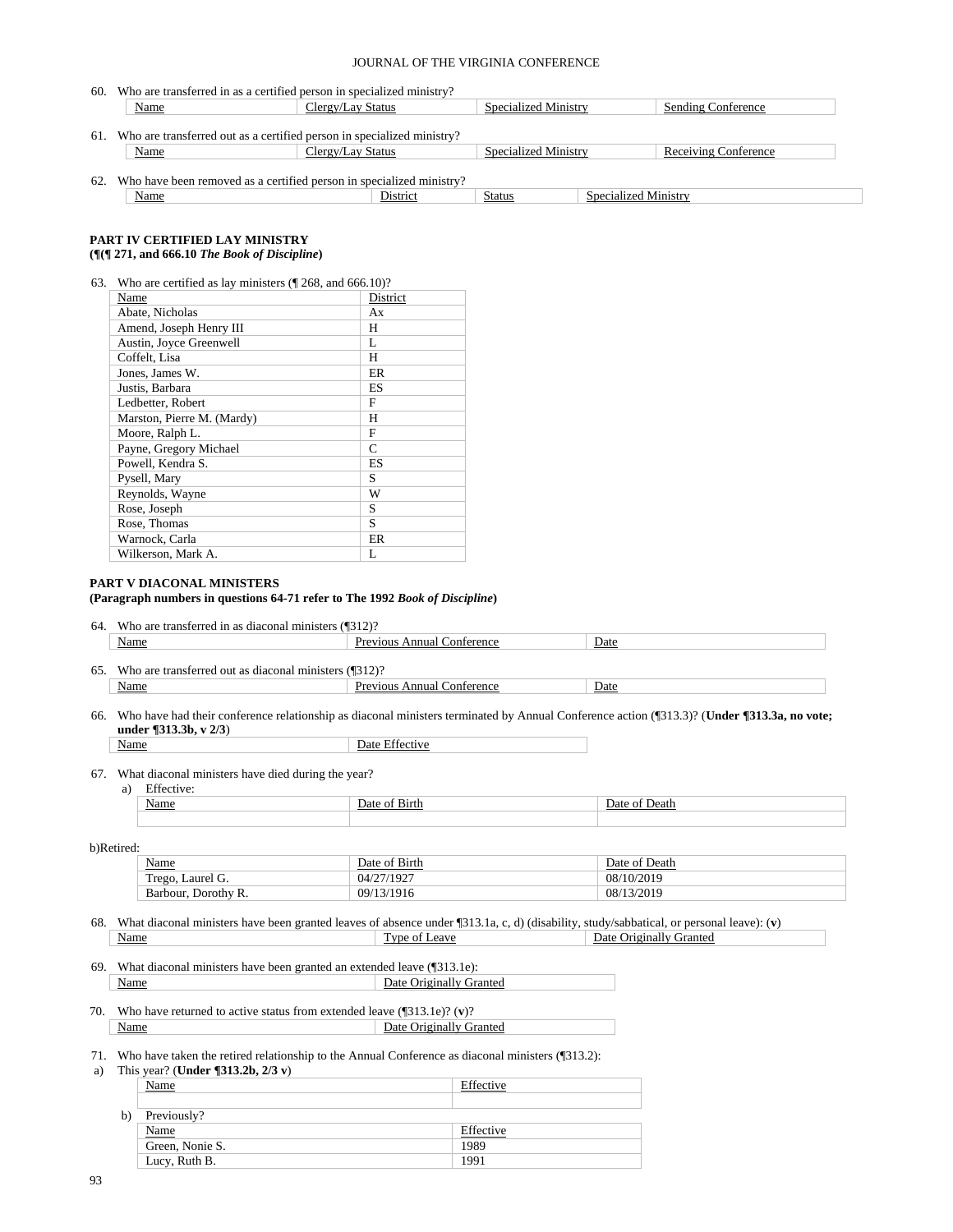| McAden, Shelby L.     | 1999 |
|-----------------------|------|
| Nelms, Shirley        | 2001 |
| Miller, Louise Landis | 2003 |
| Hewitt, B. Arlene     | 2010 |
| Mills-Thomas, Karen   | 2013 |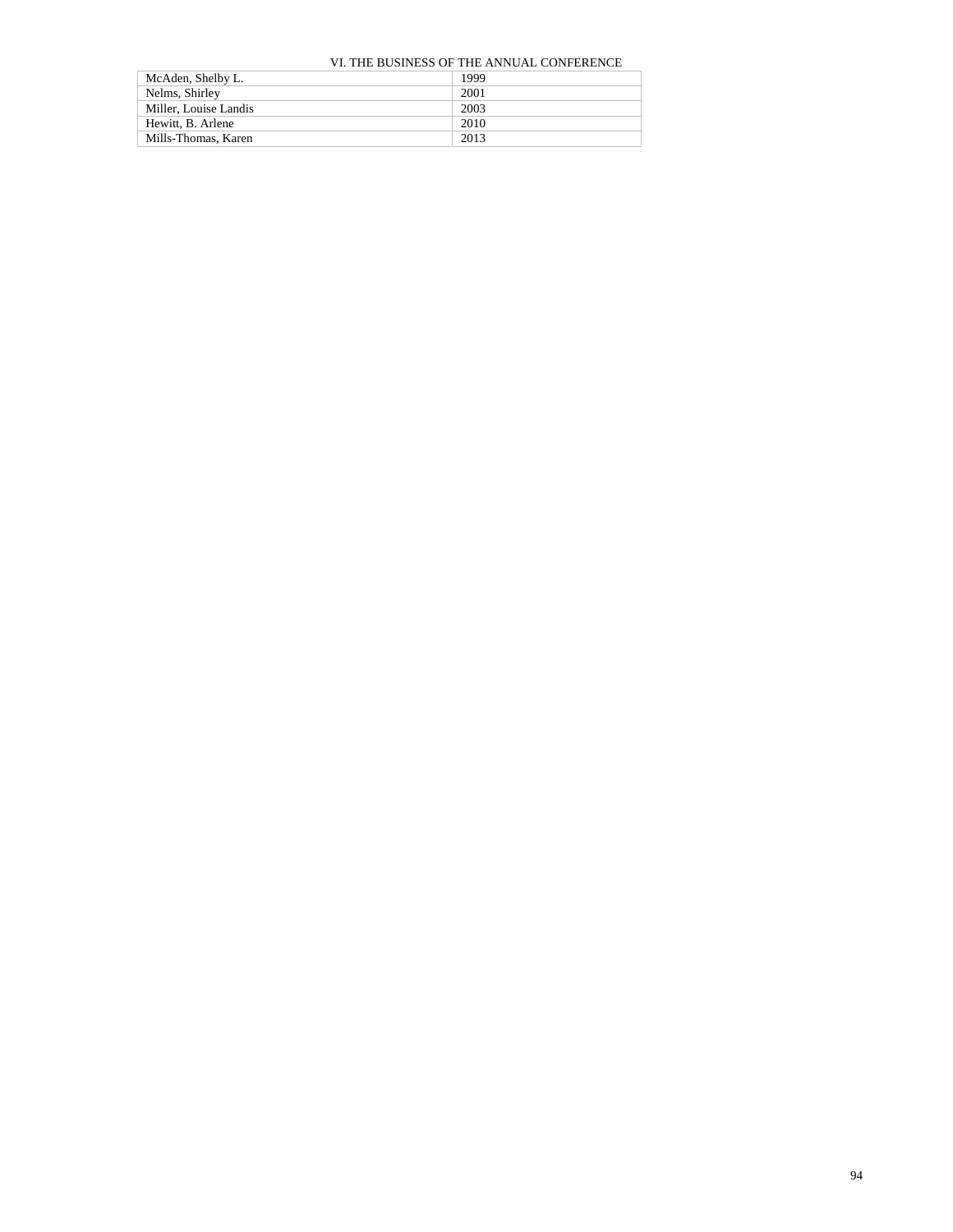#### **PART VI APPOINTMENTS AND CONCLUDING BUSINESS**

- 72. Who are approved for less than full-time service?
	- a) What associate members and elders (full and provisional) are approved for appointment to less than full-time service, what is the total number of years for which such approval has been granted to each, and for what fraction of full-time service (in one-quarter increments) is approval granted (for purposes of equitable compensation claim and pension credit) ¶¶338.2, 342.2, 1506)? (**2/3 v, after 8 years 3/4 v**):

| Name                      | District      | <b>Status</b> | Year           | Fraction of Full-Time |
|---------------------------|---------------|---------------|----------------|-----------------------|
| Barrell, Verónica G.      | ES.           | FE            | 3              | 50% extension         |
| Book, Andrew H.           | JR            | FE            | 3              | 50%                   |
| Crabbs, Linda E. F.       | Rd            | FE            | 6              | 75%                   |
| Crites, Luther Edwin, Jr. | H             | <b>OE</b>     | $12.5*$        | 25%                   |
| Crockett, Douglas E.      | Rd            | <b>OE</b>     | 10             | 50%                   |
| Dorsey, Jeffrey L.        | Rn            | FE            | $26*$          | 25%                   |
| Ferris-McCann, Donald R.  | Ar            | OE            | 2              | 75%                   |
| Glass, Elizabeth S.       | RR            | FE            | 9              | 75%                   |
| Haynes, Kevin W.          | S             | FE            | 3              | 50%                   |
| Lock, Mary Jane           | W             | FE            | $\overline{2}$ | 25%                   |
| Nitzsche, Julie Diggs     | $\mathcal{C}$ | PE            |                | 75%                   |
| Swingle, Thomas           | RR            | PE            | $\overline{4}$ | 75%                   |

#### **Part time local church and part/full time extension**

| <b>Name</b>              | District  | Status    | Year | Fraction of Full Time           |
|--------------------------|-----------|-----------|------|---------------------------------|
| Barker-Brugman, Kimberly | Ax        | FE        |      | 75% local church/25% extension  |
| Hicks, Justin Andrew     |           | PE        |      | 25% local church/100% extension |
| Porias, Gayle Diane      | <b>RR</b> | FE.       |      | 75% local church/25% extension  |
| Timmerman, Randall T.    | ER        | <b>PE</b> |      | 50% local church/50% extension  |
| White, Adam James        |           | FE.       |      | 50% local church/100% extension |

b) What deacons in full connection and provisional deacons are approved for appointment to less than full-time service (¶331.7)?

| Name                  | District  | <b>Status</b> | Year           | Fraction of Full-Time |
|-----------------------|-----------|---------------|----------------|-----------------------|
| Blakely, Lyndsie N.K. | F         | FD.           |                | 25%                   |
| Brynildsen, Herbert   | JR        | FD.           |                | 25%                   |
| Conway, John Harris   | Ar        | FD.           | 1.5            | 50%                   |
| Delamar, Caitlin Rose | <b>RR</b> | FD.           |                | 25%                   |
| Delgado, Renee Kiger  | Rd        | <b>PD</b>     |                | 75%                   |
| Dietz, Joanna S.      | Ar        | FD            |                | 75%                   |
| Joyner, Courtney C.   | H         | FD            | 2              | 25%                   |
| Robinson, Nancy       | Rd        | FD            | $\overline{2}$ | 75%                   |

73. Who have been appointed as interim pastors under the provisions of ¶338.3 since the last session of the annual conference, and for what period of time?

| Appointment                 | <b>Start Date</b> | <b>End Date</b> |
|-----------------------------|-------------------|-----------------|
| <b>Wilderness Community</b> | 8/1/2019          | 6/30/2020       |
| Southern Albemarle Charge   | 9/9/2019          | 10/31/2019      |
| Pender                      | 11/1/2019         | 6/30/2020       |
| Mount Vernon                | 11/4/2019         | 4/13/2020       |
| Short Hill                  | 11/16/2019        | 6/30/2020       |
| New Hope-Sharon             | 1/1/2020          | 6/30/2020       |
| Grace UMC (75%)             | 1/19/2020         | 6/30/2020       |
| Sterling UMC                | 2/23/2020         | 6/30/2020       |
|                             |                   |                 |

74. What elders (full connection and provisional), associate members, and local and supply pastors are appointed to ministry to the local church and where are they appointed for the ensuing year? See appointment List

75. What changes have been made in appointments since the last annual conference session? Include and identify Appointments Beyond the Local Church (Deacons) and Appointments to Extension Ministries (Elders).

| Name                              | Appointment                                      | District | <b>Effective Date</b> |
|-----------------------------------|--------------------------------------------------|----------|-----------------------|
| Lee, Cynthia A (FD)               | End appointment at New Song/Transitional Leave   | Rd       | 7/23/2019             |
| Walton, Karma Denise (OE)         | End On Loan Appointment at Wilderness Community  | RR       | 7/29/2019             |
| Moore, Jennifer V. (FL)           | End of extension appointment                     | L        | 7/31/2019             |
| Dietz, Joana S. (FD)              | Associate Director for Call and Candidacy, VAUMC | W        | 8/1/2019              |
| Mitchell, Ashley M.               | End on loan appointment/Transitional Leave       | L        | 8/2/2019              |
| Martin, James Wimpy (SY)          | Addition of 25% appointment to Bethel            | L        | 8/26/2019             |
| Howell, Laura Beth Gillepsie (SY) | Belview UMC (25%) and Mt Elbert UMC (25%)        | Rn       | 9/1/2019              |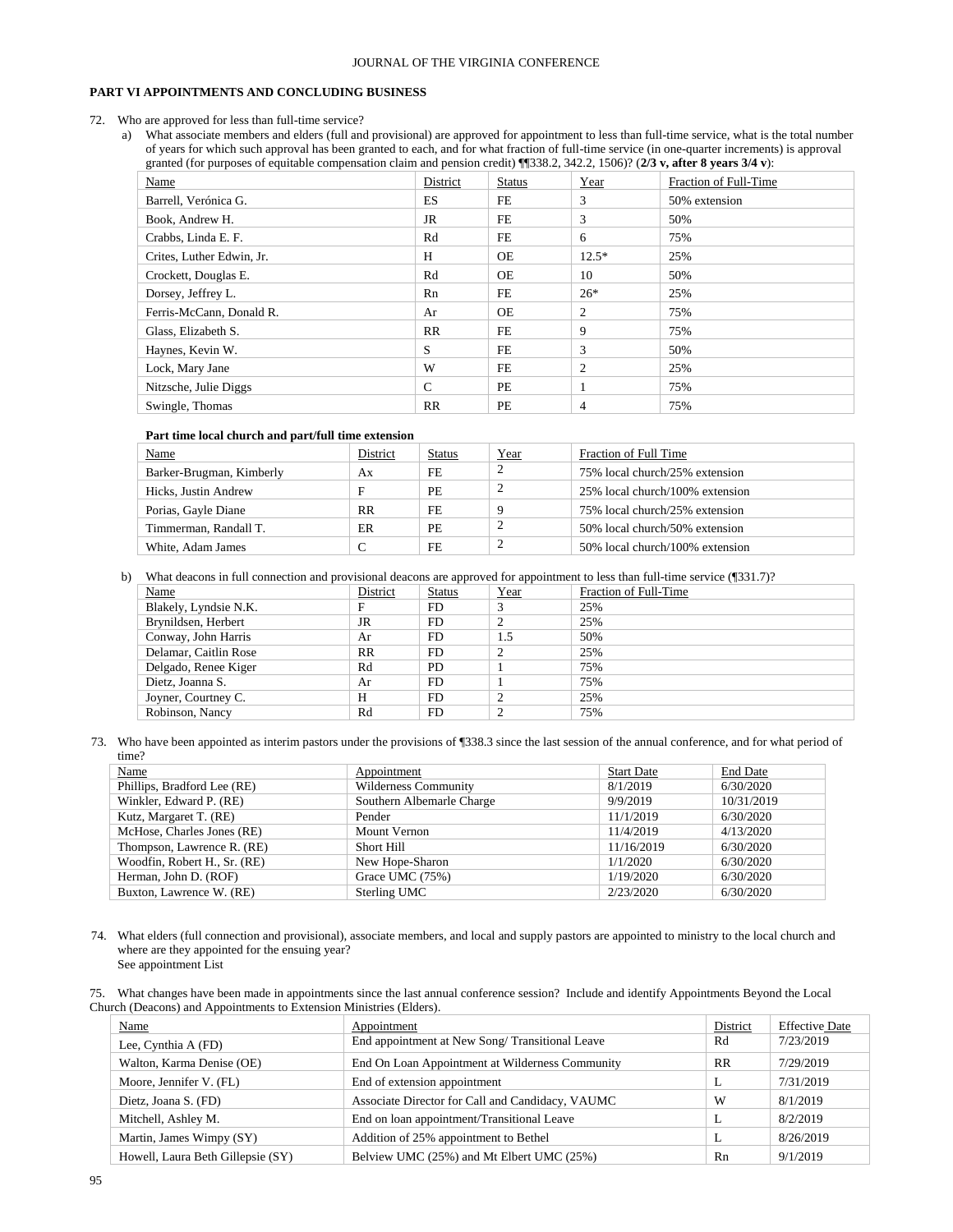| Nitzsche, Julie D. (PL)           | Shift from 50% to 75% appointment                | $\mathbf C$   | 9/1/2019   |
|-----------------------------------|--------------------------------------------------|---------------|------------|
| Throckmorton, Robert M., Jr. (RE) | End appointment to Gainsboro                     | W             | 9/2/2019   |
| Carver, Bradley John "Ralph" (SY) | Assigned to Gainesboro                           | W             | 9/8/2019   |
| Lamb, Brian Charles (FL)          | End appointment to Southern Albemarle Charge     | $\mathbf C$   | 9/8/2019   |
| Hughes, Dwight A.                 | Pastoral Counselor, Insight Counseling Center    | <b>YR</b>     | 9/9/2019   |
| Sawyer, Carlson Mary (FL)         | Change in extension ministry setting             | <b>YR</b>     | 9/16/2019  |
| Davidson, Ronald T. (RE)          | Pastor, Lebanon (50%)                            | L             | 10/13/2019 |
| Jagoe, Marcellus H., IV (PL)      | End appointment to Short Hill                    | W             | 10/27/2019 |
| Mitchell, Ashley M.               | On loan appointment in Indiana Conference        | L             | 10/29/2019 |
| David, Michael T. (RA)            | End extension appointment and shift to 25% apt.  | $\mathbf F$   | 11/1/2019  |
| Frost, Thomas E. (RE)             | Southern Albemarle Charge, 50%                   | $\mathcal{C}$ | 11/1/2019  |
| Swindell, Theresa Marie           | Shift from Full-time to 50%                      | <b>JR</b>     | 11/1/2019  |
| Beach, Lorena E.                  | End apt. to Mount Vernon; Began Extension apt.   | <b>YR</b>     | 11/4/2019  |
| Driscoll, James Ray               | Change in extension appointment settings         | ER            | 12/1/2019  |
| Daily, Richard A. (RE)            | End appointment to New Hope-Sharon               | L             | 12/31/2019 |
| Conway, John Harris (PD)          | End apt. to Graham Road, cont. 50% at Central    | Ar            | 12/31/2019 |
| Allen, Nona F. (FL)               | End appointment to Swain Memorial /Medical Leave | ES            | 1/1/2020   |
| Layman, Charles Alan              | Pastor, Trinity (Chesterfield)                   | JR            | 1/1/2020   |
| Moseley, Robert A. (PL)           | Pastor, Sharon (50%), Mid-year License           | JR            | 1/1/2020   |
| Obeng, John (PE)                  | New Life International Charge                    | Ax            | 1/1/2020   |
| Parks, Charles W., III (RA)       | Pastor, Swain Memorial (Tangier) (75%)           | <b>ES</b>     | 1/1/2020   |
| Johnson, James L, III             | Associate Pastor, New Life International         | Ax            | 1/1/2020   |
| Plemmons, Joseph H. (SY)          | Assigned to Trinity (Petersburg), (25%)          | JR            | 1/1/2020   |
| Hundley, Stephen C. (RE)          | Pastor, Mizpah and Pastor, Shepherds             | RR            | 1/12/2020  |
| Butler, Willie E. (RE)            | End appointment to Otter Charge                  | L             | 2/15/2020  |
| Merry, Edward H. (RL)             | Pastor, Memorial                                 | <b>YR</b>     | 2/16/2020  |
| Torrence, Joseph S. (FD)          | Dir. Dvlp, Cameron Gallagher Foundation          | Rd            | 3/9/2020   |
| Dunkum, Jeane D. (RE)             | End appointment to Lafayette                     | Rn            | 4/1/2020   |
| Powell, Roger T. (PL)             | Shift from 50% to 25%                            | $\mathcal{C}$ | 4/1/2020   |
| Min, Kwon Hong Moses              | On Loan, Pastor, Manna Korean Methodist Church   | ER            | 4/1/2020   |
| Davis, Elizabeth Lee (SY)         | Assigned to Journey, Solo Pastor                 | $\mathbf F$   | 4/3/2020   |
| Mitchell, Ashley M.               | End to on loan appointment in Indiana Conference | L             | 4/15/2020  |
| Gibson, Ronald Lee (FL)           | Pastor, Patrick; Mid-year License                | D             | 4/27/2020  |
| Stabler, Brian Kaminer (FL)       | Pastor, Massanutten; Mid-year License            | Н             | 4/27/2020  |
|                                   |                                                  |               |            |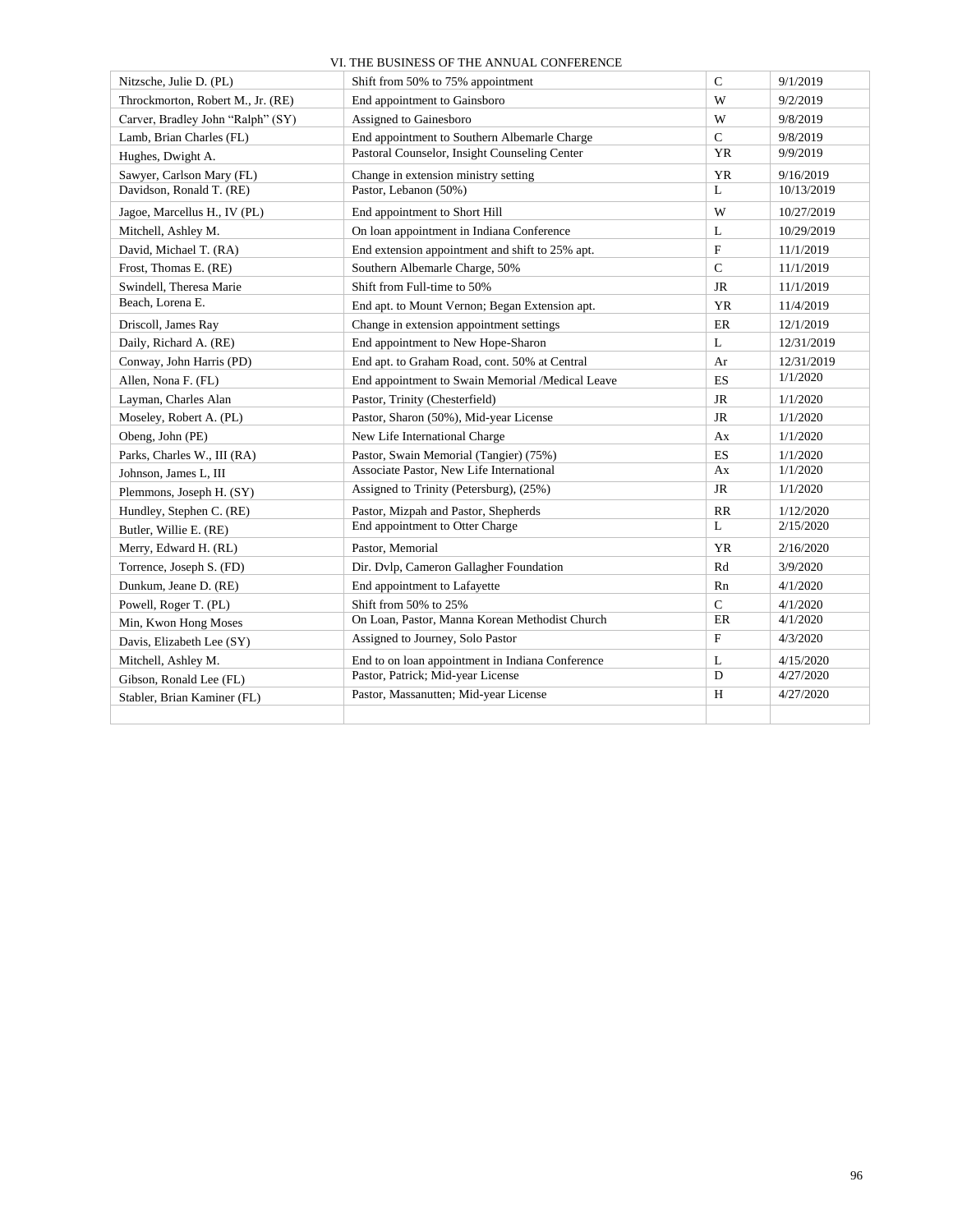- 76. What elders (full connection and provisional), associate members, and local pastors are appointed to extension ministries for the ensuing year?
	- a) Within the connectional structures of United Methodism (¶344.1a, c)?

| Allen, B. Justin             | Kesner, Danny J.                     |
|------------------------------|--------------------------------------|
| Baker, Dori Lynn             | Kim, Sangkeun                        |
| Barrell, Verónica G. (50%)   | Kim, Seonyoung                       |
| Bates, Denise P.             | Ledlum-Bates, Charles F.             |
| Baynham, Lindsey M.          | Lee, Hyo J.                          |
| Book, Andrew H. (50%)        | LeMon, Joel M.                       |
| Brooks, Florence             | Lewis, Deborah E.                    |
| Calvert, Sarah L. K.         | McAllister-Wilson, David             |
| Carey, James H.              | Meadows, Sylvia S.                   |
| Crosby, Thomas W.            | Meriwether, Gordon K., III (RL, 50%) |
| Darr, Stephen E.             | Mickle, Jeffrey P.                   |
| Davis, Scott E.              | Orndorff, Joshua R.                  |
| Ensz, Andrew S.              | Porias, Gayle Diane (25%)            |
| Forrester, J. Douglas        | Roscoe, Mark Alan (PL, 50%)          |
| Gilmore, Rachel M.           | Shea, T. McKennon, Jr.               |
| Gómez, Victor R.             | Smith, R. Shaun (FL, 50%)            |
| Gooch, Katherine B.          | Smith, Theodore                      |
| Graham, Jasmyn C. (FL)       | Snead, M. Wayne                      |
| Gresham, Bret-Ashton Goodwin | Soulen, R. Kendall                   |
| Grimes, Kendra Denise        | Summers, Steven J.                   |
| Hargraves, J. Stanley        | Sygeel, Crystal Renee                |
| Hicks, Justin Andrew (PE)    | Timmerman, Randall T. (50%)          |
| Holton, M. Jan               | Tripodi, Dorothee                    |
| Joyner, Alex B.              | Ward, Timothy L. (25%)               |
| Joyce, Thomas L. (RE)        | White, Adam James                    |
|                              |                                      |

b) To ministries endorsed by the General Board of Higher Education and Ministry (344.1b)?

| Alderman, Luis E., II           | Holder, Donna C. (25%)        |
|---------------------------------|-------------------------------|
| Bailey, Caitlyn F.              | Hughes, Dwight A. (see MQ 49) |
| Barker-Brugman, Kimberly (25%)  | Hulme, Gary L.                |
| Carl, David E., Jr. (see MO 49) | Nassef, Marianne Kehoe        |
| Crews, Tammie E.                | Pearsall, Lemuel E., Jr.      |
| Driscoll, James R.              | Ritter, Paul (FL)             |
|                                 |                               |

c) To other valid ministries under the provisions of ¶344.1d? **(2/3 v)**

| Beach, Lorena Elizabeth (PE)     | Hawkins, Ralph K.                |
|----------------------------------|----------------------------------|
| Bennett, Christopher M.          | Hong, Shin Woo (see MO 49)       |
| Bottoms, Sandra                  | McNabb, Meredith L. (see MQ 49)  |
| Burks, Benjamin D.               | Min, Kwon Hong Moses (see MQ 49) |
| Chandler, James H.               | Moore, Robin C. (FL)             |
| Donald, Christopher Ross         | Morse, Chelsea Ann (PL, 50%)     |
| Dunlap, Melissa R.               | Neil, Elizabeth H. (PE, 75%)     |
| Elder, Gilbert Maurice (FL, 25%) | Sawyer, Carlson Mary (PE)        |
| Foster, Barry S.                 | Seusy, Brent M.                  |
| Guyton, Morgan Arthur            | Smith, Donna Brown (AM, 75%)     |
| Haushalter, Julie Ann (25%)      | West, Gregory B.                 |
|                                  |                                  |

77. Who are appointed as deacons (full connection and provisional) for the ensuing year?

| a) - | Through non-United Methodist agencies and settings beyond the local church (¶331.1a)? |                       |  |
|------|---------------------------------------------------------------------------------------|-----------------------|--|
|      | Harding, Lynda Whitley                                                                | Malloy, Katherine Ann |  |
|      | Hargrove, Jessica L.                                                                  | Torrence, Joseph S.   |  |
|      | Hughes, Susan M. (50%)                                                                | White. John D.        |  |
|      | Kesner, Anne West                                                                     | Zirlott, Cynthia      |  |